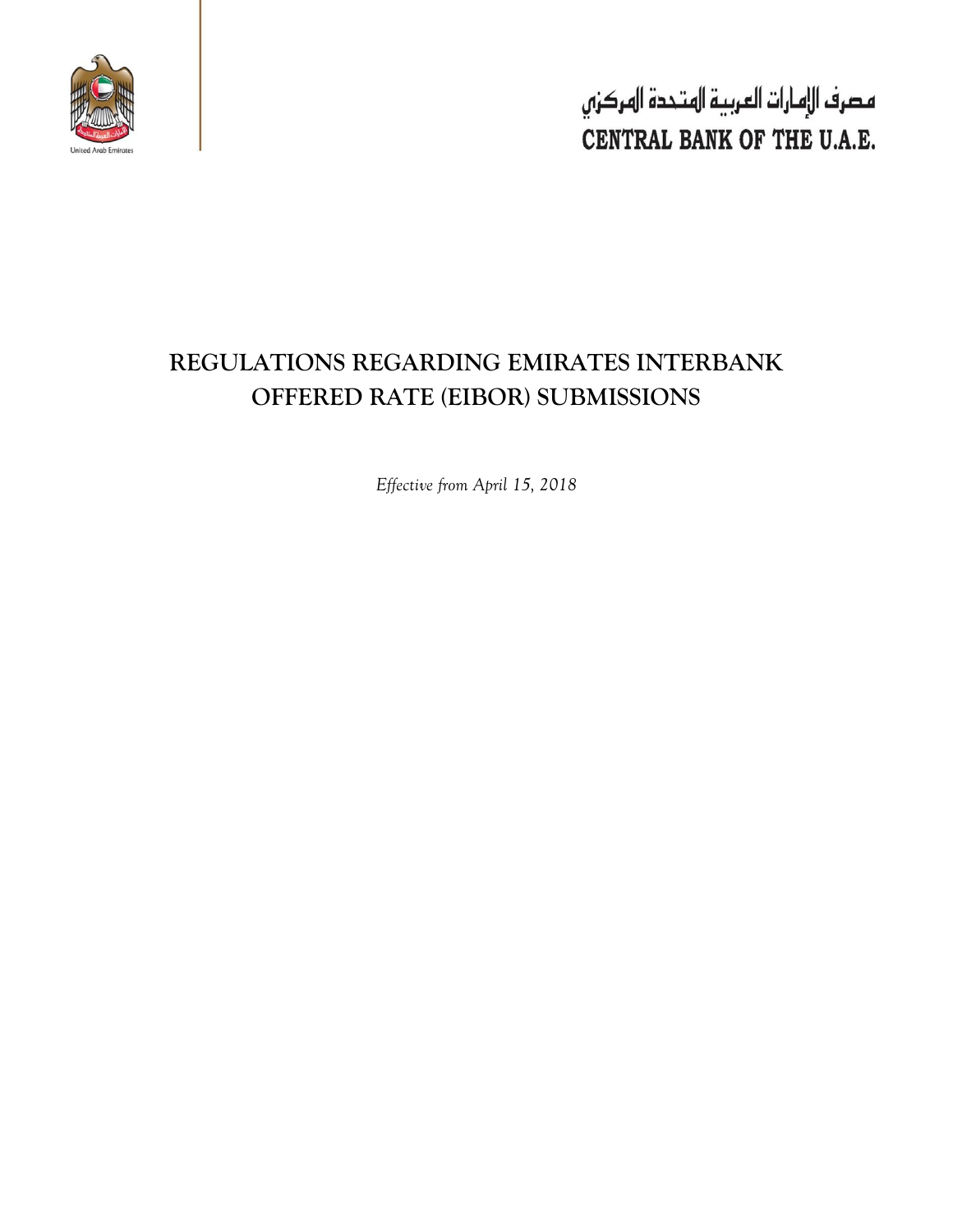## **Content:**

#### **Part A – Introduction**

A.1 Objectives

- A.2 Communication to Bank Staff
- A.3 Role of Central Bank of the UAE

#### **Part B – Definition and Methodology**

- B.1 Definition of EIBOR
- B.2 Procedures for Rate Validation
- B.3 Hierarchy for the Rate Validation Process
	- B.3.1 Determining Factor 1 (DF1) **–** Interbank Transactions
	- B.3.2 Determining Factor 2 (DF2) **–** Unsecured Wholesale Deposits
	- B.3.3 Determining Factor 3 (DF3) **–** Internally-developed Expert Judgment
		- i. Level 1 **–** Market Observations
		- ii. Level 2 **–** Other Relevant Factors
- B.4 Tenor Bucketing Approach

#### **Part C – Organizational Guidelines for Rate Submitting Banks**

- C.1 Benchmark Submission
- C.2 Internal Monitoring
	- C.2.1 Risk Control Function
	- C.2.2 Compliance Function
	- C.2.3 Internal Audit Function
	- C.2.4 Group of Experts
	- C.2.5 Calculation Agent
	- C.2.6 EIBOR Advisory Committee
- C.3 Oversight
	- C.3.1 Annual Examinations
	- C.3.2 Special Examinations
- C.4 Record Keeping
- C.5 Technology and Information Security
	- C.5.1 Continuity of Submissions
	- C.5.2 Password Management
- C.6 Ethical Standards
- C.7 Handling Complaints and Whistleblowing Requirements

#### **Part D – Non-Compliance**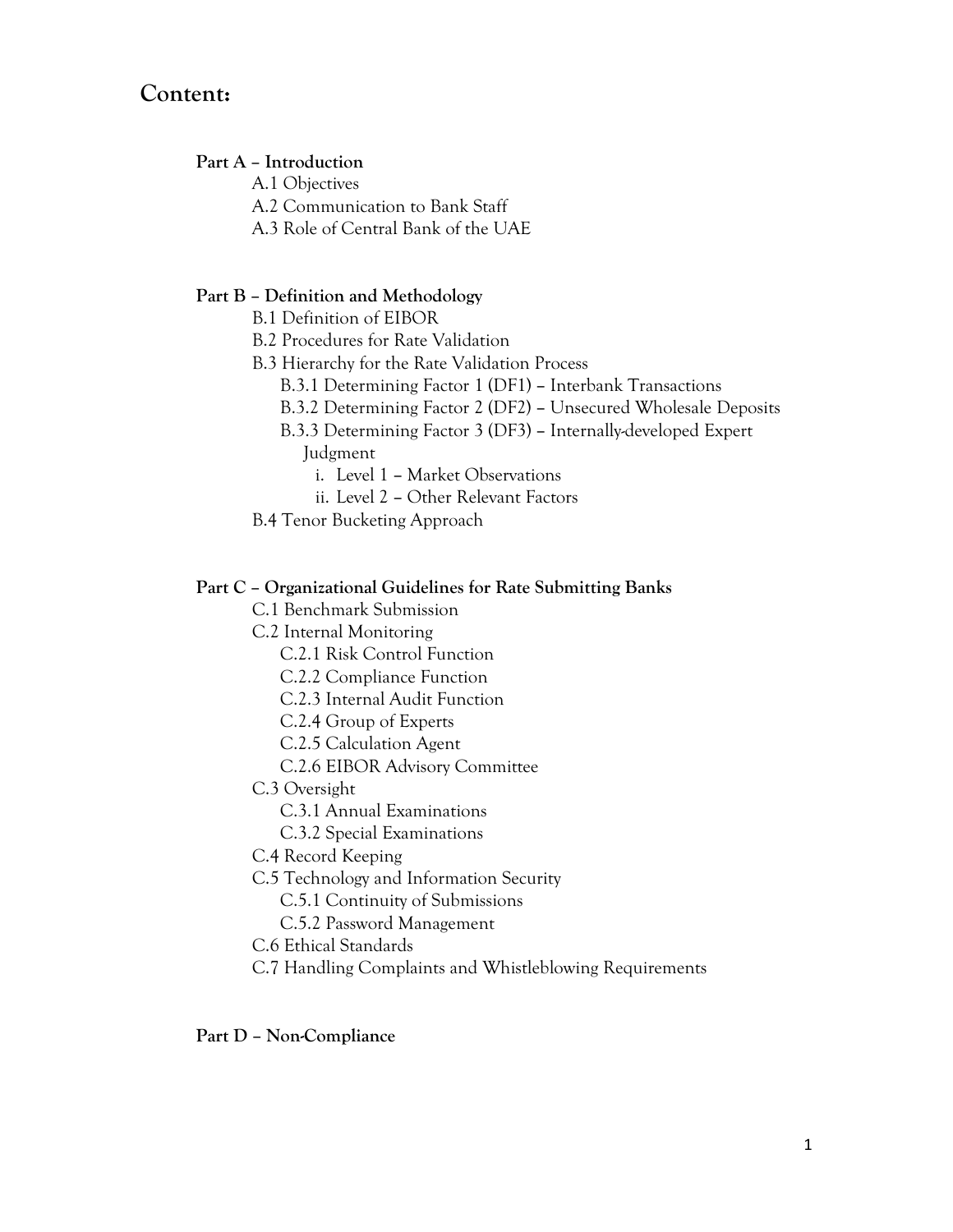#### **ANNEXES:**

#### **Annex I – EIBOR Panel and EAC Membership**

#### **A. EIBOR Panel**

- I.1 Eligibility Criterion
- I.2 Panel Eligibility
- I.3 Panel Review
- 1.4 Meetings
- **B. EAC Membership**

#### **Annex II – Calculation Agent and Methodology**

- II.1 Calculation Agent
- II.2 Calculation Methodology
- II.3 Publication
- II.4 Insufficient Quorum of Banks
- II.5 No Fix
- II.6 Refix

### **Annex III – Terms and Conditions**

- III.1 Introduction
- III.2 Fixings and Its Publication
- III.3 Performance
- III.4 Designated Responsible Person(s)
- III.5 Validity of Agreement
- III.6 Effectiveness of Agreement

#### **SCHEDULES:**

- Schedule 1 **–** The Fixings and the Panel Banks
- Schedule 2 **–** Business Rules
- Schedule 3 **–** Form of Disclaimer
- Schedule 4 **–** Instructions for Rate Submissions
- Schedule 5 **–** Template for Fixing Documentation
- Schedule 6 **–** Waterfall Methodology Diagram
- Schedule 7 **–** Overview of the Determining Factors
- Schedule 8 **–** Frequencies of Internal Monitoring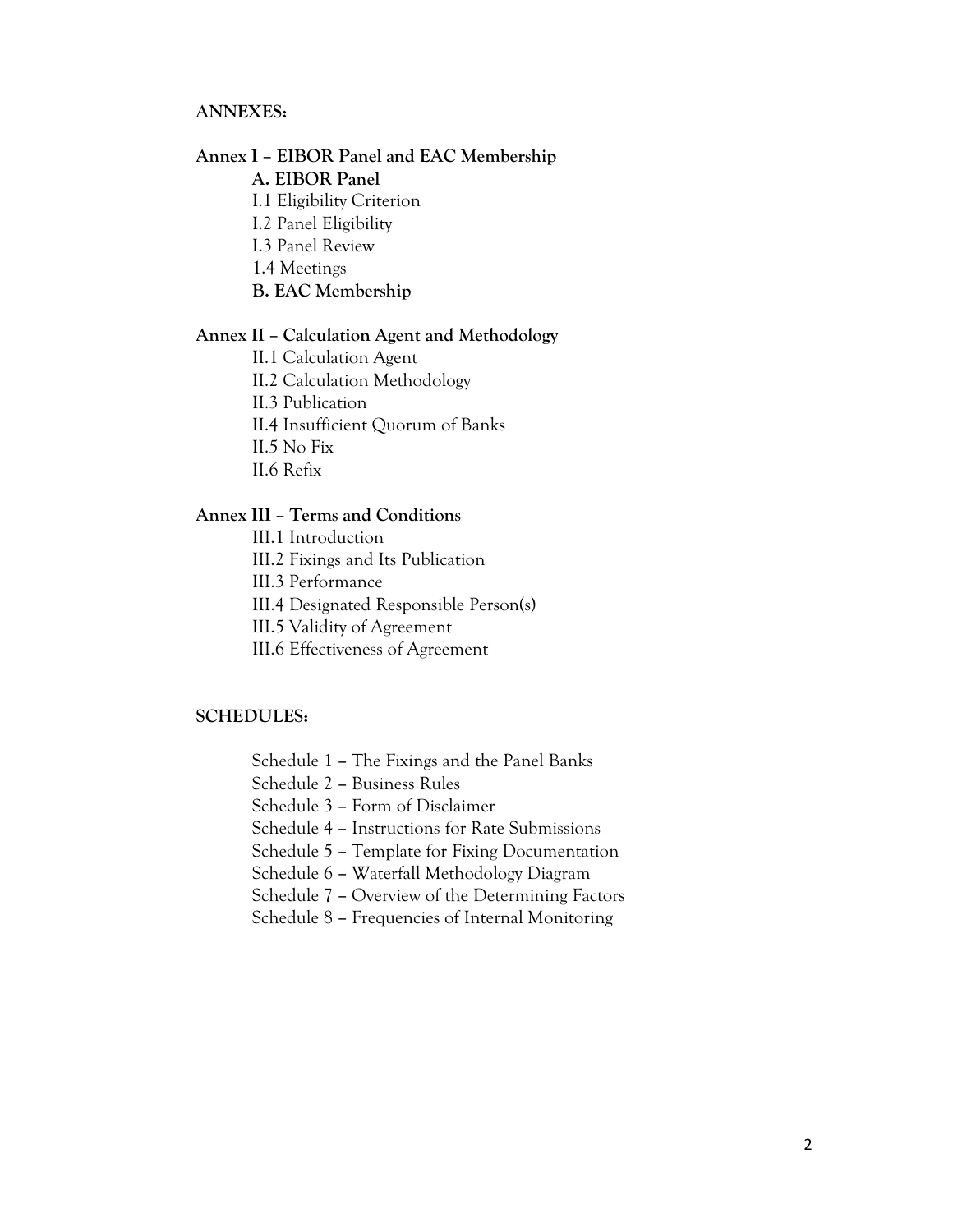## **Part A – Introduction**

## **A.1 Objectives**

The **"Regulations Regarding Emirates Interbank Offered Rate (EIBOR) Submissions"**, (hereinafter referred to as the **"Regulations"**), have been established to issue policy guidance to all rate submitting Panel Banks<sup>1</sup> that are henceforth required to operationalize the guidance contained in these Regulations by the April 15,2018.

The implementation of these Regulations will enhance transparency in the rate submission process by establishing a methodology for Panel Banks to follow. The prescribed governance procedures and their regular reviews, internal as well as regulatory, will enhance and sustain the benchmark's credibility.

## **A.2 Communication to Bank Staff**

Rate submitting Panel Banks are required to provide a copy of these Regulations to all staff involved in the rate submission process and ensure through periodic workshops, (to take place at least annually) that these staff members understand the guiding principles of these Regulations. These Regulations should be made available on internal platforms, electronic or otherwise, of each Panel Bank along with any notes of guidance that the bank may feel necessary to add.

## **A.3 Role of Central Bank of the UAE**

The **Central Bank of the United Arab Emirates (**henceforth referred to as **"CBUAE")** will play the role of an administrator for EIBOR. An administrator is generally defined as a natural or legal person that has control over the provision of a benchmark, and in particular administers the arrangements for determining the benchmark, collects and analyses the input data, determines the benchmark, and either directly publishes or outsources the publication or the calculation of the benchmark to a third party.

## **Part B – Definition and Methodology**

## **B.1 Definition of EIBOR**

**Emirates Interbank Offered Rate** (henceforth referred to as **"EIBOR"**) is the daily reference rate at which the Panel Banks are able and willing to access United Arab Emirates Dirham (henceforth referred to as Dirham) funding, in reasonable market size<sup>2</sup> for a given tenor, from the UAE money market just prior to 11.00 hours local time.

## **B.2 Procedures for Rate Validation**

The EIBOR panel of banks will consist of a selected number of banks operating in the UAE nominated by the CBUAE for this purpose. Each Panel Bank should have a written policy document, **Internal Rate Setting Guidelines (**henceforth referred to as **"IRSG"),** that will guide its officers in the rate submission process. This document should be comprehensive

 $\overline{\phantom{a}}$ <sup>1</sup> Henceforth in this document, a Bank on the EIBOR panel is referred to as a "Panel Bank"

 $2$  Reasonable market size in these Regulations is AED 20 million or greater.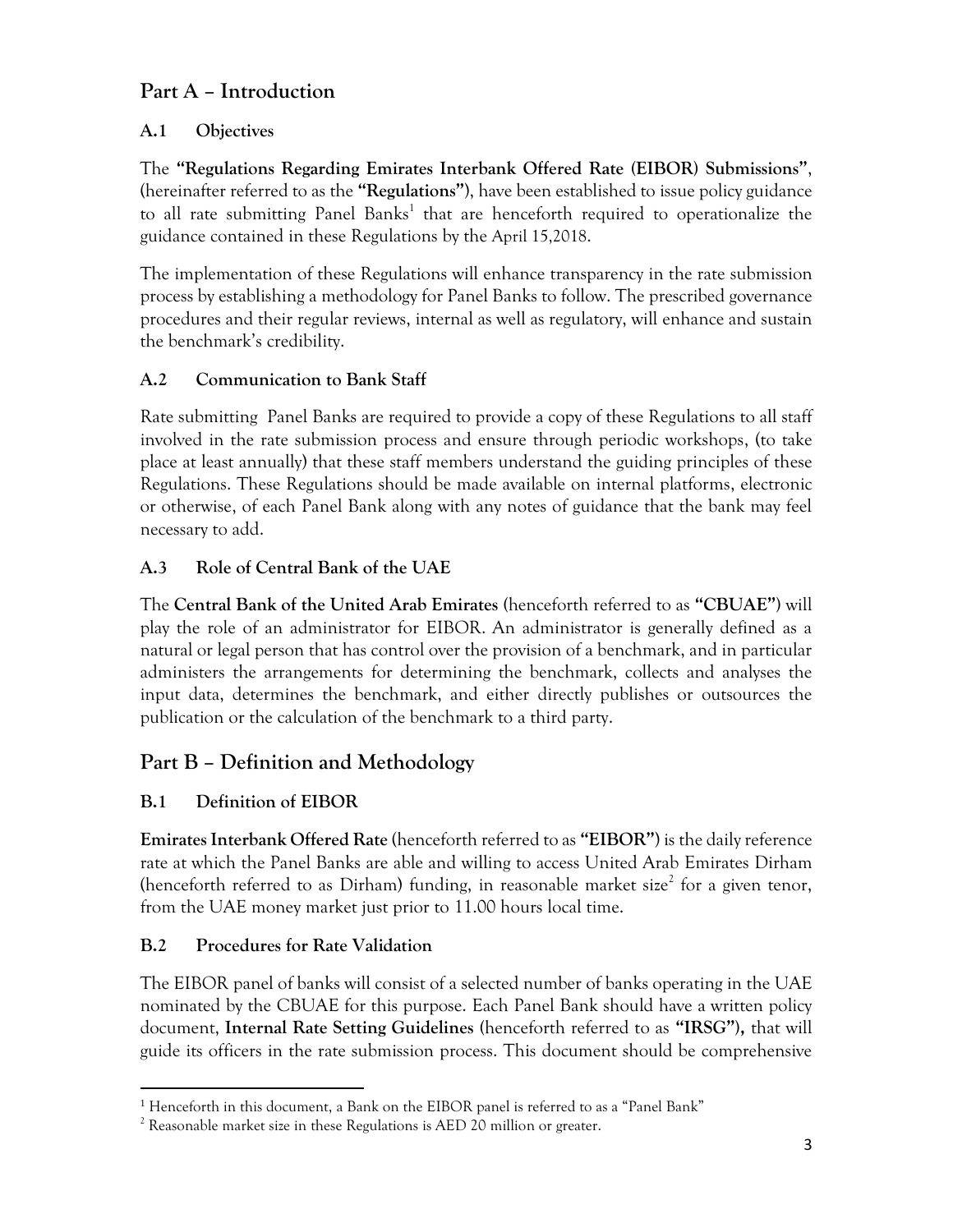and approved by each Panel Bank's Board of Directors. Any change in the IRSG shall be approved by the Panel Bank's Board of Directors. The IRSG should be based on the guidelines laid out in these Regulations.

Wherever possible, this document should be available on the Panel Bank's intranet. A hard copy of this document including changes to the same should also be periodically submitted to the CBUAE for reference purposes to ensure consistency across Panel Banks in the way the fixing process is defined.

## **B.3 Hierarchy for the Rate Validation Process**

To ensure credibility of EIBOR and maintain transparency of its fixing process, rate submitters at Panel Banks should rely, as much as possible, on the use of available transaction data in informing their rate submissions.

It is expected that when sufficient data on actual transactions within the interbank Dirham market is available, such data is to form the basis for EIBOR submission by Panel Banks. This is to be reflected in all Panel Banks' IRSGs. In the absence of actual data on transactions within the interbank Dirham market, Panel Banks are to follow a waterfall methodology (to be included in IRSGs) based on the following guiding principles for rate validation:

- Determining Factor 1 (DF1) **–** Unsecured interbank transactions including all unsecured interbank transactions amounting to AED 20 million or greater.
- Determining Factor 2 (DF2) **–** Unsecured Wholesale Deposits from Government Related Entities (GREs), Corporate, and Non- Banking Financial Institution (NBFI), etc. amounting to AED 20 million or greater.
- Determining Factor 3 (DF3) **–** Panel Bank's Internally-developed Expert Judgment should be adopted in the absence of both DF1 and DF2, or when rates derived are not representative of the market conditions, such as in the case of exceptional market events.

| Activity                | Timing (UAE Time)                                 |
|-------------------------|---------------------------------------------------|
| Transaction window      | 11:00 hours (previous day) to $10:59:59$<br>hours |
| Submission cut-off time | As per Schedules 2 and 4                          |
| Publication of rates    | As per Schedules 2 and 4                          |

Submission Timeline:

 $\overline{\phantom{a}}$ 

### *B.3.1 DF1* **–** *Interbank Transactions:*

Unsecured interbank deposit market, which is consistent with the following items as per their respective definitions under the **Banking Return Form (BRF) Explanatory Notes<sup>3</sup>** :

<sup>&</sup>lt;sup>3</sup> Data is to be consistent with items specified in Bank Return Forms that are submitted to the CBUAE by all banks operating in the UAE.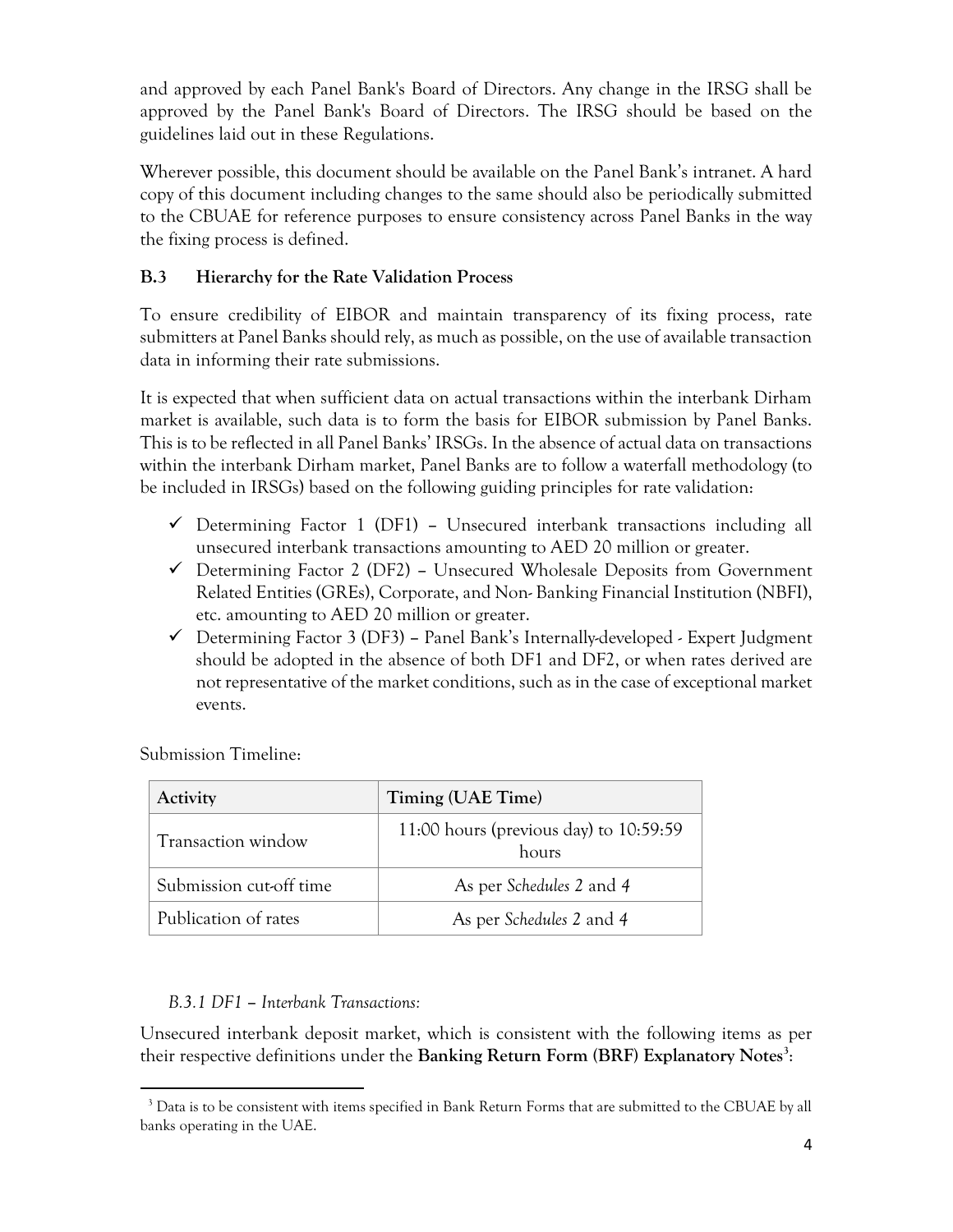- $\checkmark$  Money at call and short notices, borrowing on demand and remaining balances, excluding Vostro accounts;
- $\checkmark$  Interbank borrowings; and
- $\checkmark$  Other term borrowings.

Interbank Transactions shall satisfy the following eligibility criterion:

- When available, Interbank Transactions should be taken at actual for all available tenors;
- $\checkmark$  Interbank transactions should have a minimum size of AED 20 million or greater.
- $\checkmark$  Dirham Transactions only; and
- $\checkmark$  No weighting is proposed to adjust the transacted prices from different funding.

In calculating the interbank rates, Panel Banks should apply the Volume Weighted Average Rate (VWAR) for ALL eligible transactions for a relative tenor for which please refer to Tenor Bucketing guidelines (B.4).

## *B.3.2 DF2* **–** *Unsecured Wholesale Deposits:*

These are unsecured wholesale deposit markets, including but not limited to, certificates of deposit and commercial paper; data to be consistent with the definitions of the following items as per the BRF Explanatory Notes:

- 1. Government sector time deposits including CDs/structured products with no underlying derivative(s);
- 2. GREs time deposits including CDs/non-derivative-structured products;
- 3. Private Sector time deposits including only CDs/structured products with no underlying derivative(s) but **excluding** any such deposits held by HNIs and Individuals (Note: This item refers to **Item 16.1.3 under private sector of BRF2**<sup>4</sup> this reference may be appropriately updated if and when BRF2 is amended); and
- 4. Non-banking Financial Institutions call and short notice and time deposits.

The use of DF2 is subject to the unavailability of DF1. In calculating DF2 rates, the Panel Banks shall apply the Volume Weighted Average Rate (VWAR) for ALL eligible transactions for a relative tenor for which please refer to Tenor Bucketing guidelines (B.4). Transactions with any of the eligible counterparties (depositors) should be taken without adjusting (or stripping) of any premium or discount.

Unsecured Wholesale Deposits shall satisfy the following eligibility criterion:

- $\checkmark$  All wholesale entities should be regarded as eligible counterparty types
- Eligible transactions should have a **minimum size of AED 20 million with maturities greater than thirty-five (35) days**

 $\overline{\phantom{a}}$ <sup>4</sup> CBUAE's Bank Return Forms that are submitted by all banks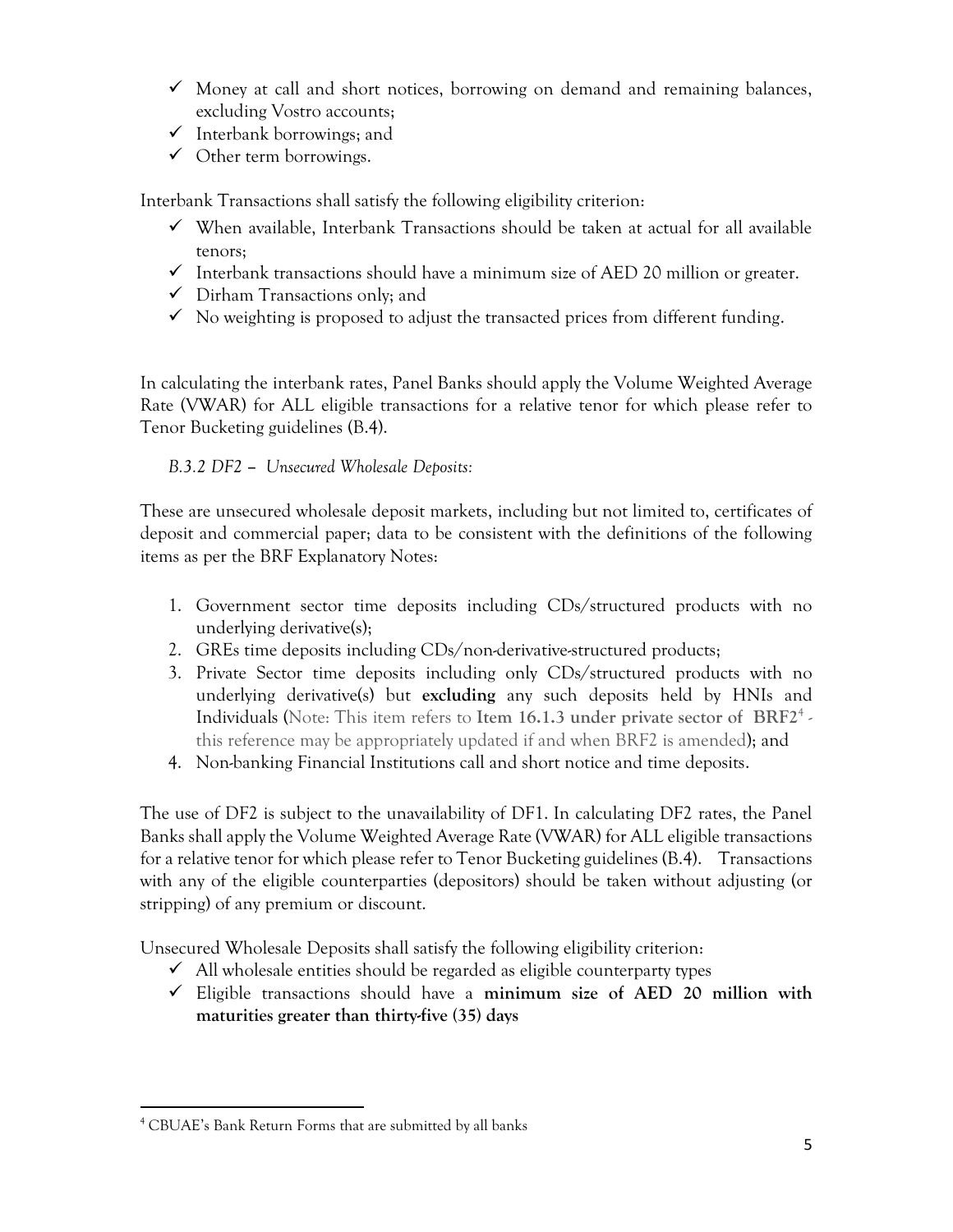### *B.3.3 DF3* **–** *Internally-Developed Expert Judgment:*

Use of Expert Judgment: Panel Banks shall develop their own Expert Judgment approach. The DF3 shall be used only when the Panel Bank has insufficient transaction data in DF1 and DF2 to support a reliable submission, or when derived rates are not representative of the market conditions, such as in the case of exceptional market events.

When a Panel Bank has insufficient eligible transactional data for DF1 and DF , it is required to use its Internally Developed Expert Judgment (DF3). The process to derive the rates based on DF3 shall be incorporated by the Panel Bank within the IRSG.

In the absence of actual transaction data for DF1 and DF2, Panel Banks are to have in place a structural framework under which to corroborate the use of market data with the official definition of EIBOR. Usage of a structural framework will allow for ease of the audit process as well as providing a clear set of guidelines for rate submitters to adhere to, thereby reducing the risk of significant differences between individual rate submitters.

In determining which data may be used and the nature of its use in the rate fixing process, to the Panel Banks should take into account the following:

- **Reliability –** and size of the relevant market data used to formulate the "expert judgment" **–** Data and market information should be reliable in so much that its frequency is sufficient to gauge timely changes in market conditions;
- **Timing –** Provided that data is reliable, a greater weight should be applied to more recent data in the rate fixing process;
- **Representativeness –** Data and market information used in the rate fixing process should be representative of the broader market to which it belongs. As such, transactions considered to be outliers should be excluded; and
- **Relevance –** Data and market information used in the rate fixing process should be relevant to the formal definition of EIBOR.

The following approach to be used as per the hierarchy below:

## **i. Level 1: Market Observations**

Data related to the following market observations should be used as the base to arrive at fixings:

- Observable Third Party Transactions **–** Panel Banks' observations of third party transactions (i.e. other Panel Banks) in the unsecured interbank deposit market;
- Accredited Brokers' Quotes **–** Reported quotes by third parties offered in the unsecured interbank deposit market. Panel Banks must document at least two (2) quotes from accredited brokers. In case where there is only one (1) available broker's quote at a particular point in time, the rationale and justification must be documented as part of the submission; and
- Historical data **–** The Panel Bank's historical rates should include the Panel Bank's submitted rates from the previous relevant business day(s) as per the tenors in the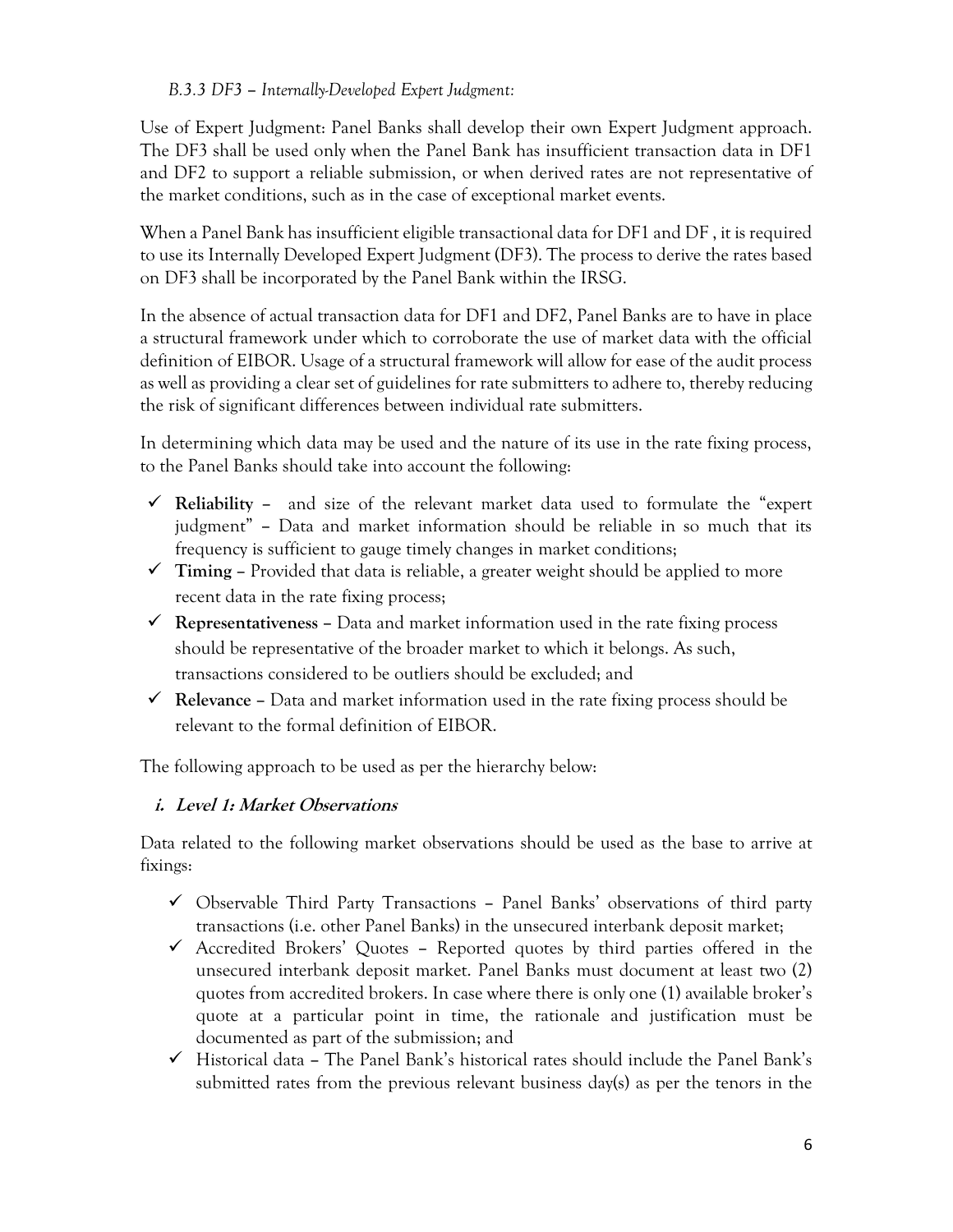following table and adjusting them with reference to the market instruments and benchmarks listed hereafter.

| Tenor | Maximum Validity of Historical Data<br>(Business Days) |  |  |  |  |  |
|-------|--------------------------------------------------------|--|--|--|--|--|
|       |                                                        |  |  |  |  |  |
|       |                                                        |  |  |  |  |  |
| 1 W   |                                                        |  |  |  |  |  |
| 1М    |                                                        |  |  |  |  |  |
| 3M    |                                                        |  |  |  |  |  |
| 6M    |                                                        |  |  |  |  |  |
|       |                                                        |  |  |  |  |  |

The maximum validity of historical rates tenor should be as per the following:

The real-time data related to the following market instruments and benchmarks may be used to adjust the Level 1 data as part of expert judgment:

- $\checkmark$  Interest Rate Futures;
- $\checkmark$  Forward Rate Agreements;
- $\checkmark$  Interest Rate Swaps;
- $\checkmark$  FX Forwards;
- Overnight Index Swaps;
- $\checkmark$  Repo Rates;
- $\checkmark$  Short-dated local and federal government bonds;
- $\checkmark$  CBUAE Rates, including CD Rates; and
- $\checkmark$  Other money market benchmarks designated by CBUAE, such as an index average for actual overnight unsecured funding transactions.

### **ii. Level 2: Other Relevant Factors**

When Level 1 is not representative of the market, Panel Banks shall take into consideration other relevant factors (Level 2). In this approach, EIBOR should be adjusted based on the following components:

- $\checkmark$  macro-economic factors;
- $\checkmark$  credit standing; and
- $\checkmark$  other factors that can be evidenced and verified.

Level 2 observations may also be supported by market instruments and benchmarks listed in Level 1 above. All the underlying rationale, sources of information and evidences must be documented and be included in the submission records maintained at each Panel Bank. When Expert Judgment (DF3) is exercised, the rates derived, should be as per the guidelines laid down in the IRSG. These rates shall be reviewed at least quarterly by the Compliance Officer, and at least annually by the Panel Bank's Internal Auditors.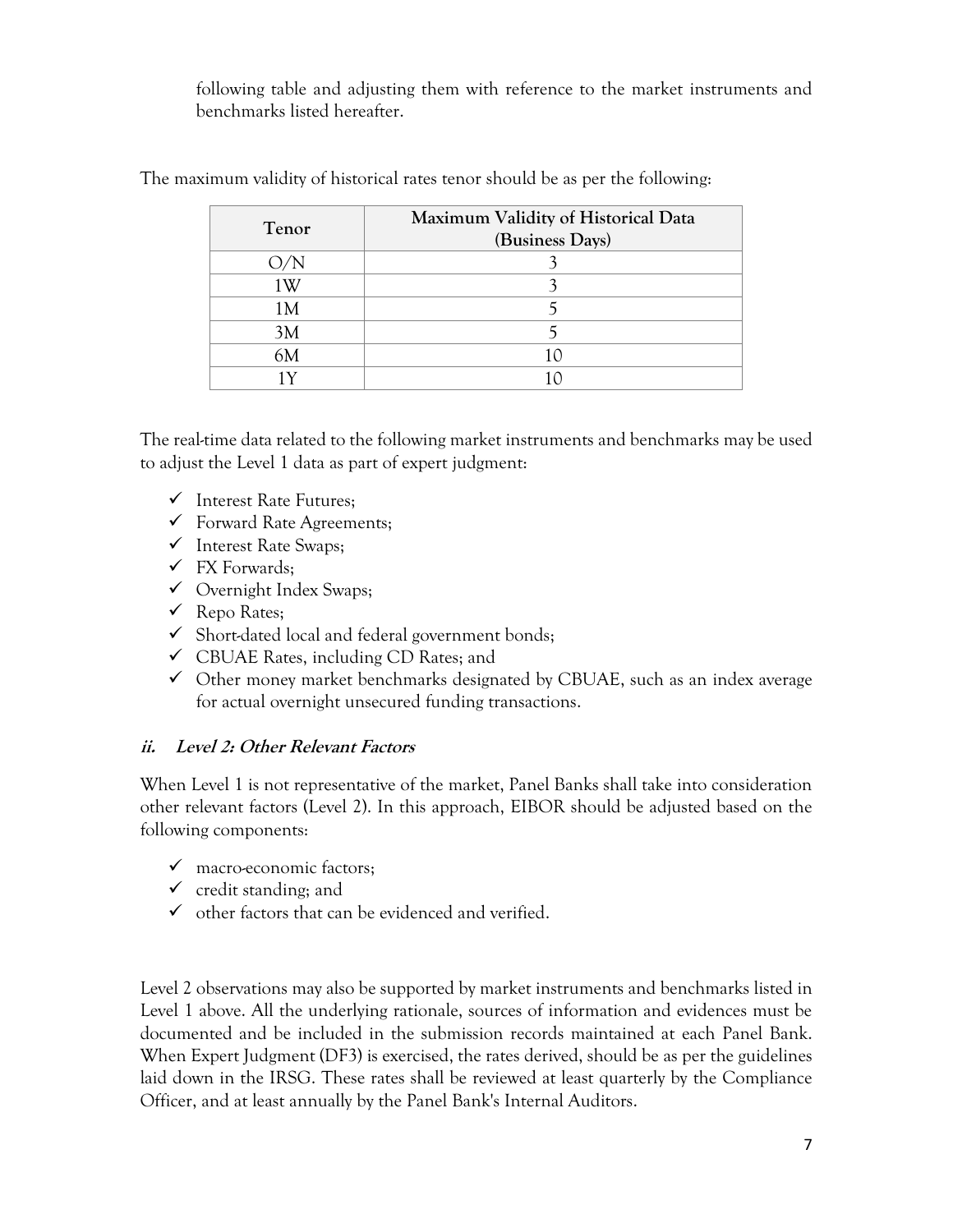Use of DF3: While considering DF3, the following should be complied with:

- $\checkmark$  It must be calculated as per the Panel Bank's IRSG;
- $\checkmark$  It will be subject to review and challenge by CBUAE, its designated examiners, Risk Control, Compliance Officer and the Panel Bank's Internal Auditors; and
- $\checkmark$  It must be kept under periodic review by the Panel Bank and subject to a formal change management process within the IRSG.

The use of Level 2 should only have a place as a fallback of last resort and should not be used regularly in a business-as-usual environment. Expert Judgment should be supported with a framework that the Panel Bank should develop based on the guiding principles and elements stated herein. The Expert Judgment Framework element is by nature not capable of being driven by an automated system but is based on the Panel Bank exercising expert judgment in accordance with the Panel Bank's governance and control environment established by the IRSG.

The hierarchy laid out above should be strictly followed. The transaction data used to corroborate submissions must reflect the EIBOR tenor being quoted. Usage of transaction data for tenors (specifically such liabilities where the original tenor was longer than the EIBOR fixing being quoted) not consistent with the relevant EIBOR tenor are not to be used in determining EIBOR fixings.

Refer to *Schedules 6 and 7* for the illustration of the "Waterfall Methodology" and "Overview of the Determining Factors".

## **B.4 Tenor Bucketing Approach**

Transactions with maturities falling between required submission tenors should be considered as important data points to incorporate in the formulation of EIBOR.

As illustrated in the table below, O/N and 1W tenors will be calculated taking into account only Business Days related to each tenor as opposed to the other tenors, which will be calculated taking into account Calendar Days. Transactions between the tenors (in days) that do not fall into any tenor bucket should not be used to determine DF1 and DF2 inputs but they can be used for DF3 in framing Expert Judgment.

|                        | Range of days (inclusive of both days) |             |  |  |  |  |
|------------------------|----------------------------------------|-------------|--|--|--|--|
| <b>Tenor Bucketing</b> | From                                   | $T_{\rm O}$ |  |  |  |  |
| Tenor                  | Business Days                          |             |  |  |  |  |
| O/N                    | 01                                     | 03          |  |  |  |  |
| 1W                     | 0 <sub>5</sub>                         | 10          |  |  |  |  |
| Tenor                  | Calendar Days                          |             |  |  |  |  |
| 1M                     | 25                                     | 35          |  |  |  |  |
| 3M                     | 80                                     | 100         |  |  |  |  |
| 6M                     | 150                                    | 210         |  |  |  |  |
| 12M                    | 330                                    | 39C         |  |  |  |  |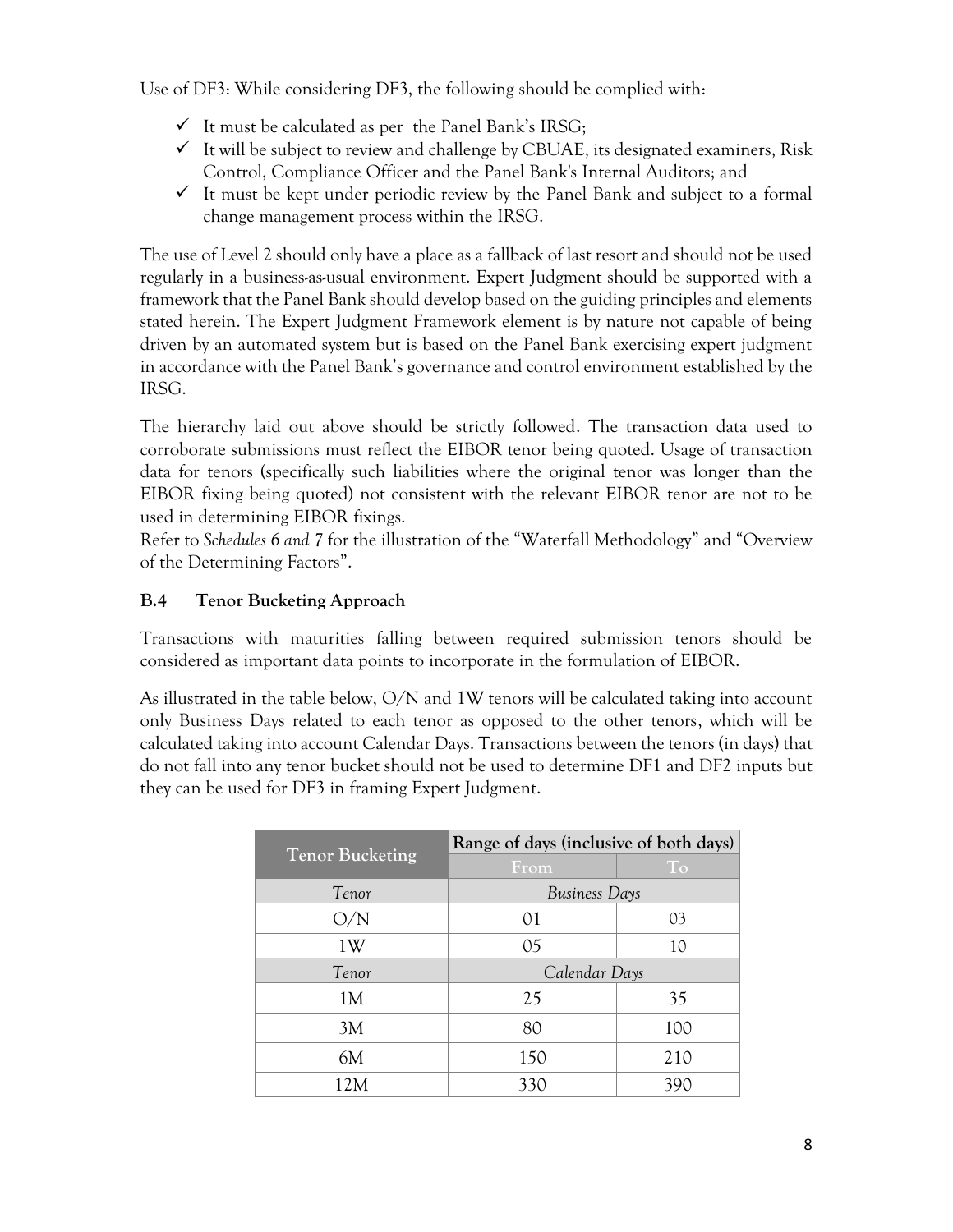## **Part C – Organizational Guidelines for Rate Submitting Banks**

EIBOR Panel Banks shall adopt the following rate submitting arrangements and governance procedures. While processes are likely to vary by individual banks, **CBUAE expects all approaches to broadly follow the guidelines set out in Part C**.

### **C.1 Benchmark Submission**

Rate fixings are initially to be determined by a **'Maker'**. Makers should be of sufficient experience within the Dirham money market and their role within the Panel Bank must be independent of any trading or sales function. For example, Makers could come from a Panel Bank's Asset and Liability Management function. Makers should determine interest rate fixings as set out in Part B above.

Makers are responsible for recording the factors, adjustments and other considerations used to determine rate submissions. In recording their justification for rate settings, they should account for all the transaction data used along with any justification for expert judgment.

Estimates of rate fixings are then to be verified by a **'Checker'**. The Checker should be of sufficient seniority so as to challenge the rates submitted by the Maker and should also be independent of any trading or sales function. The key role of the Checker is to ensure that rate submissions are independently set with no influence from trading or sales functions as well as ensuring that rate submissions are consistent with the definition of EIBOR by following the criteria set out in Part B.

The Checker should review all relevant information submitted by the Maker before approving and signing off the proposed rates set forth by the Maker. If the Checker does not agree that the submitted rate is justified by the Maker's explanations, then he may ask the Maker to review his submission. If there is no agreement on the rate to be submitted, then the Checker's rate suggestion will be submitted. This should be documented and recorded and may be escalated by the Maker to the Group of Experts (Refer to para C.2.4).

All such information should be recorded by each Panel Bank in a secured and restricted environment accessible ONLY to Panel Bank's compliance officers and internal/CBUAE approved auditors/supervisors. Panel Banks are expected to document their rate submissions and accompanying data consistent with the template provided in *Schedule 5* herein.

**All files and relevant documentation related to EIBOR fixings should be maintained by all Panel Banks for periods of not less than five (5) years.**

## **C.2 Internal Monitoring**

The monitoring role is aimed to ensure that rates submitted and processes used are consistent with internal guidelines as well as CBUAE rules and procedures. This monitoring role will be carried out by the internal/external functions listed hereafter.

Should any irregularities arise from the independent monitoring process, such irregularities are required to be escalated to the Panel Bank's Chief Executive Officer/Country Head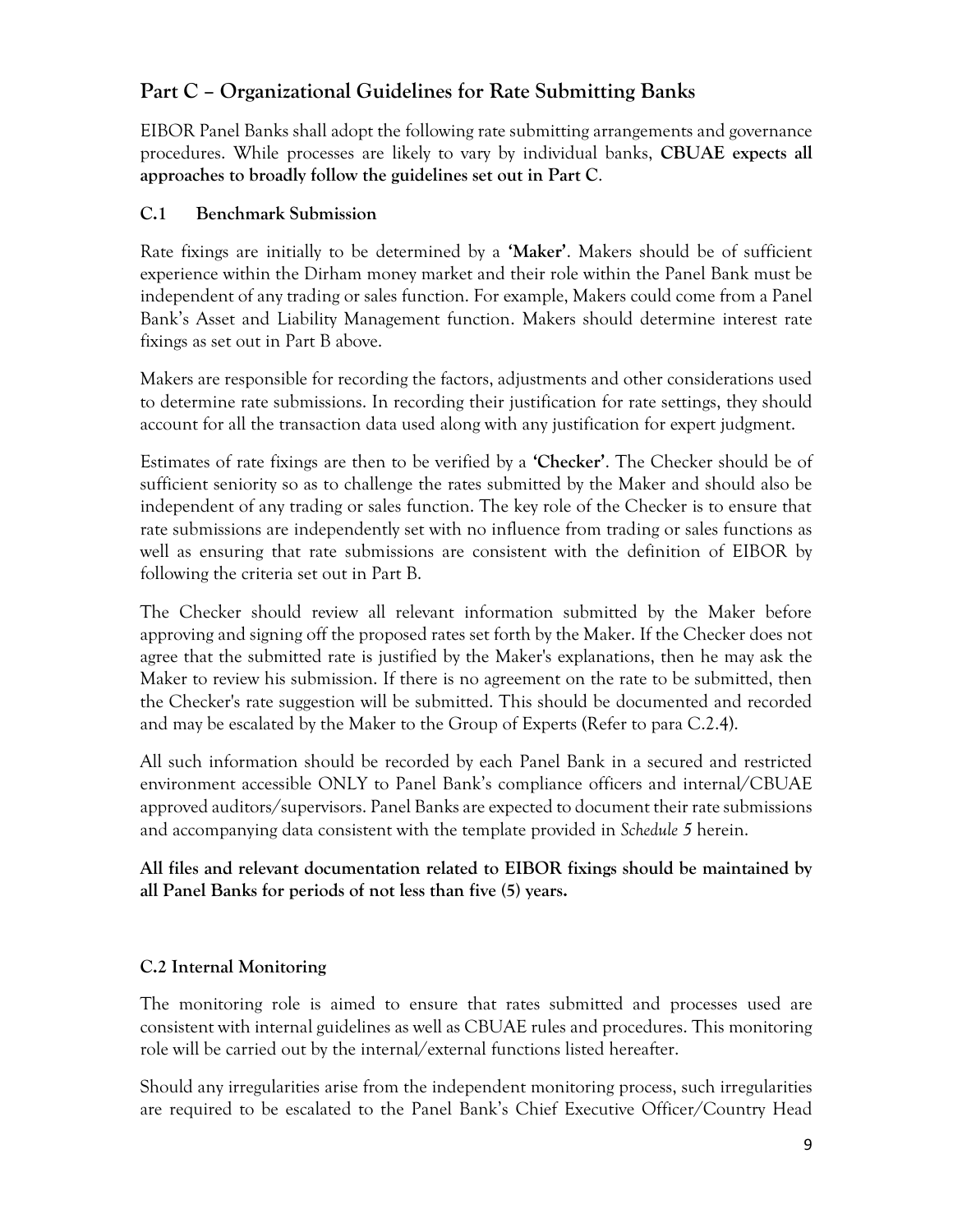and/or its Board of Directors, depending on the extent and materiality of the irregularity. This requirement is to be formalized in all the IRSGs developed by Panel Banks. Any Panel Bank that has suspicion(s) of manipulation of this process or rate must inform the CBUAE immediately. Please refer to Part D – Non-Compliance section for further details.

## *C.2.1 Risk Control Function:*

The Risk Control function, as part of the  $2<sup>nd</sup>$  line of defense, should conduct an independent review, on a **monthly basis**, and have physical access on the floor of the EIBOR-setting team and/or the floor of traders in derivatives that reference EIBOR rates to which the Panel Bank makes submissions. The Risk Control function should perform an independent validation and review of the process, controls, and technical calculations performed by the Maker and Checker.

In order to enable the Risk Control function to discharge its responsibilities properly and independently:

- 1. The function should have the necessary authority, resources, expertise and access to all relevant information;
- 2. A Risk Control officer (with alternate) should be designated as the point of contact for all EIBOR-setting related activities within the Panel Bank; and
- 3. The designated Risk Control officer should not be involved in the performance of services or activities they monitor.

*Note: The roles and responsibilities of Risk Control can be performed by other control functions within the second line of defense of a Panel Bank e.g. Control or Validation Unit. However, this function must be capable of performing the roles and responsibilities and must be independent from the function, which is primarily responsible in EIBOR setting and submission process.*

## *C.2.2 Compliance Function:*

The Compliance Function shall issue a Compliance Report, on a quarterly basis, that identifies whether the EIBOR process is in compliance with the internal and regulatory requirements and identify any weaknesses in the process.

Compliance Function should have unrestricted access to the floor of the EIBOR-setting team and/or the floor of traders in derivatives that reference EIBOR rates to which the Panel Bank makes submissions. Moreover, this report shall indicate whether any fraud (material or not) or violation, that involves management or other employees who have a significant role in the EIBOR process, has occurred. This report should be reviewed and approved by the Group of Experts.

In order to enable the Compliance Function to discharge its responsibilities properly and independently:

- $\checkmark$  The function should have the necessary authority, resources, expertise and access to all relevant information and
- $\checkmark$  A compliance officer (with alternate) should be designated as the point of contact for all EIBOR-setting related activities within the Panel Bank.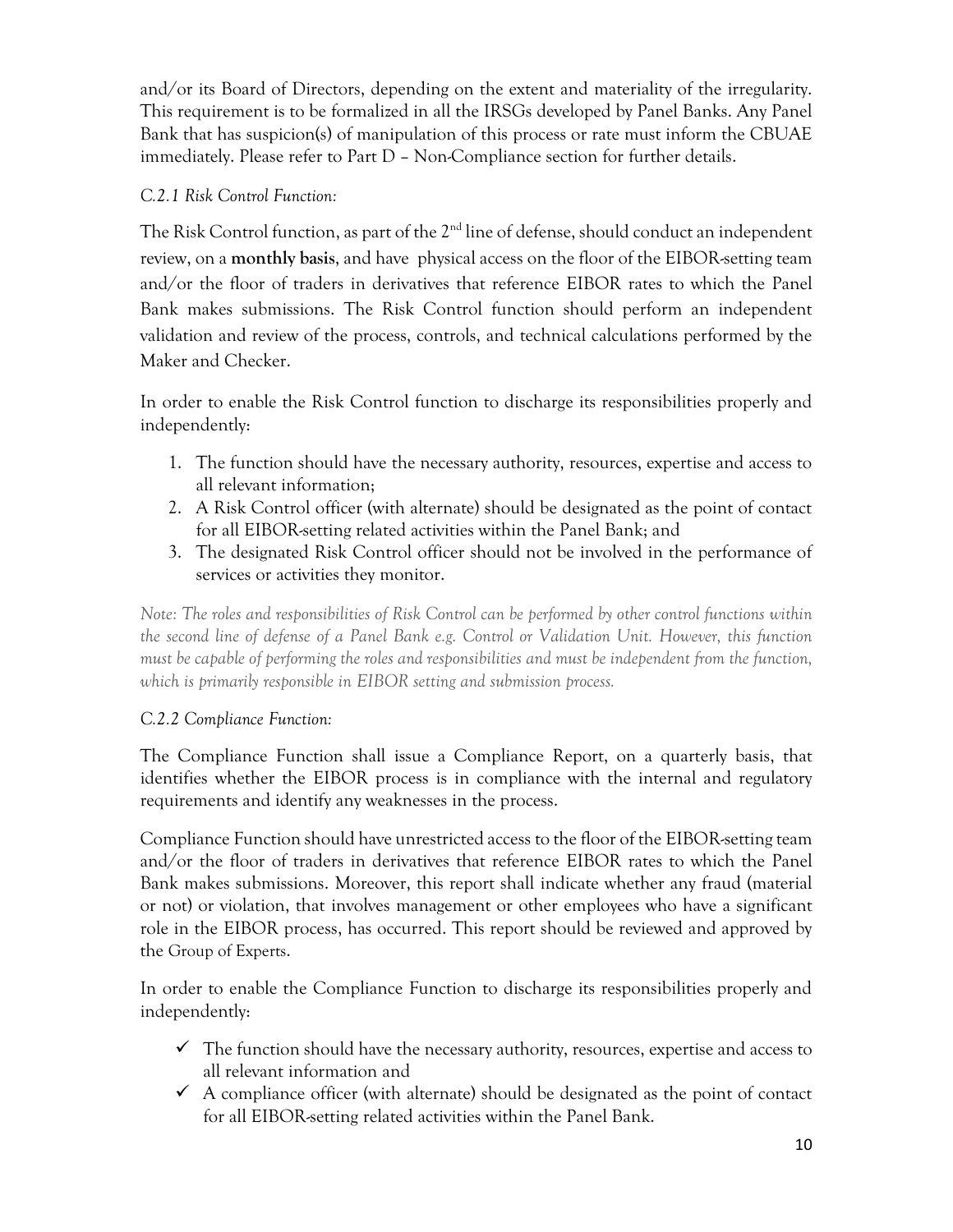Key duties of a Compliance Function related to EIBOR submissions include:

- $\checkmark$  Advising the relevant persons responsible for carrying out EIBOR setting related activities in complying with the Panel Bank's obligations under its internal policies and the EIBOR Regulations;
- Involvement in gathering and investigating any complaints concerning the accuracy or integrity of the Panel Bank's submission, including the logging, review and followup of all complaints;
- Reporting of material complaints to the Panel Bank's Chief Executive Officer and/or its Board of Directors and the CBUAE if there is reasonable suspicion of manipulation of the benchmark;
- $\checkmark$  Issuing Quarterly reports identifying exceptions and breaches of internal procedures during implementing the EIBOR Regulations;
- $\checkmark$  Issuing recommendations based on the result of work carried out;
- $\checkmark$  Verifying compliance with those recommendations; and
- $\checkmark$  Recording and escalating its findings.

### *C.2.3 Internal Audit Function:*

Panel Banks should conduct **annual internal audit reviews** of reasonable, random samples of their submissions, the factors and all other evidence documenting the basis for such submissions and communications of the submitters in order to verify the integrity and reliability of the process for determining submissions.

Internal Audit Function should have unrestricted access to the floor of the EIBOR-setting team and/or the floor of traders in derivatives that reference EIBOR rates to which the Panel Bank makes submissions. Confirmation that internal audit reviews of the EIBOR submission process have taken place, and a summary of the findings and actions, should be sent to the Compliance Function, and should be available, on request, to the CBUAE.

The governance group of the Panel Bank should be notified of any significant issues, which are identified by the internal audit, for decision on the appropriate actions to be taken and whether these issues should be reported to the CBUAE.

In order to discharge its responsibilities properly and independently, the Internal Audit function should have the following characteristics:

- $\checkmark$  The function should have the necessary authority, resources, expertise and access to all relevant information;
- $\checkmark$  The Head of Internal Audit should be independent as the third line of defense and functionally report to the Audit Committee of the Board; and
- $\checkmark$  The designated Internal Audit officer should not be involved in the performance of services or activities they monitor.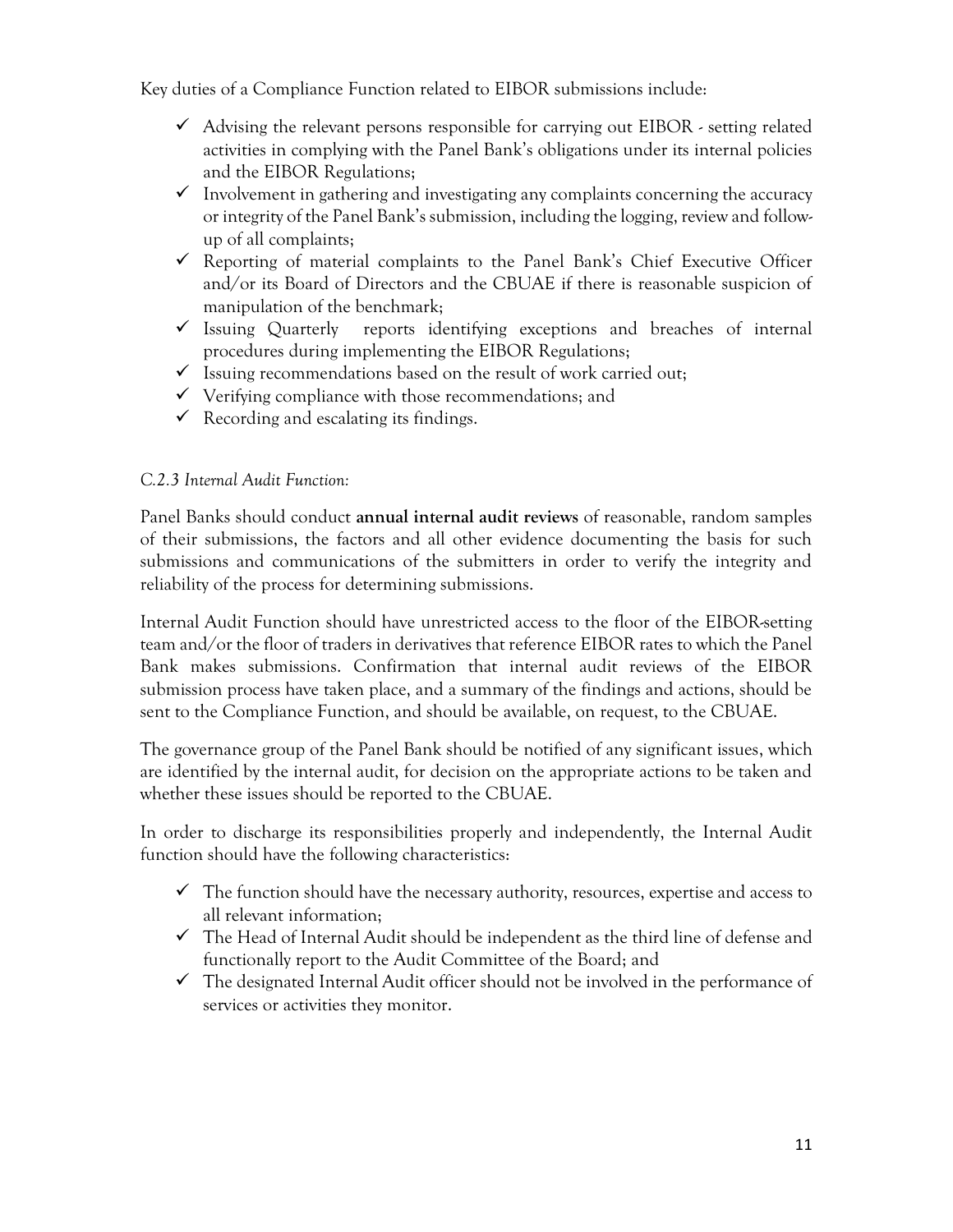Key duties of the Internal Audit function related to EIBOR submissions include:

- $\checkmark$  Regularly reviewing the Panel Bank's interactions with the Calculation Agent, including the number and result of requests for further information and the number of late submissions;
- $\checkmark$  Escalation of instances where the variances between the bank's submitted rate and the final published rates, exceeds a prescribed threshold;
- $\checkmark$  Testing a sample of records of communications between those involved in the EIBOR submission process and those outside of this process;
- $\checkmark$  Issuing recommendations based on the result of work carried out; and
- $\checkmark$  Verifying compliance with those recommendations.

## *C.2.4 Group of Experts:*

The EIBOR Group of Experts, which consists of key personnel with extensive experience on EIBOR, will act as the governance group of experts in the EIBOR setting and submission process. Ideally, the EIBOR Group of Experts shall be composed of key personnel from Market Risk, Finance and Assets & Liabilities Management. Key duties of the Group of Experts include:

- $\checkmark$  Ensure that the Expert Judgment has been used in the absence of transaction data relating to a specific EIBOR benchmark;
- $\checkmark$  Monitor the Panel Bank's Internally-developed Expert Judgment;
- $\checkmark$  Liaising with Maker, Checker, Risk Control, Compliance, Internal Audit, CEO, Board of Directors, and CBUAE with regards to Expert Judgment; and
- $\checkmark$  Review petitions made by the Maker when in disagreement with the Checker over ruling the submission.

On a quarterly basis, the Group of Experts shall review all approved rates submitted based on expert judgment and ensure compliance with CBUAE EIBOR Regulations.

In order to enable the Group of Experts to discharge its responsibilities properly and independently:

- $\checkmark$  At least one Group member (with alternate) should be designated as the point of contact for all EIBOR-setting related activities within the Panel bank and
- $\checkmark$  The Group of Experts should have the necessary authority, resources, expertise and access to all relevant information.

## *C.2.5 Calculation Agent:*

The CBUAE, may in the future, choose a Calculation Agent to calculate and distribute the fixings upon the finalization of an agreement between the CBUAE and the Calculation Agent. The said agreement with the Calculation Agent may amend, replace or delete related Annexes and/or Schedules (as specified at the top of each such Annex or Schedule) contained in these Regulations as long as it maintains the EIBOR definition and principles established in the core parts (Parts A to D) of these Regulations, after due approvals.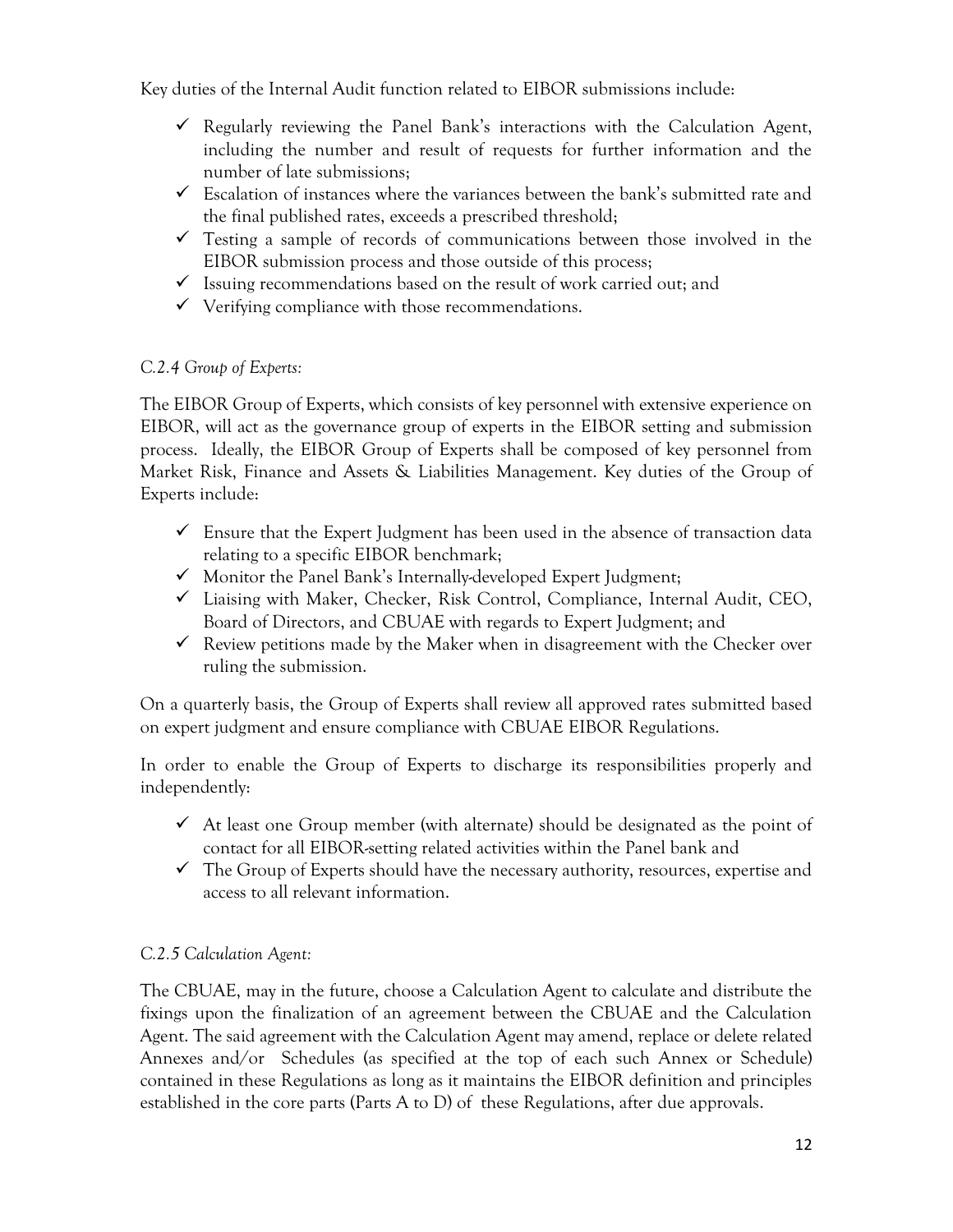#### *C.2.6 EIBOR Advisory Committee:*

An **EIBOR Advisory Committee** (henceforth, the **"EAC"**) and its Terms of Reference will be announced by the CBUAE within 3 months of issuing these Regulations. (See: *Annex I, Section B*).

The main tasks of the EAC shall be to promote the implementation of the EIBOR Regulations, review compliance, monitor its effectiveness and propose changes, if any are required, to these Regulations. The EAC will also monitor market developments and has the mandate to propose changes to the related Annexes and/or Schedules (as specified at the top of each such Annex or Schedule) contained in these Regulations as long as it maintains the EIBOR definition and principles established in the core parts (Parts A to D) of these Regulations. The approval of any such changes will need to be received from the CBUAE, in its role as the Administrator. Moreover, the CBUAE will have the right to put forward any matter for review to the EAC in case it deems it in the interest of preserving the integrity and efficacy of the benchmark.

### *Please refer to Schedule 8 for a summary of Internal Monitoring.*

### **C.3 Oversight**

### *C.3.1 Annual Examinations:*

Panel Banks must appoint a single independent auditor from a panel of audit firms nominated by the CBUAE. The independent auditor will report to the CBUAE on the Panel Banks' compliance with the requirements of these Regulations.

Such a report, which will be commissioned from an external firm, will focus on the Panel Bank's systems and control framework for making EIBOR submissions, and its compliance with the Panel Bank's obligations and its IRSG.

The CBUAE expects an auditor's report to be issued annually, although the CBUAE may agree a longer period depending on the Panel Bank's particular circumstances, including the nature and scale of its engagement in the specified benchmark and the internal framework for monitoring compliance with the requirements. The cost of these annual examinations will be borne jointly by the Panel Banks.

### *C.3.2 Special Examinations:*

The CBUAE may, from time to time, carry out a special examination of Panel Banks' rate submission process where it has reason to suspect that the standards set by these Regulations have been compromised. These examinations may be either on an individual or collective basis and may take place without any prior notice to the Panel Bank(s) concerned. In most instances, such examinations will be carried out by third party specialist firms appointed by the CBUAE and the Panel Bank(s) in question will bear the cost of such examinations.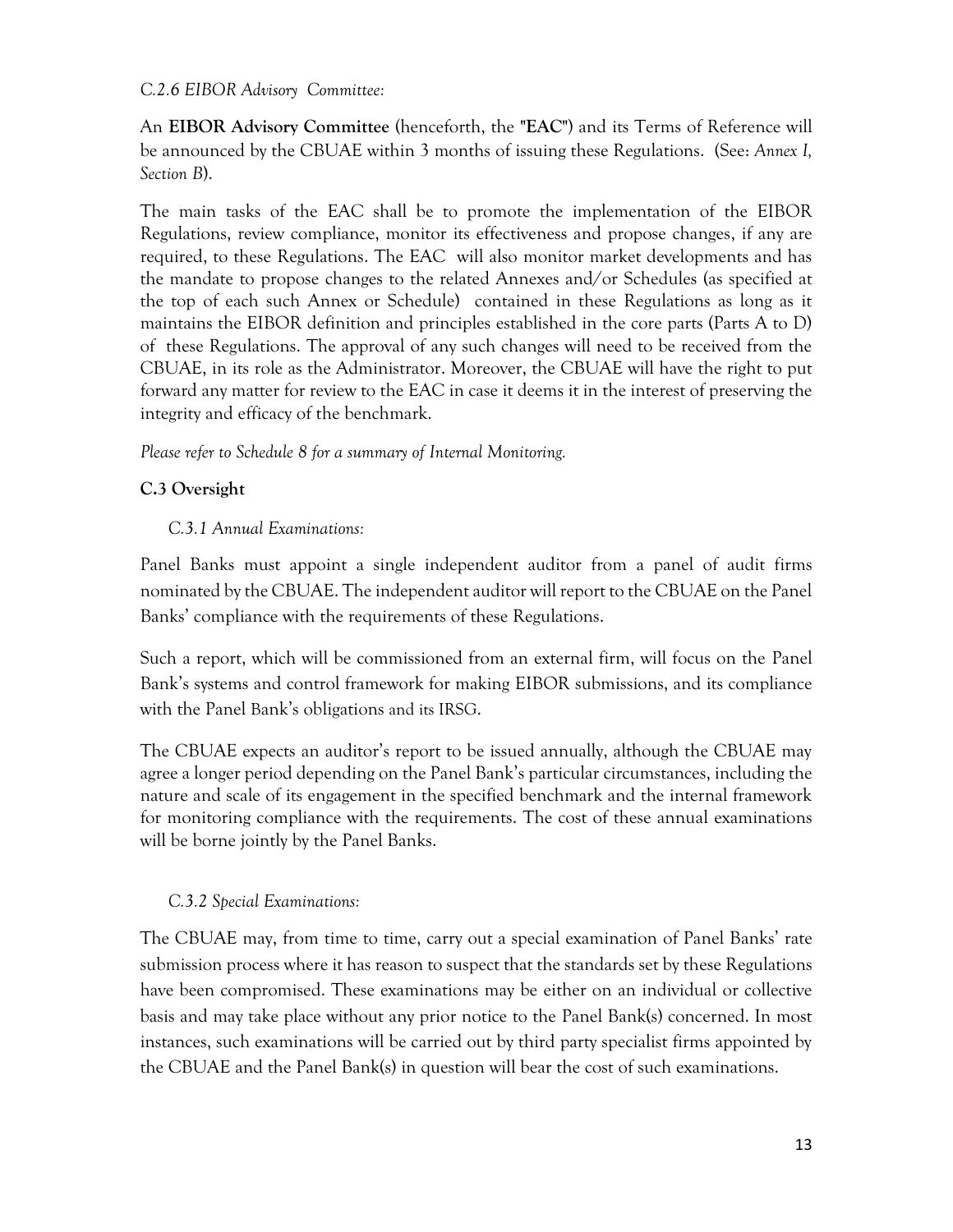All Panel Banks are required to submit to the CBUAE, for reference purposes, their IRSG. The IRSG document must be signed off by each Panel Bank's Head of Compliance. It is possible that events may occur during the year, which may necessitate a change in the IRSG. This could take place in two ways **– Periodic Reviews and Emergency Reviews.**

**Periodic Reviews** of the IRSG may take place in conjunction with the Annual Examination and changes will be highlighted to the CBUAE in the independent auditor's report.

**Emergency Reviews** may be necessitated in case of market or Panel Bank specific events.

For any changes in the IRSG, the concerned Panel Bank is to notify the CBUAE of these changes thirty (30) days prior to implementation. If no response to the proposed changes is provided by the CBUAE within thirty (30) days, the Panel Bank may proceed with the proposed changes.

Periodic Reviews will be a Panel wide exercise conducted annually, as part of the Annual Examinations, in cooperation with the independent auditor while the Emergency Reviews will be Panel Bank specific, and could be part of a Special Examination, which may result in the CBUAE enacting a wider regulatory review.

*Panel Banks are to nominate an individual staff member to act as the Panel Bank's representative to the CBUAE for all matters related to EIBOR submission.* This representative shall be considered responsible for the Panel Bank's rate submissions and should be of sufficient experience and seniority within the organization to assume such responsibility.

*In addition to the above, Panel Banks shall also nominate an individual staff member to act as the Panel Bank's representative to the CBUAE for all matters related to compliance with CBUAE rules and regulations regarding EIBOR.* This representative shall be considered responsible for all compliance issues surrounding EIBOR submission within the Panel Bank concerned and should be of sufficient experience and seniority to assume such responsibility.

Both nominated officers will represent their respective Panel Bank in the EIBOR Panel and they, or their nominees, will be required to attend all EIBOR Panel meetings.

## **C.4 Record Keeping**

A full record of the validation process and conclusion should be signed off (by a person responsible at an appropriately senior level) and must be retained on file for at least a period of five (5) years to be available to the CBUAE or its appointed auditors for inspection purposes, if required.

The Panel Bank must keep all the documentations and EIBOR submissions for five (5) years:

- $\checkmark$  Records of its EIBOR submissions, as well as all information used by it to enable it to make a EIBOR submission;
- $\checkmark$  Reports on the key relevant information the Panel Bank may have regarding the specified benchmark it is submitting to, including (but not limited to) the submitter's exposure to instruments which may be affected by changes in the specified benchmark; and
- $\checkmark$  All assumptions and factors used in Expert Judgment.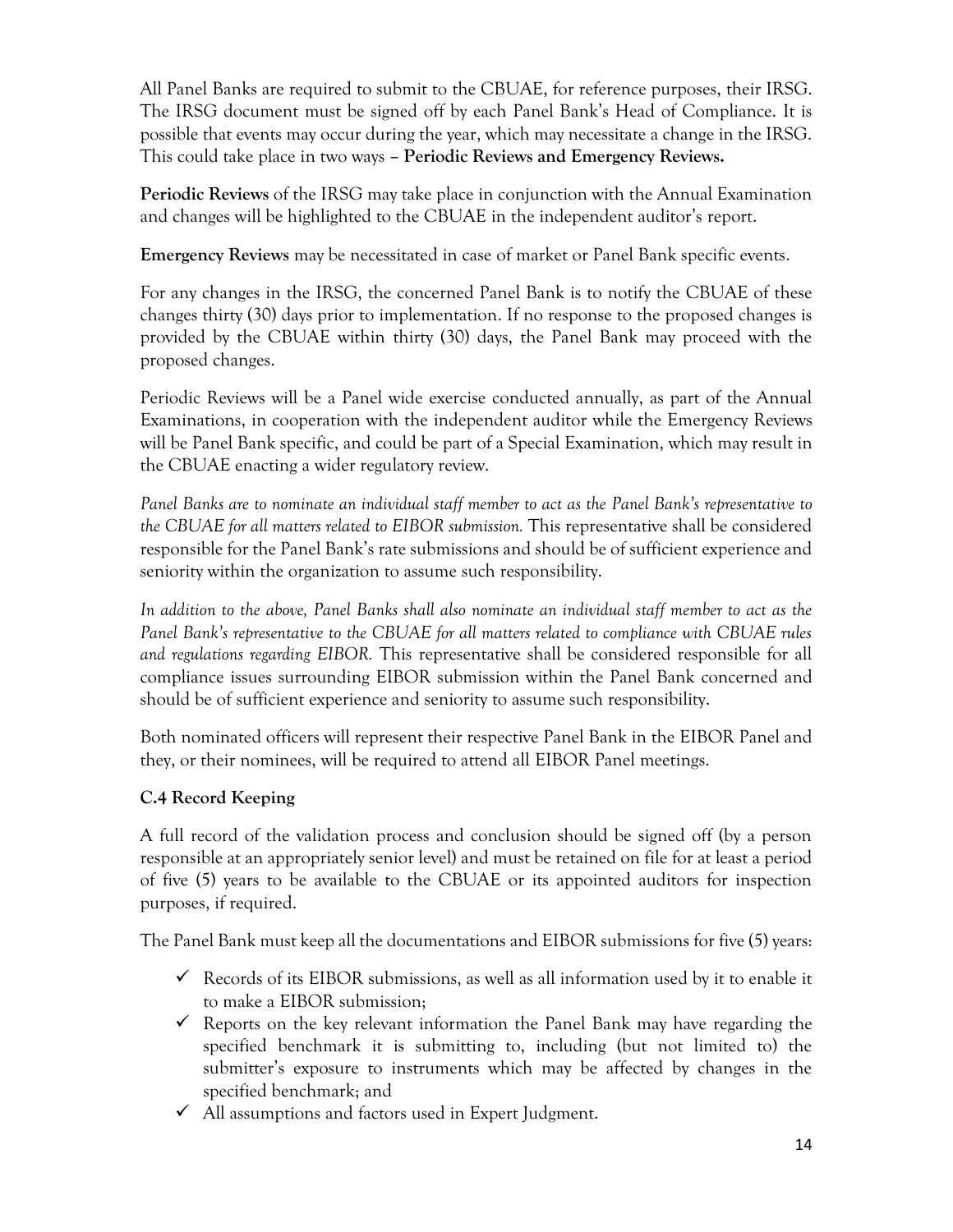Panel Banks should also maintain records relating to:

- $\checkmark$  The process surrounding rate determination and subsequent sign-off and review. This should include the basis for the use of judgment;
- $\checkmark$  Communications (which may be recorded in electronic format or confirmed by emails) between the submitters and others in determining submissions;
- $\checkmark$  Interactions with the Calculation Agent;
- $\checkmark$  Correspondences between the Panel Bank and CBUAE and its appointed auditors/inspectors;
- $\checkmark$  Submission of queries and their respective outcomes; and
- $\checkmark$  Complaints and approaches from whistleblowers.

The findings of independent monitoring and reviews performed by Compliance, Risk Control and Internal Audit Functions.

The information should be provided to the CBUAE, comprising of:

- $\checkmark$  A comprehensive explanation, based on the IRSG, of the rationale and methodology used to establish the rate submission and
- $\checkmark$  If applicable, an explanation of how any quantitative/qualitative criteria were used to establish the submission.

Upon request, Panel Bank should be able to provide all other information used in the submission process to the CBUAE.

All relevant records should be kept in soft copies, which can be archived within 2 business days that allows future reference by the CBUAE or the appointed auditor/ inspector. Storage arrangements should also enable the identification of any corrections, or other amendments made to submissions to be easily ascertained. Trade level data generated through the Panel Bank Systems should be kept in a Microsoft Excel format.

## **C.5 Technology and Information Security:**

### *C.5.1 Continuity of Submissions:*

As part of their existing disaster recovery and business continuity systems and controls, Panel Banks should establish and maintain the necessary arrangements to ensure that consistent and timely electronic delivery of EIBOR submissions is possible without material interruption due to human or technical failure.

In particular, the Panel Bank should have:

- $\checkmark$  Controls that will help prevent system and process failures, or identify them to rectify problems promptly.
- $\checkmark$  Arrangements for the continuity of submissions in the event that a significant process or system becomes unavailable or is destroyed.
- $\checkmark$  Arrangements for the recording and capture of electronic communications from a site used for disaster recovery and/or business continuity purposes.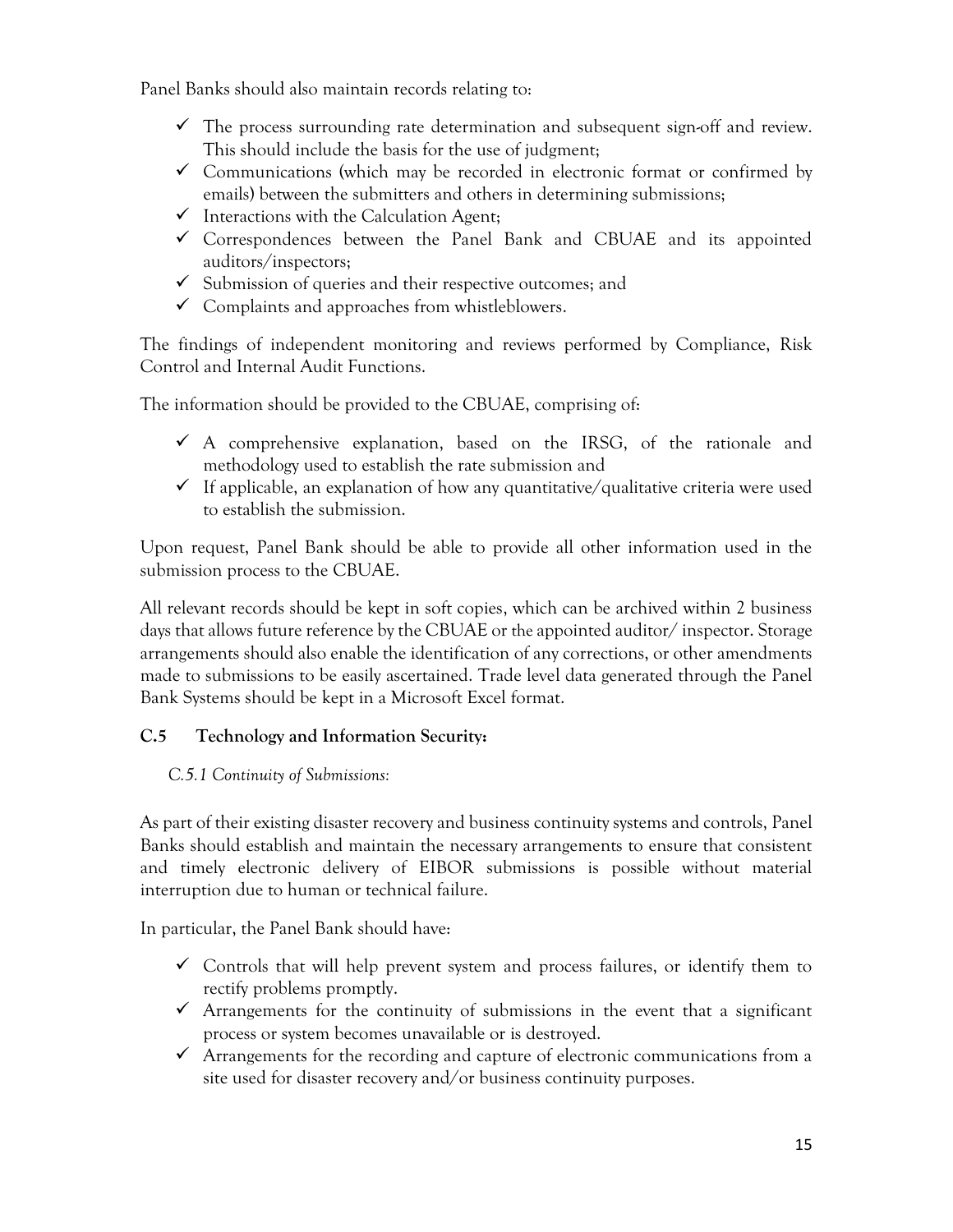### *C.5.2 Password Management:*

Panel Banks should ensure that access to all information assets relating to EIBOR such as Excel calculation sheets, Applications and systems, Reports are restricted via Passwords. Panel Banks should ensure Windows Active Directory and Application Password Management Policies are in line with the Panel Bank's approved IT and Security policy.

**Access Restrictions**: As part of their existing Logical Access controls, Panel Banks should establish additional reviews and checks to restrict unauthorized or excessive access to EIBOR submission or calculation data.

The Panel Bank should have:

- $\checkmark$  A quarterly or semi-annual review of user access rights to the EIBOR Shared Folder by management to ensure revocation of unauthorized users and
- $\checkmark$  Arrangements to allow Read-only/View-only access to Control Functions (Compliance, Risk Control and Internal Audit) to ensure monitoring of EIBOR calculation data and conducting surprise checks.

### **C.6 Ethical Standards**

Panel Banks are required to develop an internal set of ethical standards specifically addressing the benchmark fixing process. This should be formalized in the IRSG to be provided to the CBUAE for evaluation. In particular, ethical standards should:

- $\checkmark$  Ensure that those staff who have access to benchmark submission information be prevented from using such information for monetary or personal gain or to disclose such information to other persons for such purposes;
- $\checkmark$  Ensure that those staff with access to benchmark submission information use it for the purposes of benchmark submission - **only**;
- $\checkmark$  Cover relevant aspects of market conduct by defining types of unacceptable behavior; and
- $\checkmark$  Have in place, a formal mechanism whereby those staff can immediately report to at least one senior level executive responsible for benchmark submission when there is suspicion of benchmark manipulation, collusion with trading and sales functions or any other possible conflicts of interest.

Panel Banks should also establish a formal training program in order to ensure staff is familiar with both the internal and external guidelines of the rate submitting process while enhancing their professional knowledge.

## **C.7 Handling Complaints and "Whistleblowing" Requirements**

Panel Banks are to develop clear guidelines on procedures required for handling complaints arising from the benchmark setting process. These should be part of the IRSG. Such guidelines should set out the following:

- $\checkmark$  Proper reporting of all complaints;
- $\checkmark$  Allocation of sufficient resources to review and investigate complaints;
- $\checkmark$  Review and follow-up of such complaints by Chief Compliance Officers; and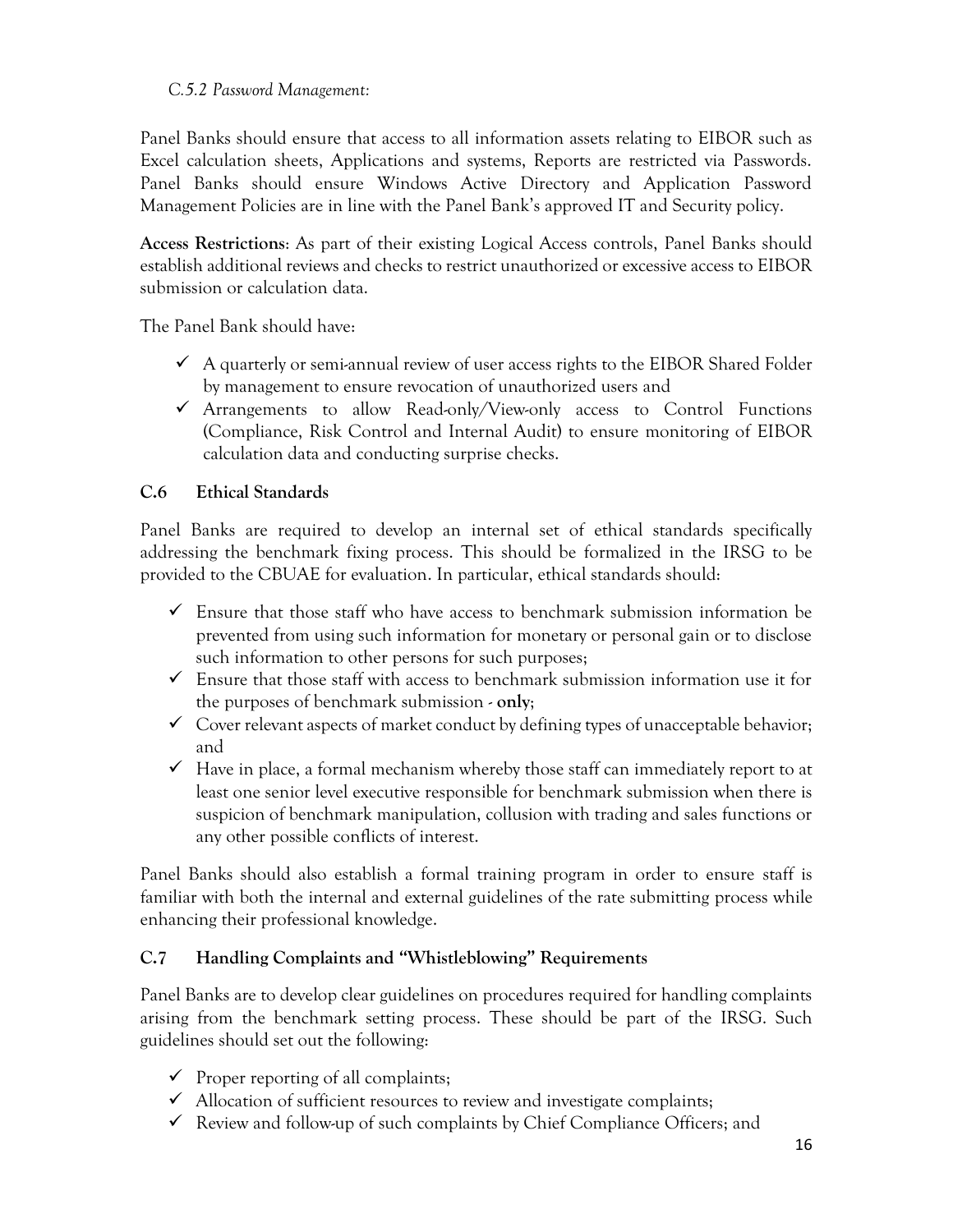$\checkmark$  Reporting of material complaints to the Panel Bank's Chief Executive Officer and/or its Board of Directors and the CBUAE if there is reasonable suspicion of manipulation of the benchmark.

The IRSG should also clearly stipulate that, should an employee be unsatisfied with the response internally, he/she is free to pursue the appropriate channel within the CBUAE for complaints and whistleblowing matters through [ewb@cbuae.gov.ae.](mailto:ewb@cbuae.gov.ae)

The CBUAE should receive an anonymized summary at least yearly, of any whistleblowing Qualifying Disclosure made to its appointed auditor, together with an analysis of whether the information in the disclosures was substantiated. The appointed auditor should retain all whistleblowing records for at least five (5) years.

A Qualifying Disclosure is any disclosure of information, which in the reasonable belief of the employee making the disclosure, tends to show one or more of the following:

- $\checkmark$  that a criminal offence has been committed and/or is being committed;
- $\checkmark$  that a person has failed and/or is failing to comply with any legal obligation to which he is subject;
- $\checkmark$  that a miscarriage of justice has occurred and/or is occurring;
- $\checkmark$  that the health or safety of any individual has been and/or is being endangered; or
- $\checkmark$  that information tending to show any matter falling within any one of the preceding paragraphs has been and/or is being be deliberately concealed.

## **Part D – Non-Compliance**

These Regulations are to be complied with as per Articles Nos. (5), (94), (100) and (112) of Union Law No. (10) of 1980 concerning the Central Bank, the Monetary System and Organization of Banking and amendments thereto.

Upon establishment of a violation of the provisions of these Regulations by any Panel Bank or by any of its employees authorized to determine or review all relevant information in relation to rate fixings and submission, or violation of any measures taken by the CBUAE in implementation thereof, or failure to submit required statements and information, or submission of incomplete or inaccurate information, or collusion with other Panel Banks on rate fixings, the CBUAE may, at its own discretion, decide to impose one or more of the following administrative penalties or take any of the following measures:

- 1. Issue, by any means, a caution to the violator;
- 2. Require the violating Panel Bank to take necessary actions and measures that the CBUAE deems appropriate to rectify the violation;
- 3. Require the violating Panel Bank to deposit funds with the CBUAE without return and for the period the CBUAE deems appropriate;
- 4. Dismiss the violating Panel Bank from the EIBOR Panel Banks;
- 5. Impose a fine, in consonance with the prevailing law, on the violating Panel Bank as deemed appropriate by the CBUAE; and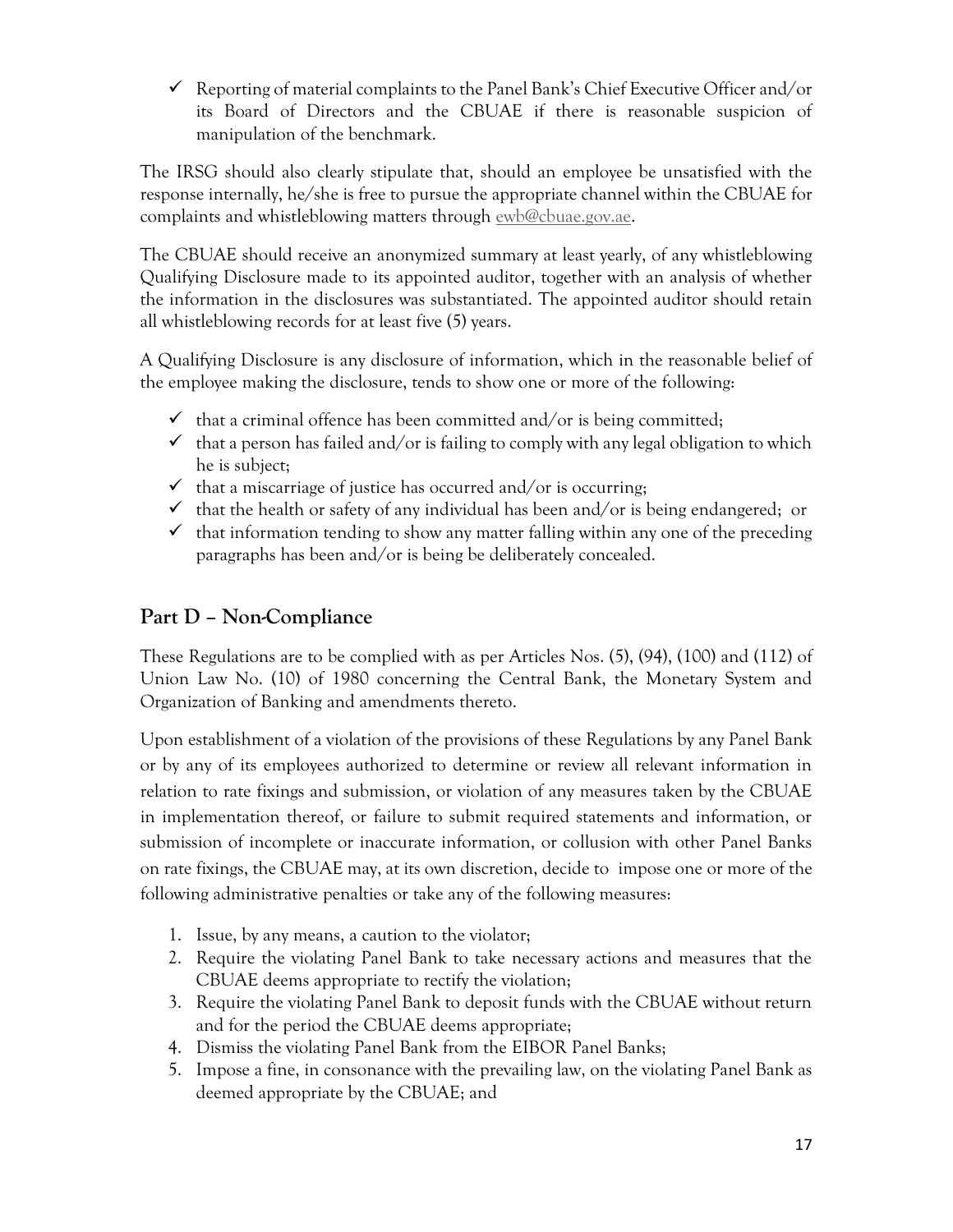6. Prohibit or impose conditions or restrictions on the violating employee from undertaking any function at the Panel Bank she/he works for, or any other financial institution licensed by the CBUAE.

In all cases, the violator shall be notified, officially, of the reasoned decision within fifteen (15) working days from date of its issue. Such notice shall include the following:

- $\checkmark$  Content of the decision;
- $\checkmark$  Reasons for the decision:
- $\checkmark$  Effective date of the decision; and
- $\checkmark$  A statement advising the violator of its right to submit a grievance to the Board of Directors of the CBUAE against the CBUAE decision, in accordance with the provisions of the EIBOR regulations.

Where the CBUAE can establish that such a violation was intentional, it may, in addition to the aforementioned administrative penalties and measures, pursue both the concerned Panel Bank and the persons involved in the said violation in a competent court in the UAE, in its capacity as regulator of Panel Banks operating in the UAE in accordance with the provisions of Union Law No. (10) of 1980.

Intentional violations include but not limited to any of the followings:

- $\checkmark$  The violator acted in such a manner so as to derive personal, professional and/or monetary gain through such actions;
- $\checkmark$  Senior management of the violating Panel Bank were aware of its own violation and failed to take any remedial measures or notify the CBUAE within a reasonable time frame;
- $\checkmark$  The violating Panel Bank has insufficient mechanisms in place, as spelled out in these Regulations, to effectively monitor and detect potential breaches of these Regulations; or
- $\checkmark$  The violator has repeatedly violated, within a reasonable timeframe as per the judgment of the CBUAE, these Regulations.

The Panel Bank's IRSG must state its acknowledgement of Union Law No. (10) of 1980 where non-compliance with these Regulations, will be viewed as a breach or violation of the aforementioned Law No. (10) of 1980 and amendments thereto.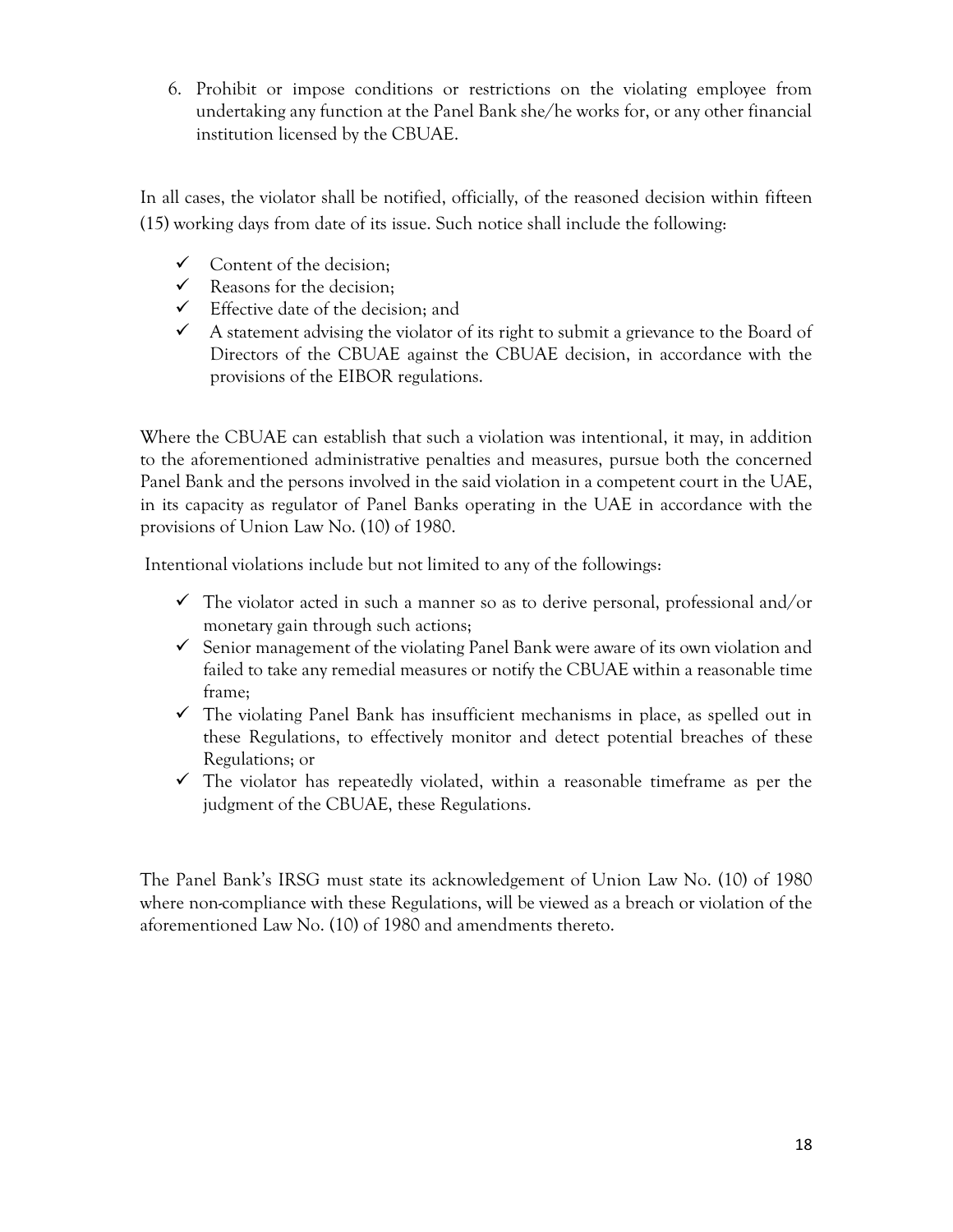## **Annex I – EIBOR Panel and EAC membership**

*Note: This Annex may be replaced or amended if, and when, required by the CBUAE in consultation with the EAC.*

## **A. EIBOR Panel:**

### **I.1 Eligibility Criterion**

Currently, only conventional banks can be members of the EIBOR Panel.

A bank may qualify for the EIBOR Panel membership only if it meets the following standards:

- a. Qualifies by satisfying the CBUAE on grounds of three (3) criterion: size, relevance and the nature of its operations. The initial selection will be at the discretion of the CBUAE and will be subject to discussion with the Panel Banks and the EAC, once this committee is formed after the publication of these Regulations;
- b. CBUAE will then consult with the prevailing Panel members and EAC for their views and, based on such consultation, will finalize its selection;
- c. The selected bank will have to meet the operational and governance standards laid down by these Regulations to acquire membership. Availability of such standards is a pre-requisite to membership; and
- d. If any selected bank cannot meet the set standards or fails to satisfy the CBUAE in this regard, then its eligibility may be rescinded. In such cases, CBUAE may have to select an alternative bank.

## **I.2 Panel Eligibility**

At any given time, there will be eight (8) to fourteen (14) banks in the Panel. The total number of banks in the Panel will be decided by the CBUAE in consultation with the prevailing Panel members. The list of empaneled banks is as per *Schedule 1*, which is attached herewith.

### **I.3 Panel Review**

The CBUAE will conduct an annual review of banks' eligibility and how the banks are upholding the guidelines laid out in these Regulations. CBUAE may also consult with the EAC while conducting such reviews. In the event of a severe case of proven intransigence coming to the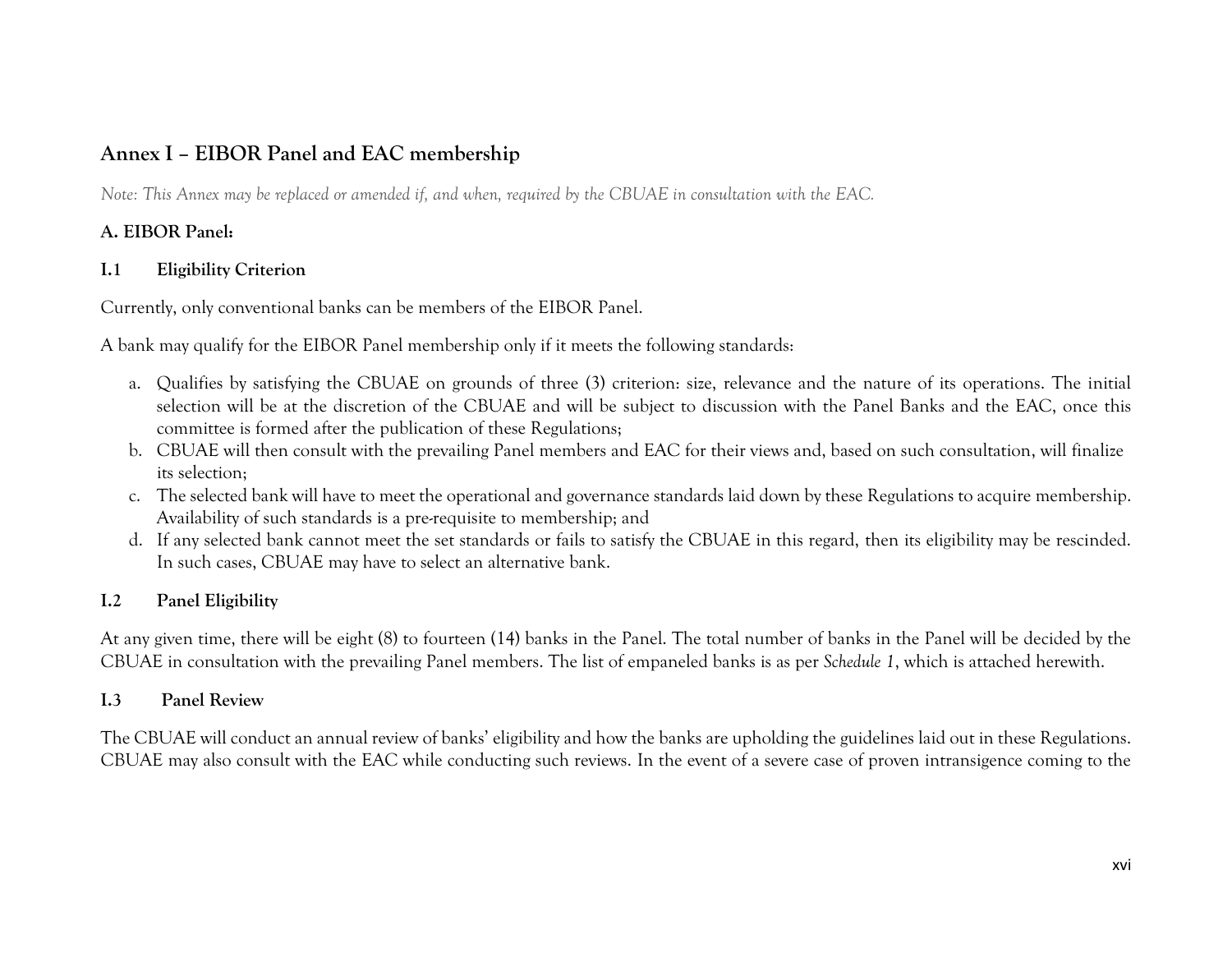CBUAE's attention between annual reviews, the CBUAE reserves the right to take appropriate action (as prescribed in *Part D* of these Regulations).

### **I.4 Meetings**

EAC is likely to have at least two (2) meetings during the year, one in each half of the year. In case any Panel Bank wishes to call an extraordinary meeting, then the same has to be requested by a simple majority of the Panel Banks by addressing the request to the EAC Chairman with a copy to CBUAE.

### **B. EIBOR Advisory Committee (EAC) Membership:**

The EAC will :

- Include all the banks present in the EIBOR Panel along with two (2) non EIBOR Panel Banks to be nominated by the UBF for EAC membership, subject to CBUAE approval;
- Be chaired by a nominee of the UBF-Financial Markets Committee (FMC) and is expected to be the chairman of the FMC;
- Have the CBUAE, EIBOR Calculation Agent and CBUAE appointed auditing firm as observers.

EAC meetings will be held at least semi-annually and its functioning will be based on the *Terms of Reference* announced by the CBUAE. The terms of the EAC and its membership will be reviewed by the CBUAE every thirty-six (36) months or less, if required. An extraordinary EAC meeting may be called for if a simple majority of the Panel Banks request such a meeting.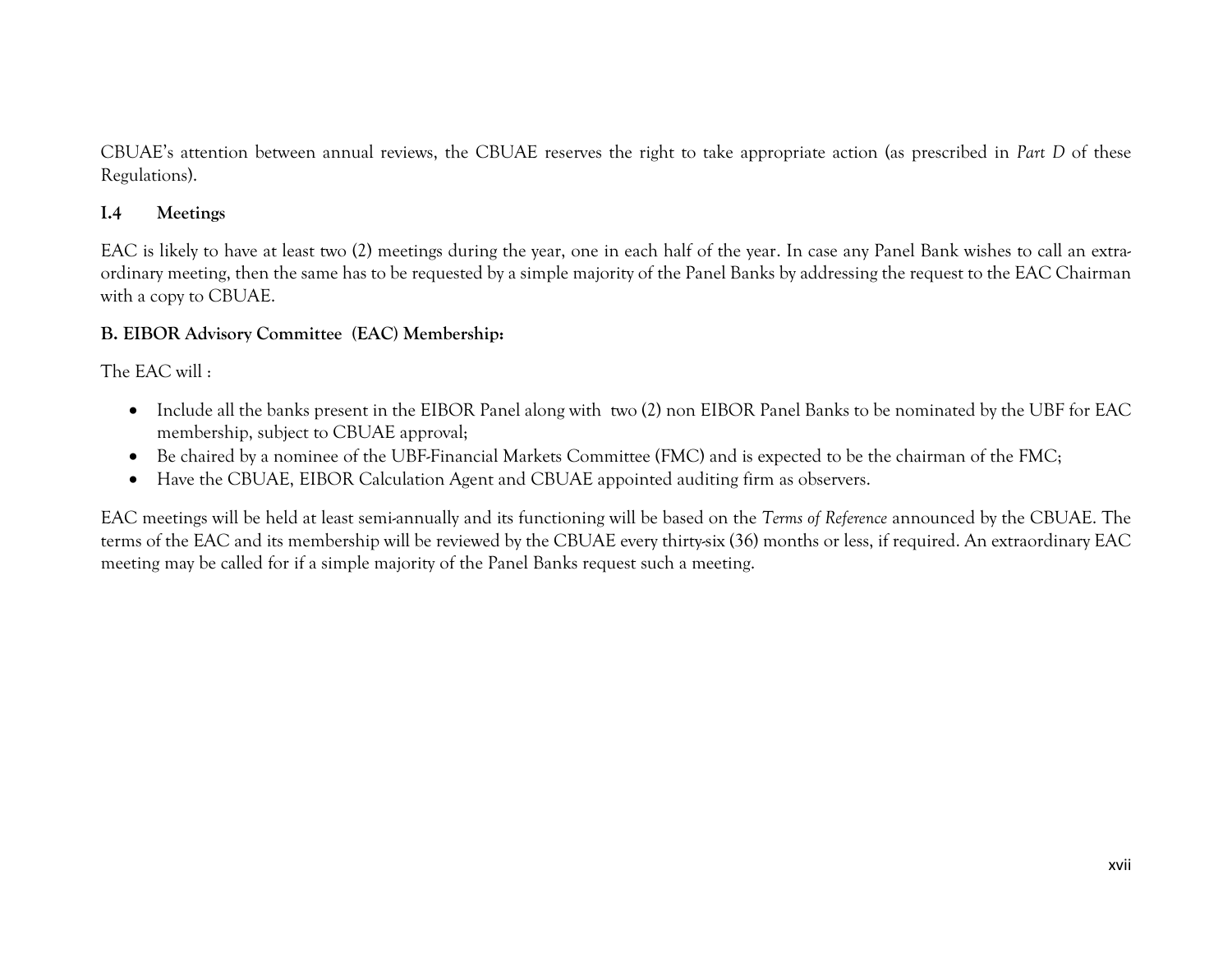## **Annex II – Calculation Agent and Methodology**

*Note: This Annex may be replaced or amended by the CBUAE if, and when, a new calculation agent takes over.*

### **II.1 Calculation Agent**

**Thomson Reuters** (**"TR"**, henceforth), through its subsidiary Reuters Limited, will be the appointed Calculation Agent from the launch of these Regulations for a mutually agreed term which may be extended as per agreement. The rate fixing process is carried out at the Scheduled time everyday via the platform provided by TR.

### **II.2 Calculation Methodology**

The EIBOR Panel may comprise of eight (8) to fourteen (14) banks as per CBUAE's decision based on its consultation with the existing panel of banks. For calculation of the daily fixings, the top and bottom quartile of rates, wherever possible, will be excluded from the rate calculation and a mean is calculated as an average of the remaining quotes submitted for each tenor. The following table explains the trimming process that may take place daily in case of varying submissions from panel banks:

| Panel Bank Data | Number of highest Data | Number of low Data  |
|-----------------|------------------------|---------------------|
| submissions     | submissions trimmed    | submissions trimmed |
| $\mathsf{L}4$   | $N/A$ – $No Fix$       | $N/A$ – $No Fix$    |
|                 |                        |                     |
| 8-10            |                        |                     |
| 11-14           |                        |                     |

Once the trimming methodology has been applied, the EIBOR rates will be calculated as an average of the remaining rates and published to five (5) decimal points.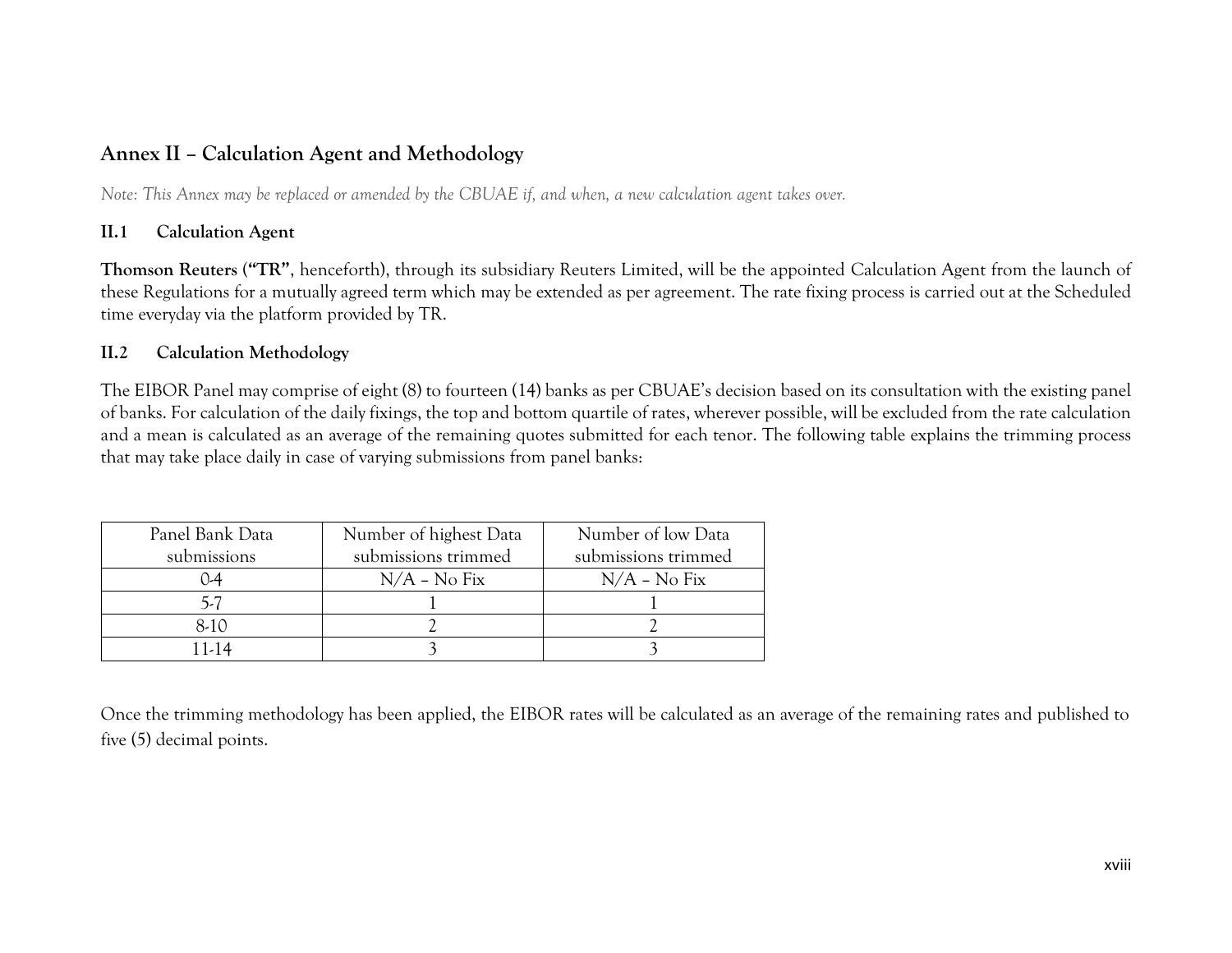### **II.3 Publication**

The Fixings will be calculated from the Data provided by Panel Banks and published by TR at 12:00 hours UAE time each Business Day.

### **II.4 Insufficient quorum of Banks**

The quorum of Banks is explained under the Calculation Methodology section above

### **II.5 No Fix**

If TR's "Benchmark Operations Team" is unable to secure enough Data submissions to meet the minimum bank threshold, a "no fix" publication will take place at 12:30 hours.

The text "No Fix" will be published on the same area where the EIBOR rates are published on the output pages. The following text will be published to the respective pages:

*"No Fix" has been published due to a lack of Data submissions*

### **II.6 Refix**

For the purpose of this Annex, "**Refix**" shall mean the calculation and publication of a new, revised Fixing. In the event that CBUAE or a Panel Bank raises a query regarding the accuracy of the published Fixing, TR will investigate such query. Refixes will only occur in certain scenarios, including but not limited to the following scenarios:

- i) if an error with the published Fixing has been notified to TR and confirmed by TR as an error within one (1) hour of the Fixing being published;
- ii) at the discretion of TR, if an error with a published Fixing has been notified to TR and confirmed by TR as an error after one (1) hour of the Fixing being published by TR; and
- iii) if an error with the Fixing is the result of a technical system error with TR systems.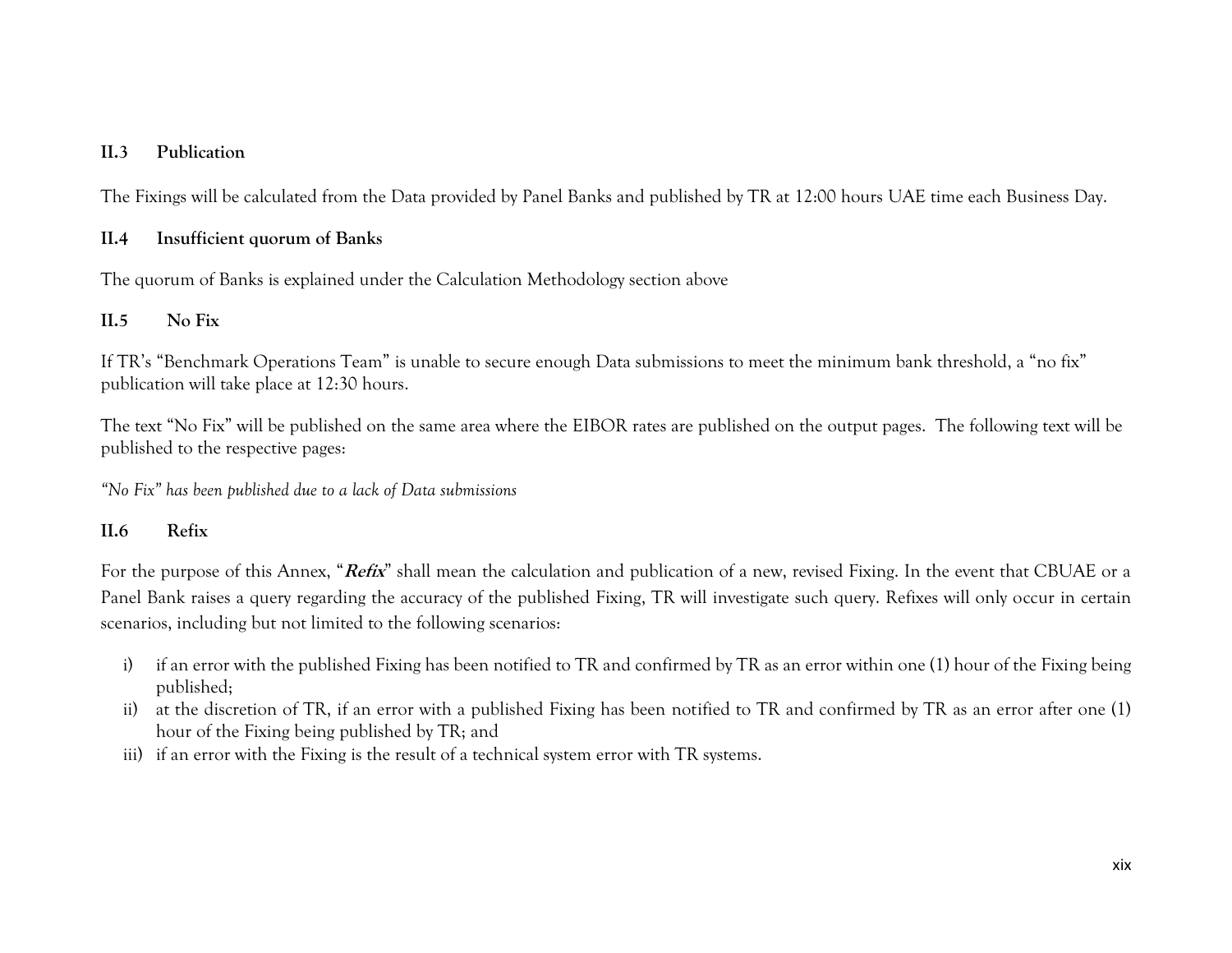Refixes shall only occur at the discretion of TR. For the avoidance of doubt, TR shall not be obliged to Refix if an error with the published Fixing is found by TR to be solely attributable to an error by one or more of the Panel Banks. Upon publication of a Refix, TR shall use reasonable endeavours to raise an alert on the Services to notify Subscribers. TR will contact CBUAE as soon as reasonably practicable to advise that a Refix has occurred and explain the reason for the Refix.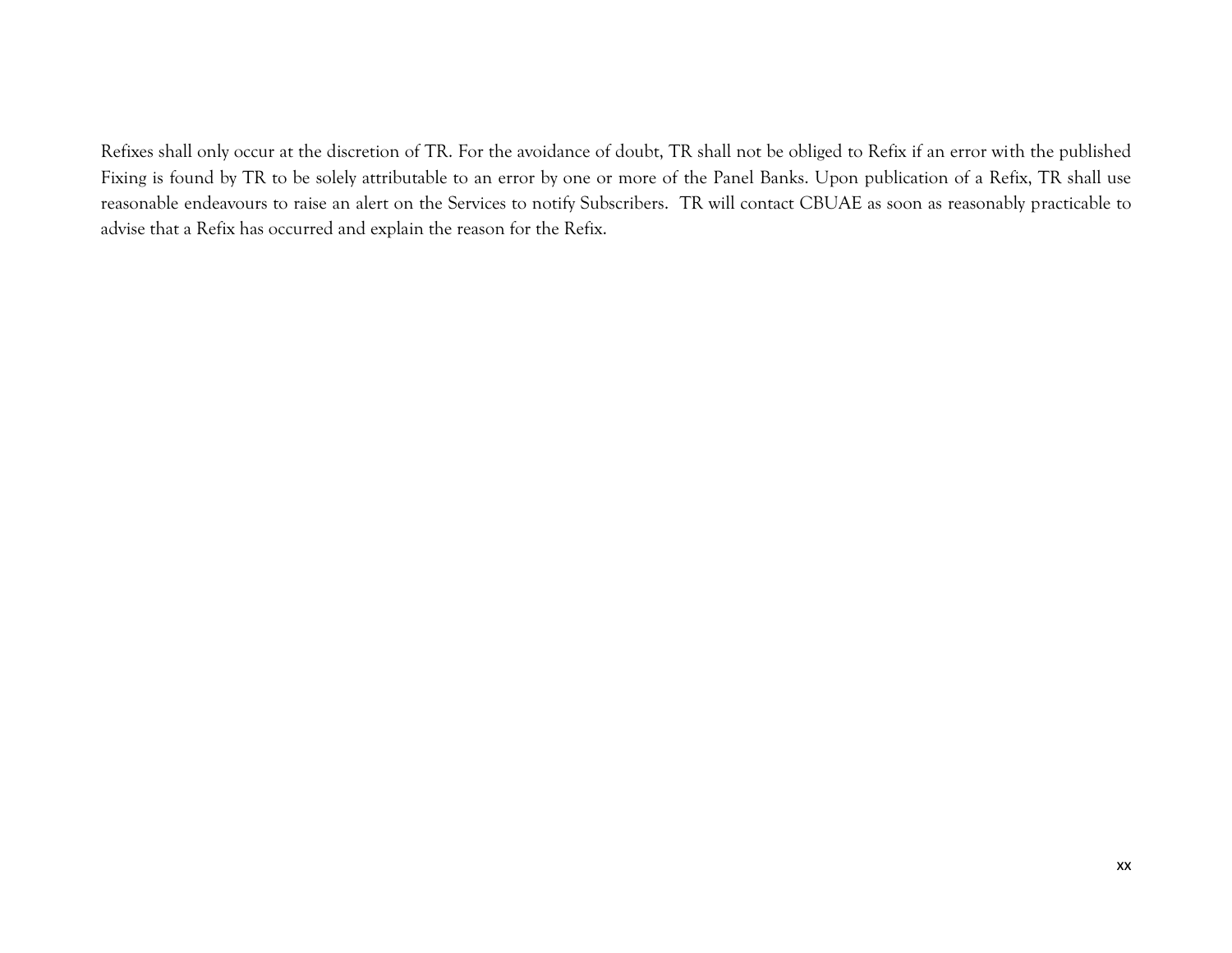## **Annex III – Terms and Conditions**

*Note: This Annex may be replaced or amended if, and when, required by the CBUAE in consultation with the EAC. A soft version of these Terms and Conditions will be provided to the Panel Banks on request. These Terms and Conditions are to be filled up with the required details and submitted by each bank signed by the appropriate authorized personnel.*

### **III.1 Introduction**

This document sets the *Terms and Conditions* of operations between the CBUAE and the selected Panel of Banks quoting the EIBOR.

- a. The Panel Banks will provide the CBUAE, or the appointed Calculation Agent, with their daily rates for prescribed tenors at the agreed time to enable them to generate EIBOR Fixings on a daily basis on all UAE banking/Business days (as per *Schedule 2* of these Regulations). The tenors for which EIBOR rates will be polled and, consequently, fixed are listed in Schedule 1 of these Regulations.
- b. The Panel Banks consists of the banks listed in *Schedule 1* of these Regulations.
- c. The Panel Banks agree to provide rates that are based on the guidelines and processes defined in these Regulations.

### **III.2 Fixings and its Publication**

- a. The parties to this document shall use the rules set out in *Schedule 2* as a basis for the CBUAE, or the Calculation Agent, to calculate the EIBOR Fixings (henceforth referred to as the Fixing).
- b. The Panel Banks will provide the fixing data in accordance with *Schedule 2*.
- c. The Fixing will be made available on the CBUAE website (www.centralbank.ae) and will include the daily Fixings and its history since the fixings were taken over by CBUAE in October 2009. The daily Fixing will also be published by the Calculation Agent and other electronic platforms. Individual fixings made by banks for each day will not be published after the launch of these Regulations. The CBUAE, with data from the Calculation Agent, will later consolidate all individual bank fixings by listing them date-wise and publish such data in the 2nd week of the next quarter on its website.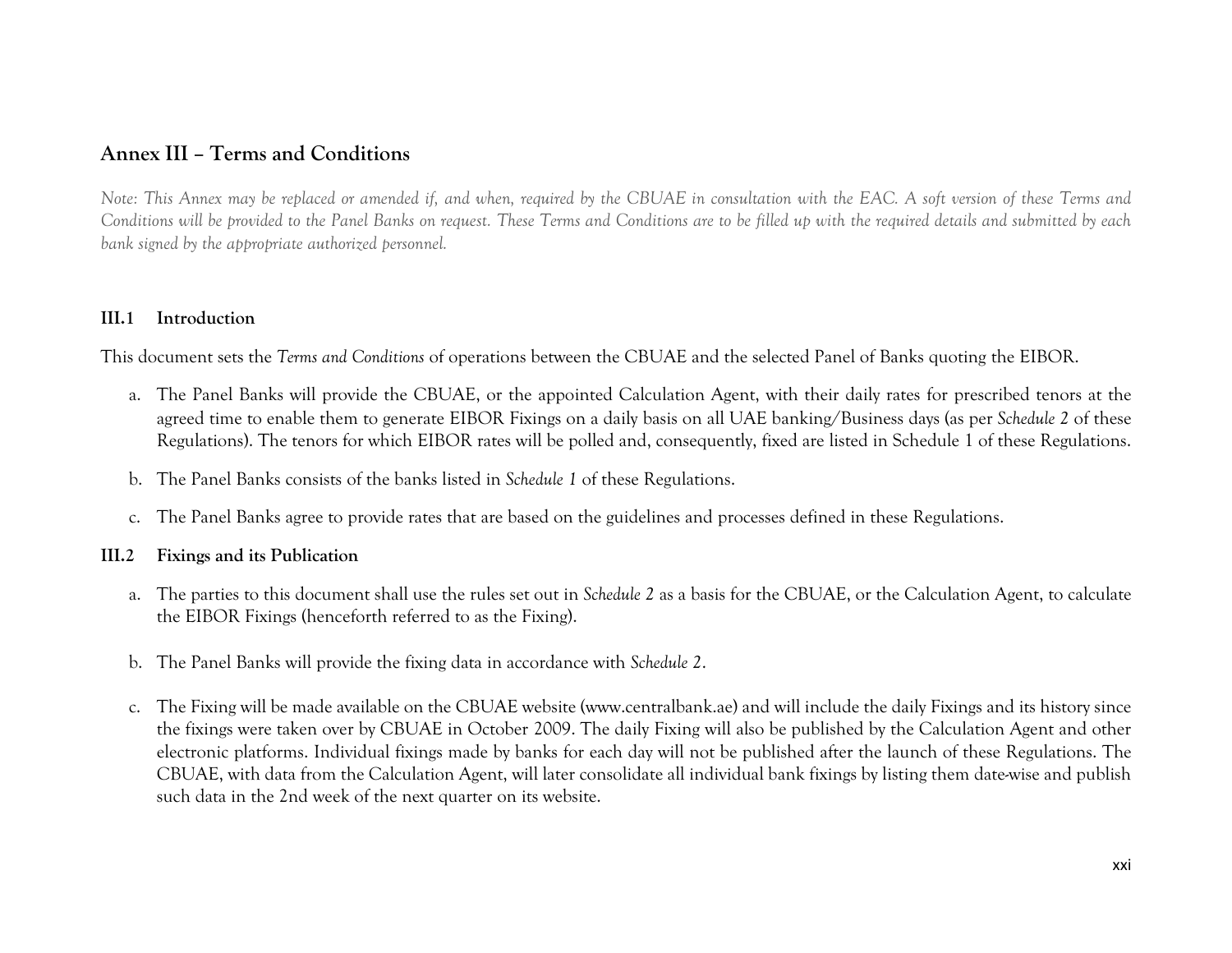- d. The parties acknowledge and agree that, in order to protect the Panel Banks, CBUAE, the Calculation Agent and other publishers, the Fixing will be published at all times with a Disclaimer in the same form as or substantially similar to that contained in Schedule 3 of these Regulations.
- e. The Panel Banks **–**when appropriate**–** will exercise reasonable endeavor to be available by phone, fax or e-mail to agree, where necessary, with CBUAE and the Calculation Agent, on delaying of the publishing of these Fixings in case of technical or other such problems as per agreed protocol. To this effect the Panel members will provide the CBUAE and the appointed Calculation Agent with the names and contact details of their designated officers who will be conducting the EIBOR rate settings at their individual sites.
- f. CBUAE will keep the EIBOR data history open for public access on its website. As mentioned above, the website will only have data as of the date the CBUAE took over EIBOR Fixings.
- g. The contribution to each EIBOR Fixing is provided by the Panel Banks free of charge and without any commitment on the part of any of the parties apart from a common interest to improve the quality of data available to financial markets.
- h. The Panel Banks, CBUAE and the appointed Calculation Agent acknowledge the confidential and market-sensitive nature of information that each may provide the other in the course of the collaboration and will treat such information confidentially both during and following any termination of the collaboration.

### **III.3 Performance**:

a. The EAC will have regular meetings to discuss EIBOR related issues. Two semi-annual meetings will be held at the CBUAE to monitor performance and related matters. The Panel may also Schedule an extra-ordinary meeting as per *para I.4 of Annex I*.

*Note: The main tasks of the EIBOR Advisory Committee will be to promote the implementation of the EIBOR Regulations, review compliance, monitor its effectiveness and propose changes. The EAC will also monitor market developments and apply changes to the relevant Annexes and Schedules as per the Regulations.*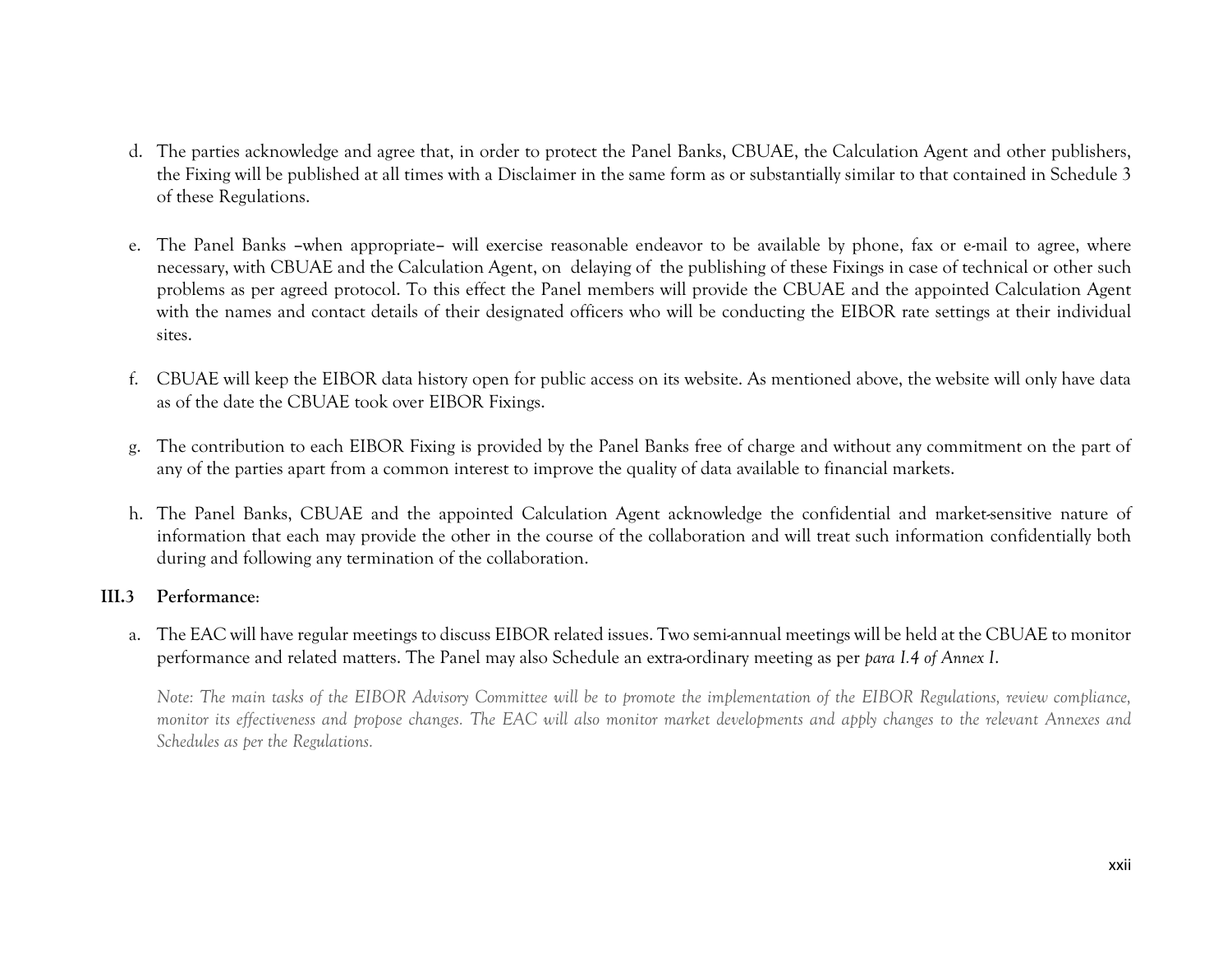- b. CBUAE will monitor the performance of individual Banks on the Panel with a view to improving the process of setting EIBOR as well as its credibility and will take regulatory and corrective actions required to maintain the standards set out in these Regulations.
- c. Panel Banks undertake that, for the duration of the prescribed audit and one year thereafter, they will not solicit for employment, nor offer employment directly or indirectly, nor enter into any contract for services, nor engage the services of any staff, from the CBUAE or its appointed audit firm, assigned to the audit work required as per this regulation.

### **III.4 Designated Responsible Person(s)**

**The Designated Responsible Person (senior staff member) assigned by the Panel Bank with the responsibility for EIBOR rate submissions:**

| Name        | $\ddot{\cdot}$                                                                                                                        |
|-------------|---------------------------------------------------------------------------------------------------------------------------------------|
| Designation | $\sim$ 1                                                                                                                              |
| Telephone   | $\sim$ 1                                                                                                                              |
| Email       | $\ddot{\cdot}$                                                                                                                        |
|             | In case of the absence of the above, the staff member assigned by the Panel Bank to assume responsibility for EIBOR rate submissions: |
| Name        | $\therefore$                                                                                                                          |
| Designation | $\sim$ :                                                                                                                              |
| Telephone   | $\mathbb{R}^2$                                                                                                                        |
|             |                                                                                                                                       |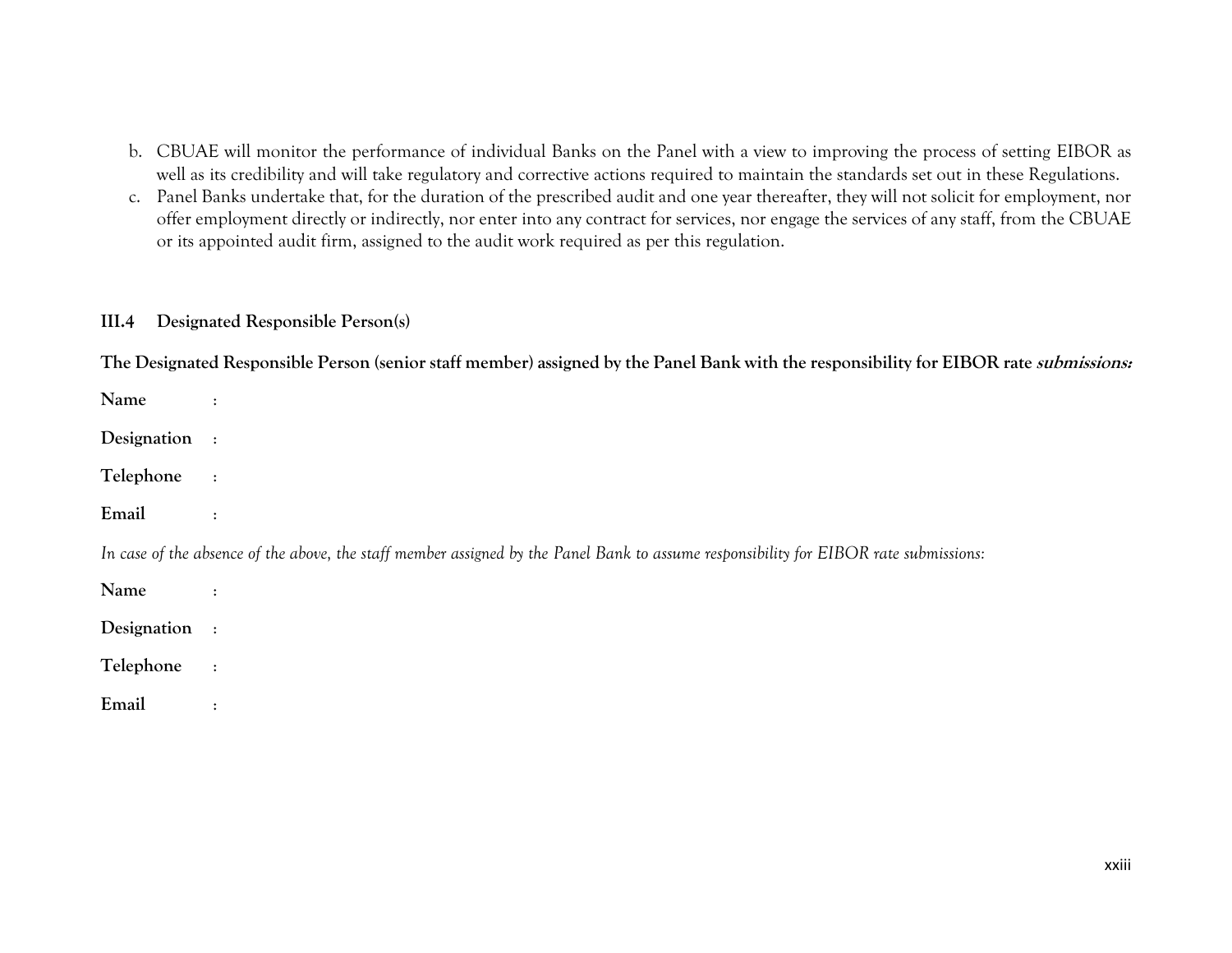## **The Designated Responsible Person (senior staff member) assigned by the Panel Bank with the responsibility for EIBOR rate compliance**:

| Name<br>$\sim 100$ |                                                                                                                                  |
|--------------------|----------------------------------------------------------------------------------------------------------------------------------|
| Designation :      |                                                                                                                                  |
| Telephone          | $\sim 1$                                                                                                                         |
| Email              | $\ddot{\mathcal{Z}}$                                                                                                             |
|                    |                                                                                                                                  |
|                    |                                                                                                                                  |
|                    | In case of absence of the above, the staff member assigned by the Panel Bank to assume responsibility for EIBOR rate compliance: |
| Name               | $\div$                                                                                                                           |
| Designation :      |                                                                                                                                  |
| Telephone          | $\sim 1$                                                                                                                         |

Any change in personnel should be conveyed to the CBUAE and the Calculation Agent within **seven (7) days** of such change.

### **III.5 Validity of Agreement**

**This agreement is valid until rescinded by the CBUAE.**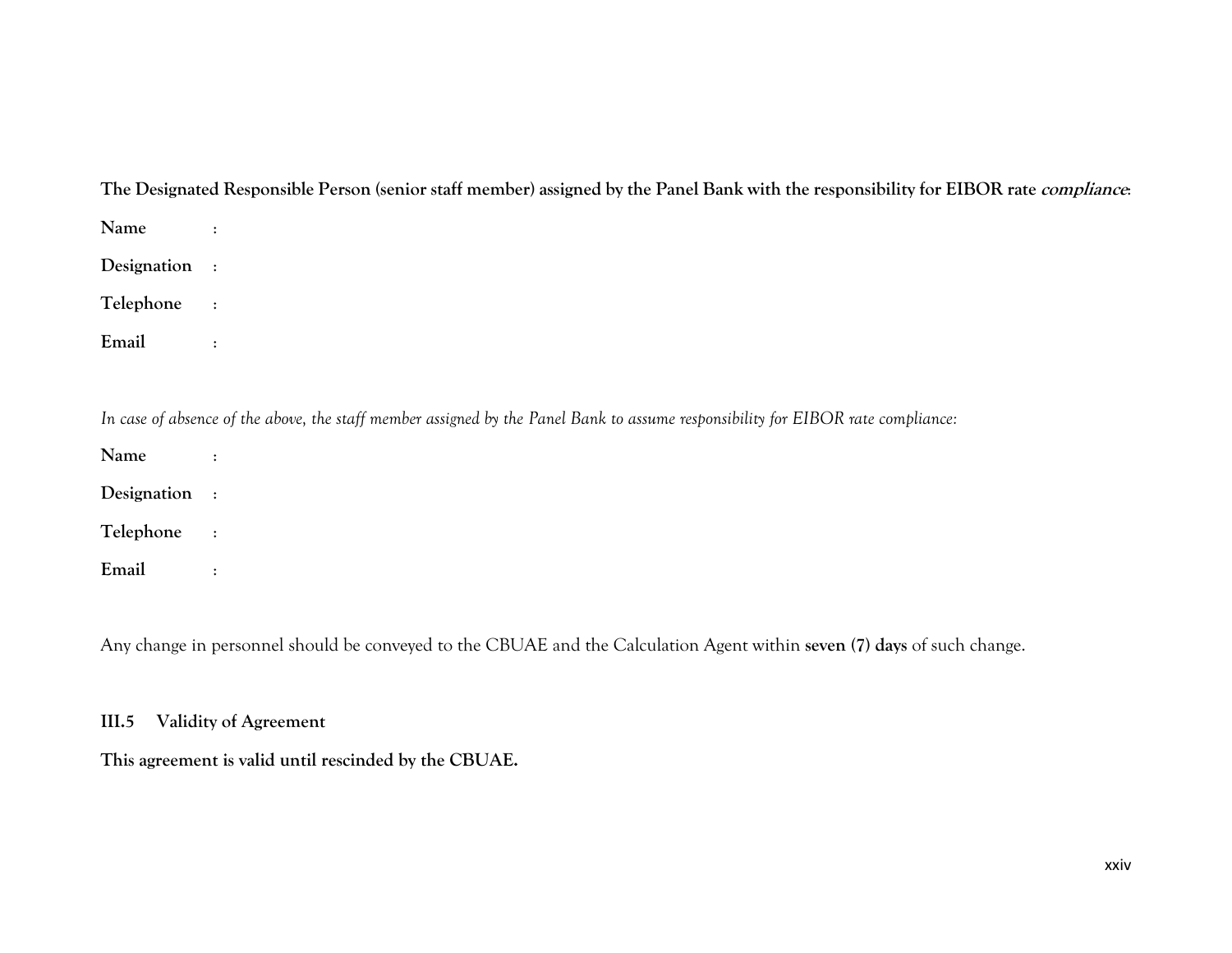**III.6 Effectiveness of Agreement**

**This agreement is effective from April 15, 2018.**

……………………………………...

**Signed for** …………………………. Date:

(Panel Bank name and stamp)

………………………………………. Date:

**Signed on behalf of** 

**Central Bank of the UAE**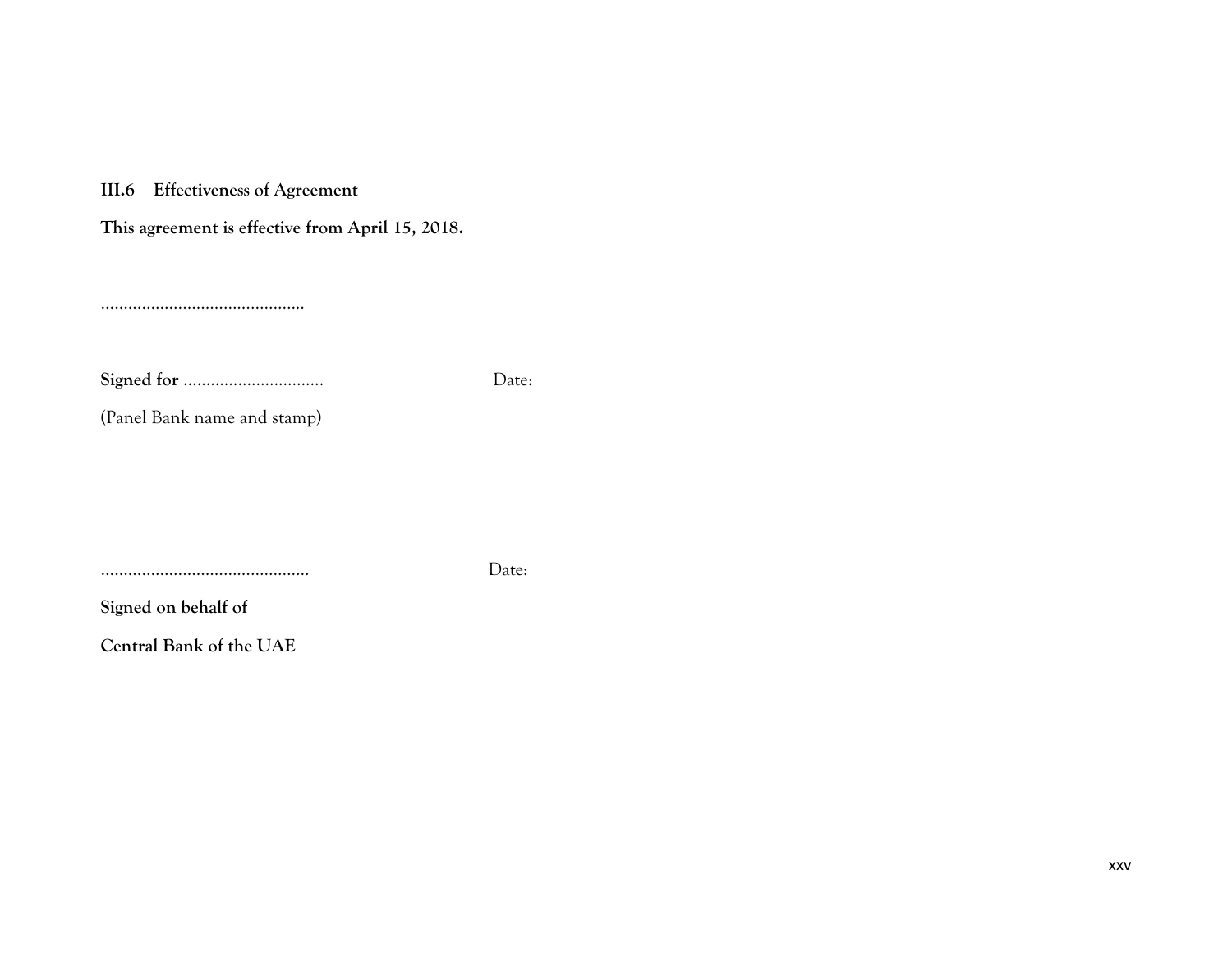### **Schedule 1 – The Fixings and the Proposed Panel Banks**

*Note: This Annex may be replaced or amended if, and when, required by the CBUAE in consultation with the EAC.*

### **1. EIBOR rates will be fixed as follows:**

- $\checkmark$  Overnight
- $\checkmark$  1 Week
- $\checkmark$  1 Month
- $\checkmark$  3 Months
- $6$  Months
- $\checkmark$  1 Year

### **2. Panel Banks:**

- 1. Abu Dhabi Commercial Bank
- 2. Commercial Bank of Dubai
- 3. Emirate NBD
- 4. First Abu Dhabi Bank
- 5. HSBC Bank Middle East Ltd
- 6. Mashreq Bank
- 7. Standard Chartered Bank
- 8. Union National Bank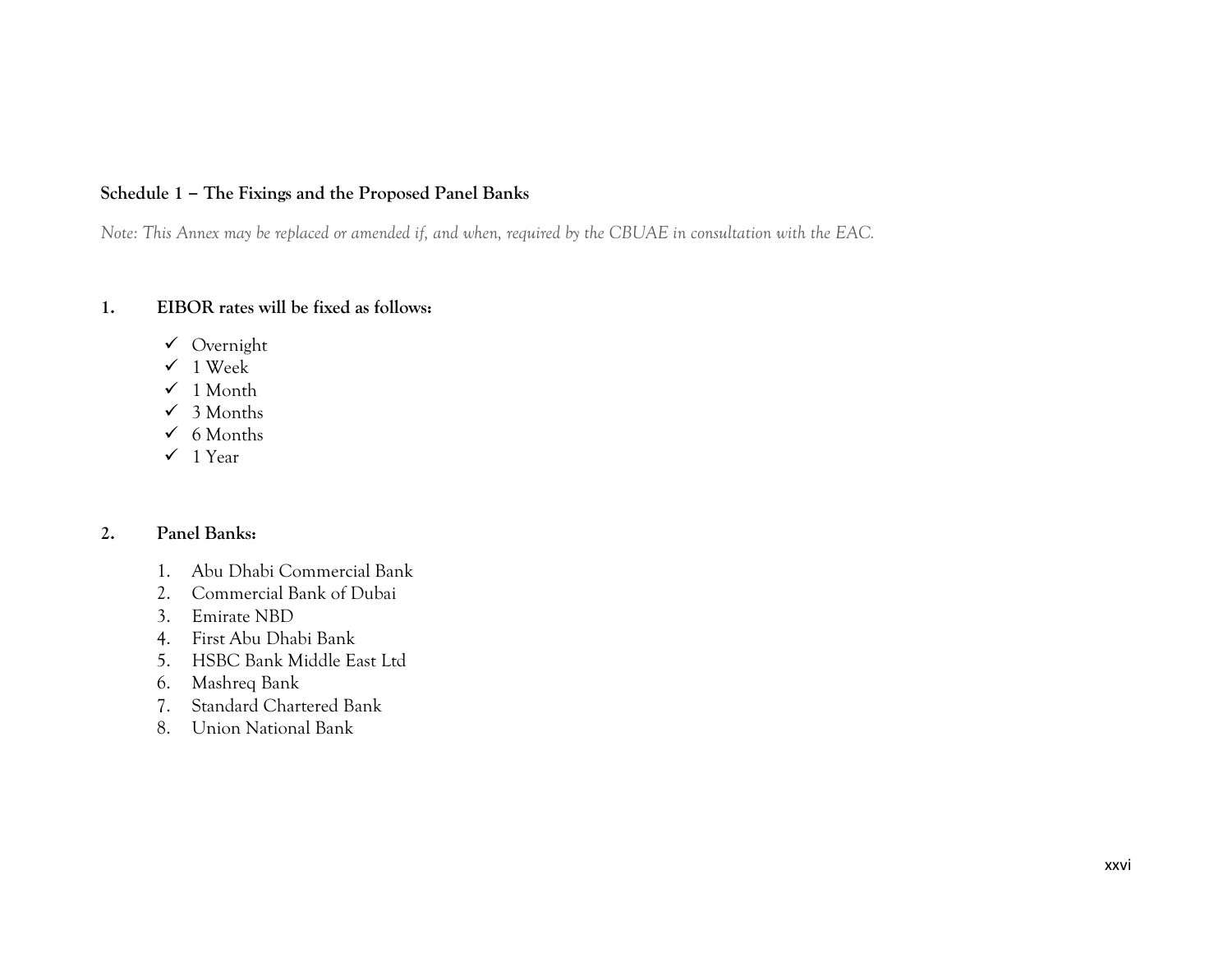### **Schedule 2 – Business Rules**

*Note: This Annex may be replaced or amended by the CBUAE if, and when, a new calculation agent takes over.*

### **1. Fixings:**

### *Note: All times referred to hereunder are UAE local time.*

The Emirates Interbank Offered Rate (EIBOR) is the daily reference rate at which EIBOR Panel Banks are able and willing to access United Arab Emirate Dirham funding in reasonable market size for a given tenor, from UAE money market just prior to 11:00 hours local time.

### **2. Specification:**

Data from each Panel Bank for each UAE Interbank Offered Rate Fixing to be received between 11:00:00 – 11:29:59 hours UAE time each Business Day.

Any Panel Bank, which has not supplied rates by 11:30:00 hours will be contacted by the TR Benchmark Operations team by telephone.

If rates can be provided between 11:30:00 and 11:55:00 hours, the TR Benchmark Operations team will initiate a manual exception process to include the rates in the calculation of EIBOR. Rates received after 11:55:00 hours are not guaranteed to be included within the calculation. If late contributions are obtained, they will be subjected to the exact same quality checks as rates submitted within the contribution window and will be included within the calculation of EIBOR.

Data will be submitted directly to the TR internal systems, delivery details shall be specified by TR. CBUAE expects that the (i) Panel Banks shall not amend the format of the Data without prior permission from TR; (ii) in the event of Data submission problems Banks shall inform TR immediately; (iii) Panel Banks shall be available up until the time of the publication of the Fixing in the event that TR needs to query the Data or lack of contribution.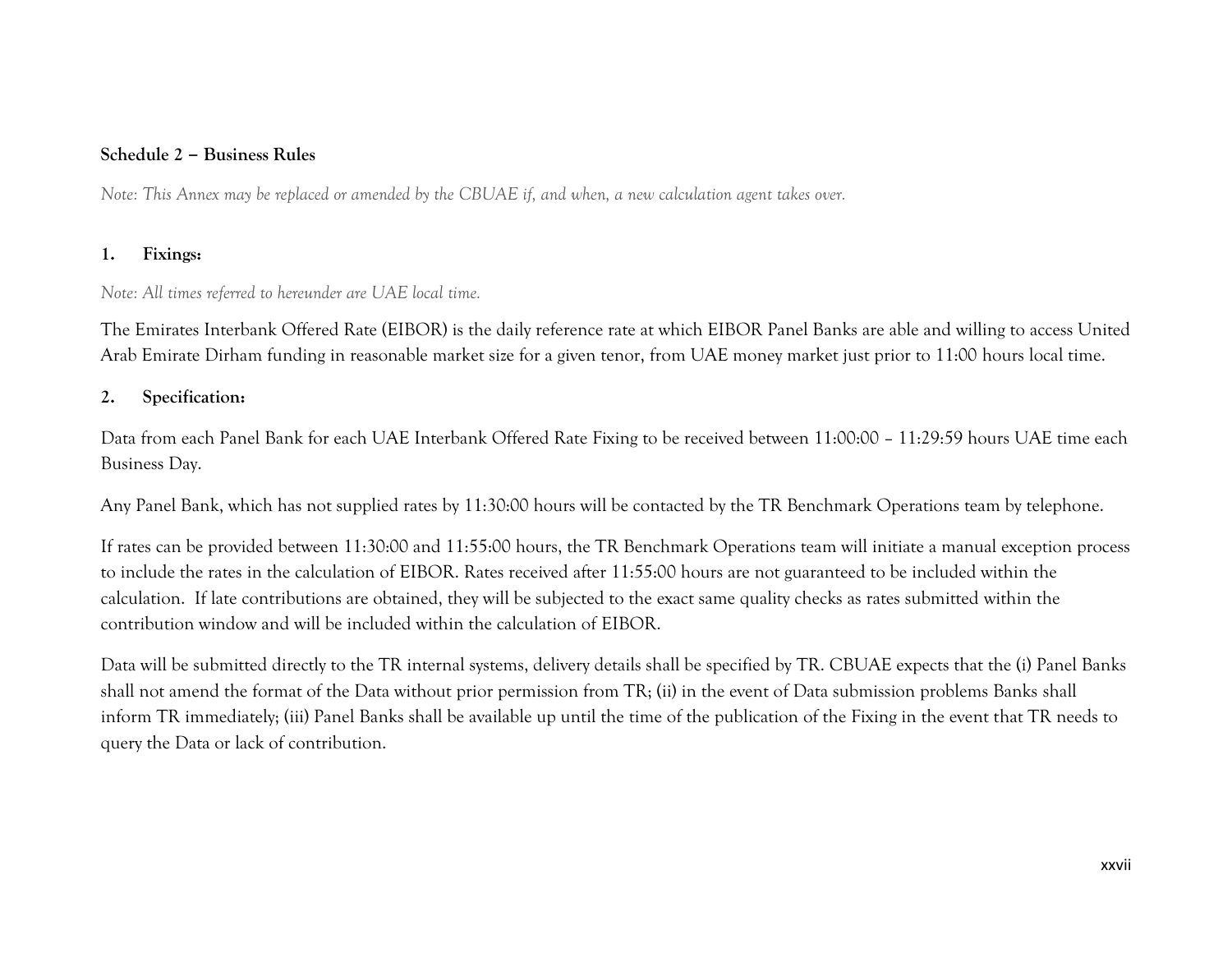### **3. Fixing and publication of Submitted Rates:**

The Fixing will be calculated from the data provided by the Panel Banks and published by TR by 12:00 hours each day unless it is a holiday or a non working day in the UAE or has been suspended by a TR analyst for release within the benchmark calculation engine.

With regards to Panel Bank's submissions, CBUAE will publish the individual submitted data after three months' delay. Moreover, EIBOR data and rates should be made available to CBUAE's appointed auditor during the course of their audit.

#### 3.1 Suspended Publication:

At any time prior to 12:00:00 hours UAE Time, the TR Benchmark Operations team managing this benchmark can enable a feature to suspend the publication of the benchmark. This feature is intended to be used in extenuating circumstances only when– for example, a technical issue arises at TR; TR are working with a Submitter to confirm rates; a direct request is received from the UAE Central Bank.

Once triggered, the benchmark will remain in a 'waiting' state until one of two actions is taken by the Benchmarks Operations Team: a delayed publication or a 'no-fix' publication (see 3.2 Fallback Arrangement).

#### 3.2 Fallback Arrangement:

If submissions are received from four or fewer Banks during the Contribution window, or the Late Submission window, a Fallback Arrangement will be triggered. The following text will be published to the respective pages:

*The publication has been delayed due to a lack of submissions.* 

Triggering the Fallback Arrangement extends the Contribution Window by 30 minutes from 12:00 to12:30 hours– and allows TR Benchmark Operations team to attempt to secure additional submissions from Submitter Banks who have not contributed, in order to produce a publication. Any rates secured during the fallback window will be subjected to the Price Tolerance Check.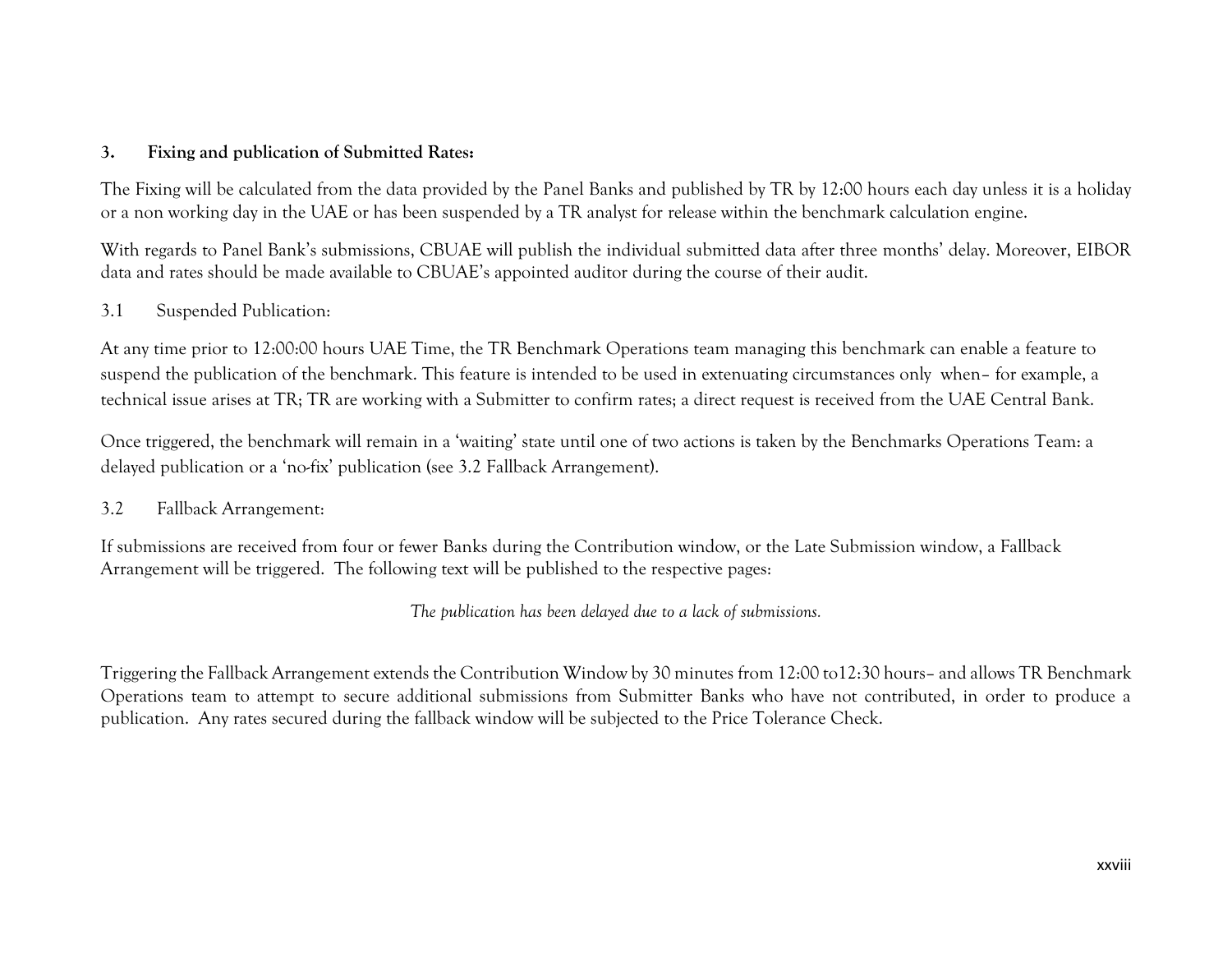### 3.3 Fallback Publication

If TR Benchmark Operations team is able to secure enough submissions to meet the minimum bank threshold, the benchmark will be released once all Quality Checks have been passed.

### 3.4 "No Fix" Publication

However, if TR Benchmark Operations team is unable to secure enough submissions to meet the minimum bank threshold, a "no fix" publication will take place at 12:30 hours.

The text "No Fix" will be published on the same area where the EIBOR rates are published on the output pages. The following text will be published to the respective pages:

*"No Fix" has been published due to a lack of submissions.*

Should a "No Fix" publication occur, the EAC will need to determine what users of the benchmark should use as an alternative. An alert will be issued by TR to this effect on their standard Fix Alert pages.

#### **4. Correction of Rates**

Any correction of the EIBOR rates must take place by 13:00:00 hours. A correction will only be triggered if an error has been made by TR in the publication of EIBOR. For the avoidance of doubt, errors attributed to incorrect contributions by the Submitter Banks will not result in a re-calculation.

### **5. Holidays:**

The EIBOR benchmark will follow the Gregorian calendar with holiday dates based on the Hijri calendar, to be communicated by CBUAE.

### **6. Non Working Days:**

The EIBOR benchmark will not be processed nor published on **Fridays and Saturdays**.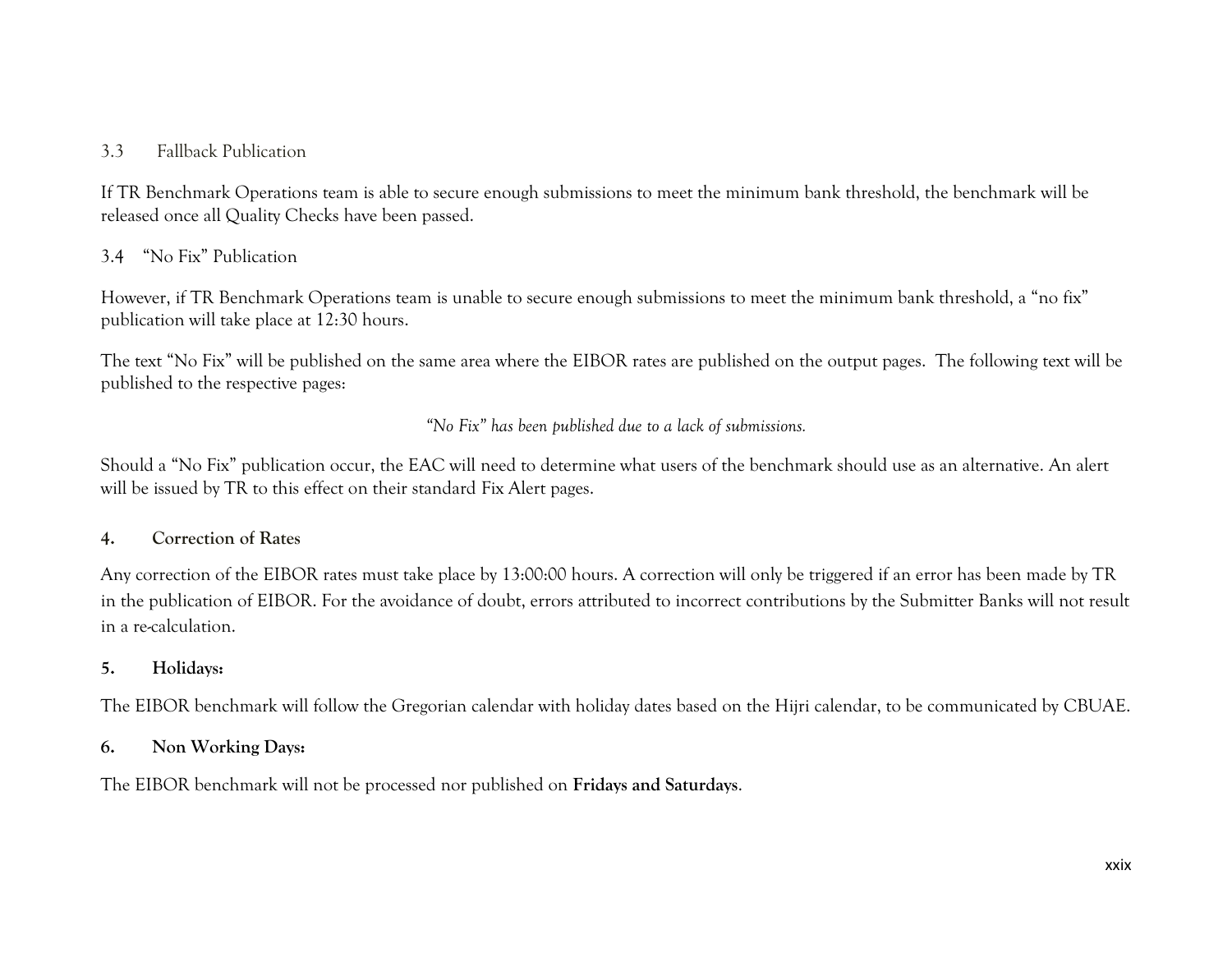### **7. Value Date:**

The value date convention in UAE is T+2, following UAE market holidays.

### **8. Other Details:**

Fuller details will be contained in the **"Thomson Reuters Benchmark Requirement Summary"** circulated by TR to Panel Banks**.**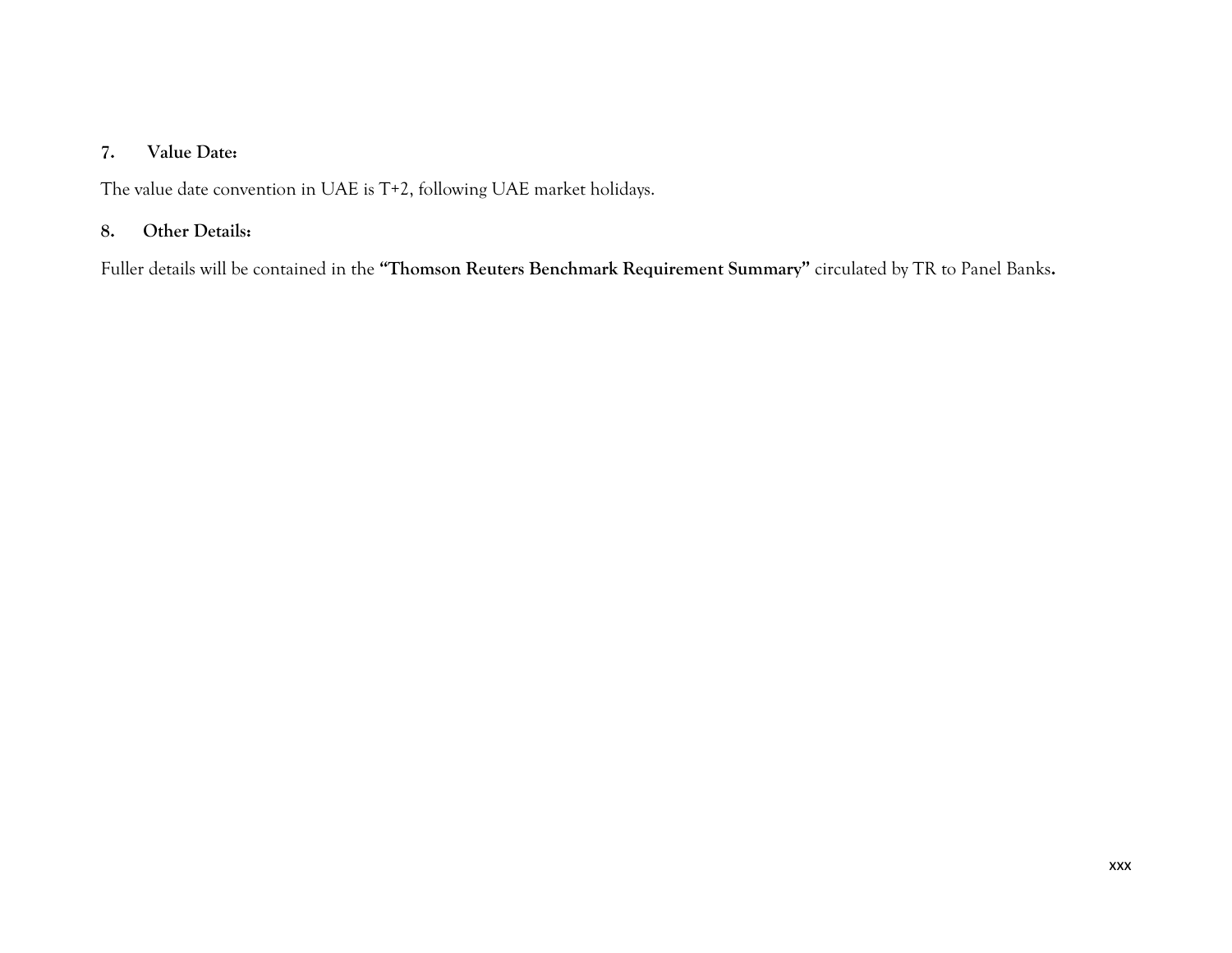### **Schedule 3 – Form of Disclaimer**

*Note: This Annex may be replaced or amended if, and when, required by the CBUAE in consultation with the EAC.*

*"In consideration of the Panel of Banks and the CBUAE (together the "Suppliers") coordinating and supplying, the data from which EIBOR Fixings are compiled, any user of this website or third party acknowledges and agrees that, to the fullest extent permitted by law, none of the Suppliers:-*

*(1) Accept any responsibility or liability for the frequency of provision and accuracy of the EIBOR Fixings or any use made of the EIBOR Fixings by any subscriber or third party, whether or not arising from the negligence of any of the Suppliers;*

#### *OR*

*(2) Shall be liable for any losses whether they be direct, indirect, consequential, exemplary, incidental, special or punitive, including lost profit damages arising from the use of the EIBOR Fixings, even if the Suppliers were advised of the possibility of such damages, howsoever arising from any such irregularity, inaccuracy or use of the data."*

The above disclaimer will be displayed when someone accesses the EIBOR section on CBUAE's website.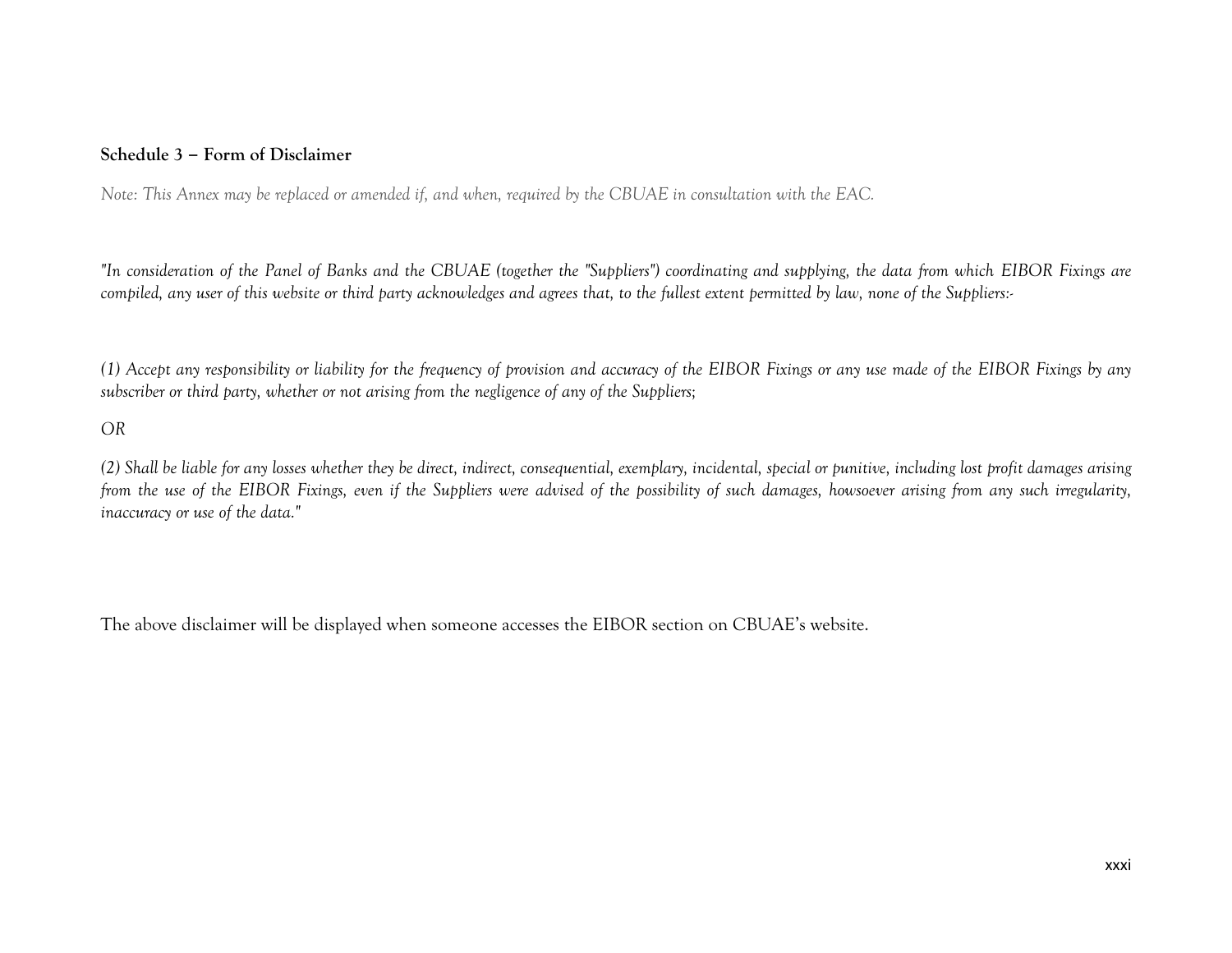### **Schedule 4 – Instructions for Rate Submissions**

*Note: This Annex may be replaced or amended by the CBUAE if, and when, required.*

#### **1. Bank Submissions:**

All EIBOR Submitter Banks will contribute their EIBOR rates to a private set of **Thomson Reuters Instrument Codes (RICs)**. Only the Submitter Bank and TR will have access to the RICs.

Banks leaving the EIBOR panel will be removed within thirty (30) days of notification from the EIBOR Advisory Committee (EAC).

Banks joining the EIBOR panel will be included within thirty (30) days of notification from the EAC if they are an existing contributor to TR, or within sixty (60) days of notification if they are not.

#### **2. Clear Down:**

All Submitter Banks' Input RICs will be automatically cleared of previous business day's rates by the benchmark calculation engine. This is in anticipation of fresh submissions within the Contribution window.

#### **3. Contribution Window:**

Submitter Banks will be required to contribute their EIBOR rates to all data points on a daily basis. Rates captured at 11:30:00 hours will be used in the calculation of EIBOR. An automated email reminder will be sent to any Submitter Bank who has not contributed rates by 11:20:00 hours.

### **4. Late Submission Window:**

Any Submitting Bank who has not supplied rates by 11:30:00 hours will be contacted by the TR Benchmark Operations team by telephone.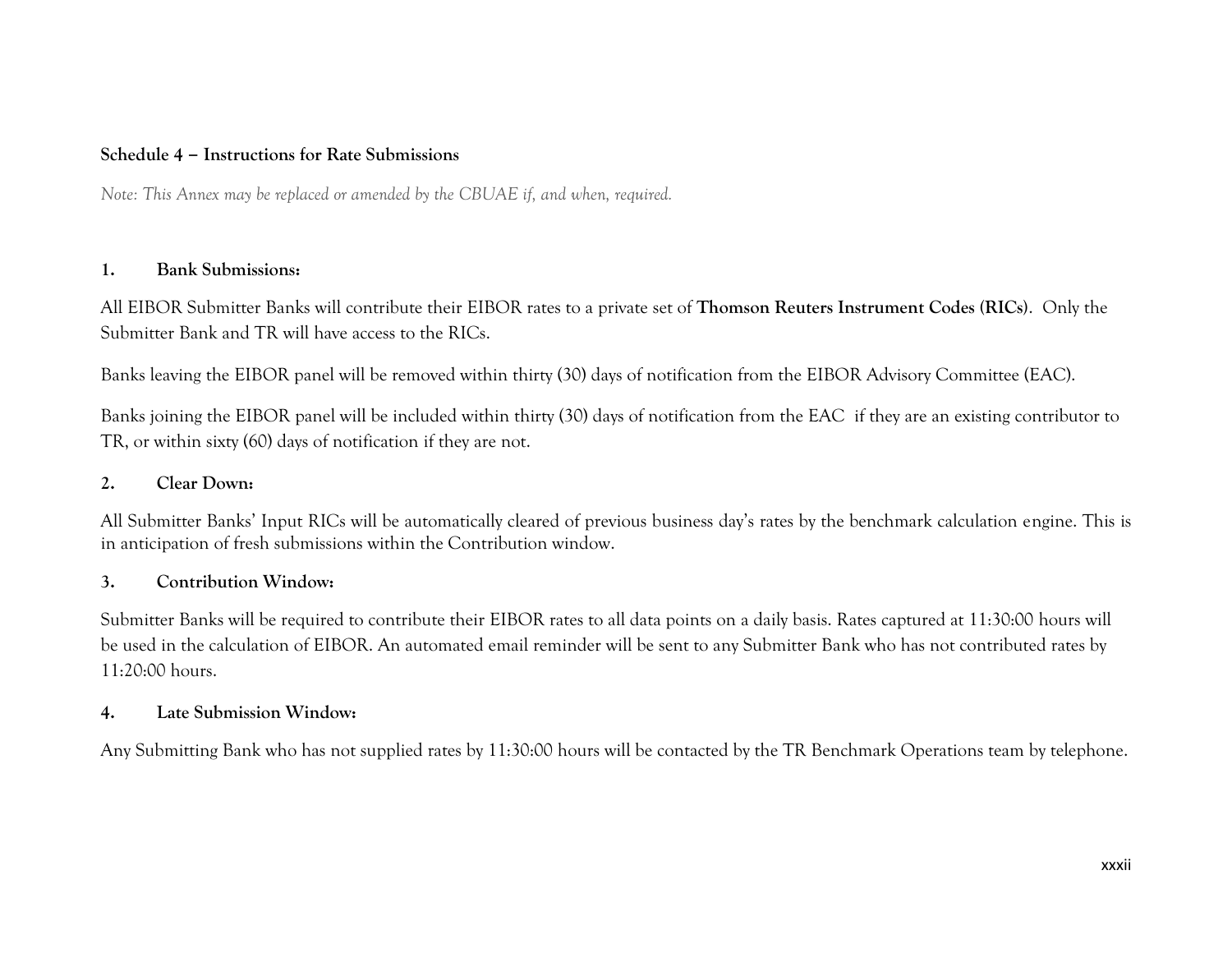If rates can be provided between 11:30:00 and 11:55:00 hours, the TR Benchmark Operations team will initiate a manual exception process to include the rates in the calculation of EIBOR. Rates received after 11:55:00 hours cannot be guaranteed to be included within the calculation.

If late contributions are obtained, they will be subjected to the exact same Quality Checks as rates submitted within the Contribution window and will be included within the calculation of EIBOR.

### **5. Data Quality Checks:**

The following data quality checks are performed by the benchmark calculation engine:

- Date and Time check
- Price tolerance check

### 5.1 Data and Time Check:

EIBOR Submitter Banks need to contribute fresh rates on each business day. The benchmark calculation engine will only accept rates with the current day's date and a time stamp of between 11:00:00 and 11:29:59 hours UAE Time. Submitter Banks who have not contributed rates by 11:20:00 hours will receive an automated email reminding them of their obligations.

Any Submitting Bank which has not supplied rates by 11:30:00 hours will be contacted by the TR Benchmark Operations team by telephone to initiate actions detailed in para 4 above.

### 5.2 Price Tolerance Check:

The benchmark calculation engine will dynamically compute a moving average in real time of all valid submissions, as and when they are received within the Contribution window. It will apply the same trimming methodology as used in the calculation. For example, if 8-10 bank rates have been received the moving average would be calculated once the two (2) highest and the (2) lowest rates have been discarded.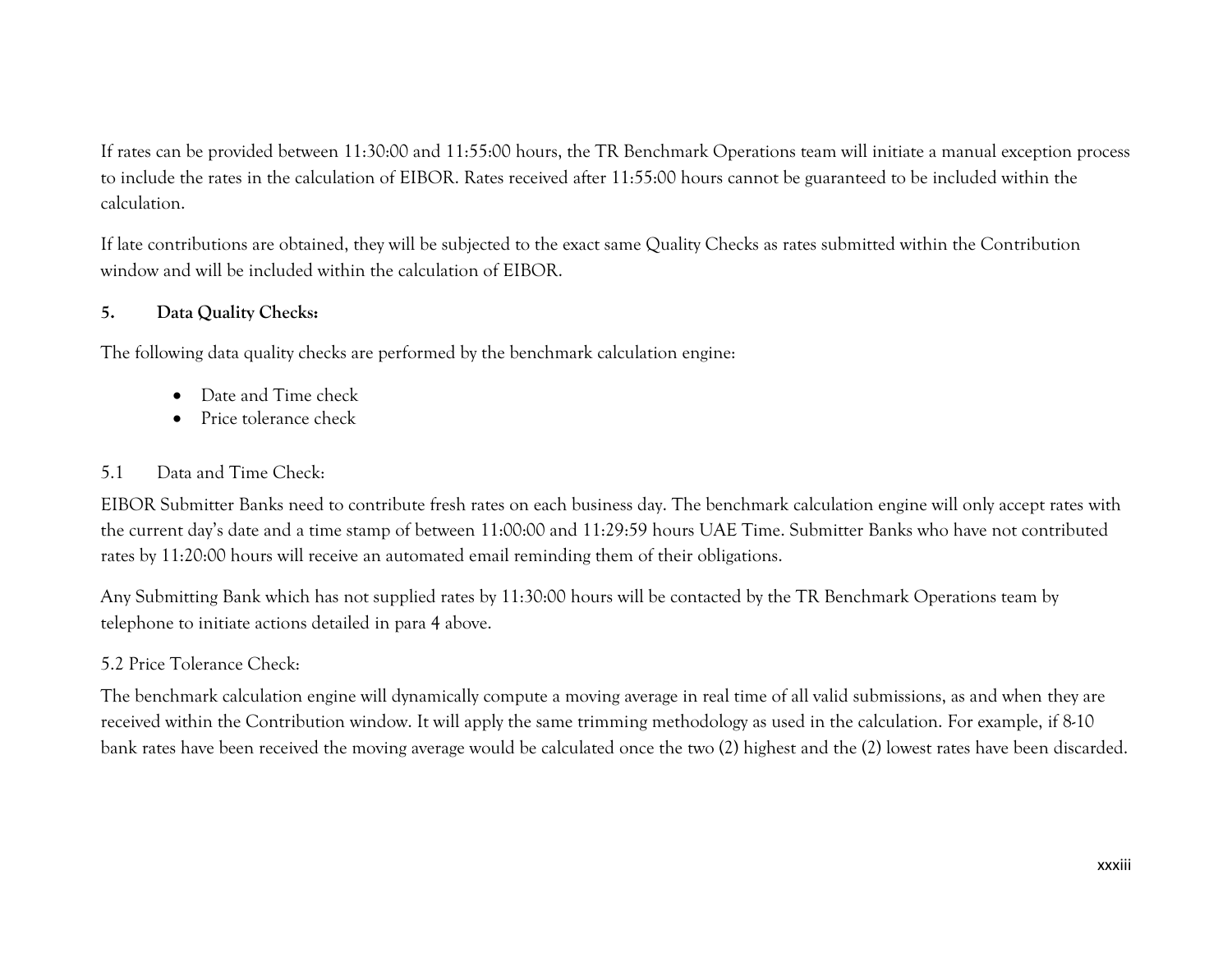From the moving average, an upper and lower limit will be calculated by adding and subtracting the agreed tolerance. Rates outside of the Upper and Lower limit will be flagged appropriately, giving the Submitter Bank an opportunity to review and amend, if appropriate, but will be included within the calculation of EIBOR.

The below example highlights that the rates submitted by Banks 1, 2, and 3 are below the lower limit of 0.67500. The rates submitted by Banks 6, 7, and 8 are above the upper limit of 0.77500. All six rates would be flagged for review by the banks.

Example with 8 banks:

| Bank 1 | 0.400 |         | Flagged Excluded from moving avg calc |                 |         |
|--------|-------|---------|---------------------------------------|-----------------|---------|
| Bank 2 | 0.550 |         | Flagged Excluded from moving avg calc |                 |         |
| Bank 3 | 0.600 | Flagged |                                       | Moving average: | 0.72500 |
| Bank 4 | 0.750 |         |                                       | Tolerance:      | 0.05    |
| Bank 5 | 0.750 |         |                                       | Upper Limit:    | .77500  |
| Bank 6 | 0.800 | Flagged |                                       | Lower Limit:    | .67500  |
| Bank 7 | 0.800 |         | Flagged Excluded from moving avg calc |                 |         |
| Bank 8 | 0.825 |         | Flagged Excluded from moving avg calc |                 |         |

The purpose of this check is primarily to allow outliers and/or obvious errors (miss-keys) to be flagged back to the Submitter to review and should be considered a sanity check.

### **6. Other Details:**

Fuller details will be contained in the **"Thomson Reuters Benchmark Requirement Summary" –** To be circulated by TR to Panel Banks.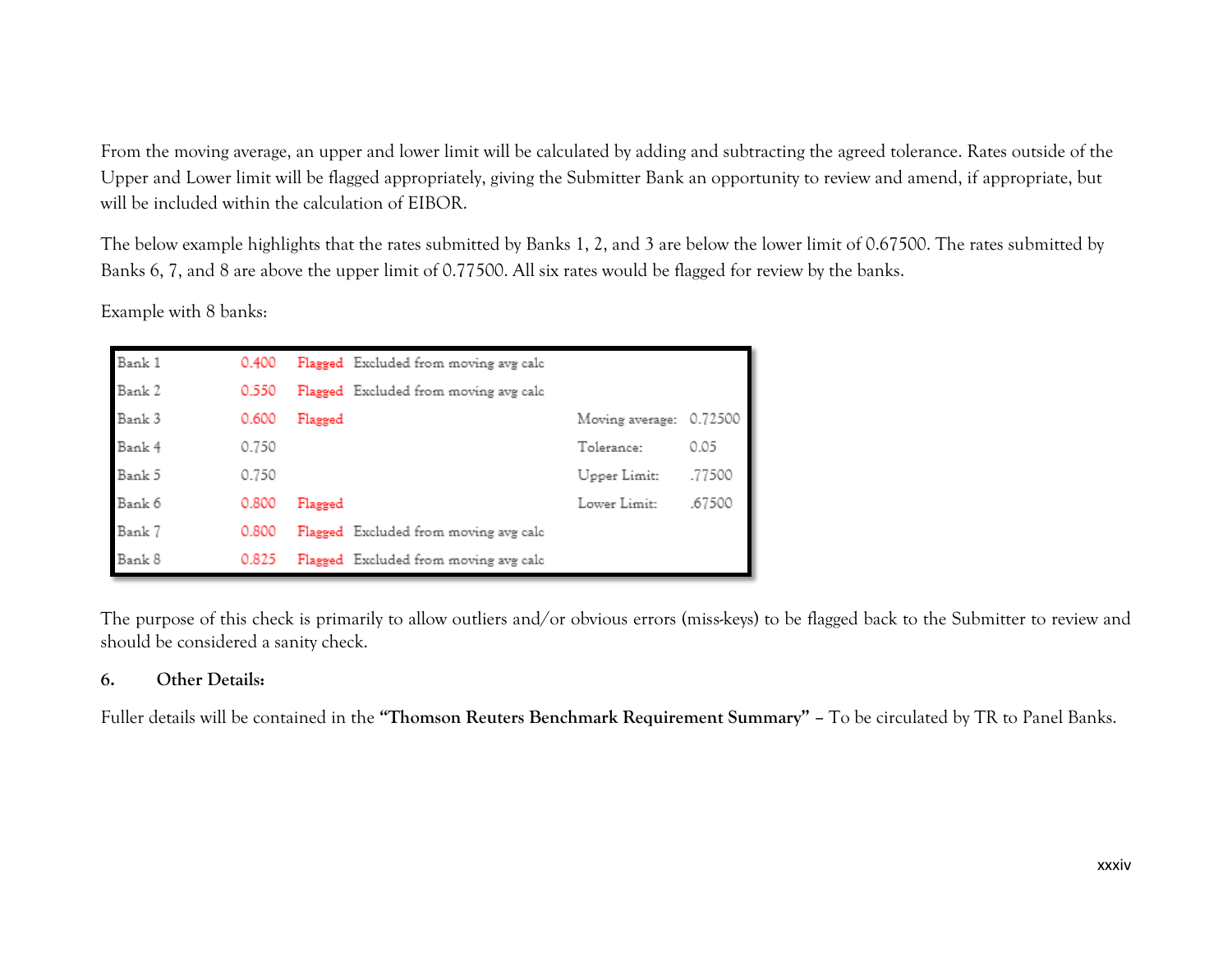### **Schedule 5 – Template for Fixing Documentation**

*Note: This Schedule may be replaced or amended by CBUAE as and when required in line with these Regulations.* 

**Interbank transactions -** Unsecured interbank deposit market; data to be which is consistent with the definition of the following items as per their respective definitions under the BRF Explanatory Notes:

Money at call and short notices, borrowing on demand and remaining balances, excluding Vostro accounts

- Interbank borrowings
- Other term borrowings

| TRADE DATE | COUNTERPARTY | VALUE<br>DATE | <b>MATURITY</b><br>DATE | AMOUNT (AED mn) | <b>TENOR</b><br>(Days) | RATE | REMARKS |
|------------|--------------|---------------|-------------------------|-----------------|------------------------|------|---------|
|            |              |               |                         |                 |                        |      |         |
|            |              |               |                         |                 |                        |      |         |
|            |              |               |                         |                 |                        |      |         |

**Other Unsecured Deposits** – other unsecured deposit markets, including but not limited to, certificates of deposit and commercial paper; data to be consistent with the definition of the following items as per the BRF Explanatory Notes:

- Government sector time deposits including CDs/structured products with no underlying derivative(s)
- GREs time deposits including CDs/ structured products with no underlying derivative(s)
- Private Sector time deposits including only CDs/ structured products with no underlying derivative(s)
- Non-banking Financial Institutions call and short notice and time deposits

| <b>BRF ITEM</b> | COUNTERPARTY | CONTRACT<br>RATE | START DATE | DUE DATE | <b>TERM</b> | <b>AMOUNT</b><br>$(AED$ mn $)$ | REMARKS |
|-----------------|--------------|------------------|------------|----------|-------------|--------------------------------|---------|
|                 |              |                  |            |          |             |                                |         |
|                 |              |                  |            |          |             |                                |         |
|                 |              |                  |            |          |             |                                |         |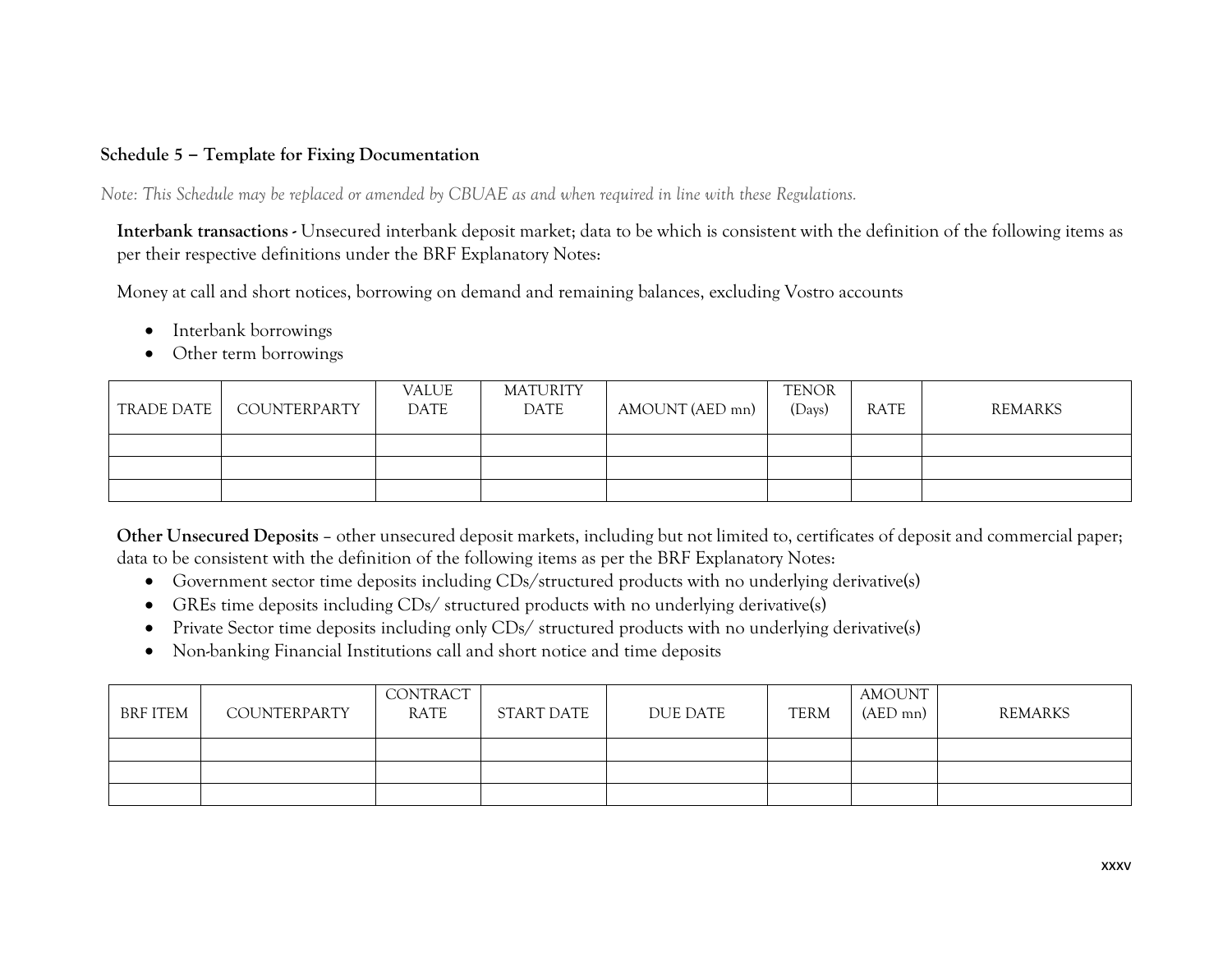Other related markets, including but not limited to overnight index swaps, repurchase agreements, foreign exchange forwards, interest rate futures and options and CBUAE operations:

|                | <b>US</b> Treasuries        |  |    |                  | CBUAE CDs |
|----------------|-----------------------------|--|----|------------------|-----------|
|                | CURRENT   PREVIOUS   CHANGE |  |    | CURRENT   PREVIO |           |
| 1 <sub>M</sub> |                             |  | 1W |                  |           |
| 3M             |                             |  | 1M |                  |           |
| 6M             |                             |  | 2M |                  |           |
| 1Y             |                             |  | 3M |                  |           |
| 2Y             |                             |  | 6M |                  |           |
| 3Y             |                             |  | 9M |                  |           |
| 5Y             |                             |  | 1Y |                  |           |
| 7Y             |                             |  |    |                  |           |
| 10Y            |                             |  |    |                  |           |

| <b>US</b> Treasuries |                             |  | CBUAE CDs |  |                             |  |  |
|----------------------|-----------------------------|--|-----------|--|-----------------------------|--|--|
|                      | CURRENT   PREVIOUS   CHANGE |  |           |  | CURRENT   PREVIOUS   CHANGE |  |  |
|                      |                             |  | 1W        |  |                             |  |  |
|                      |                             |  | 1M        |  |                             |  |  |
|                      |                             |  | 2M        |  |                             |  |  |
|                      |                             |  | 3M        |  |                             |  |  |
|                      |                             |  | 6M        |  |                             |  |  |
|                      |                             |  | 9M        |  |                             |  |  |
|                      |                             |  | 1Y        |  |                             |  |  |
|                      |                             |  |           |  |                             |  |  |

|     | <b>USD IRS</b> |                             |  | <b>AED IRS</b> |                        |  |
|-----|----------------|-----------------------------|--|----------------|------------------------|--|
|     |                | CURRENT   PREVIOUS   CHANGE |  |                | <b>CURRENT   PREVI</b> |  |
| 1Y  |                |                             |  | 1Y             |                        |  |
| 2Y  |                |                             |  | 2Y             |                        |  |
| 3Y  |                |                             |  | 3Y             |                        |  |
| 4Y  |                |                             |  | 4Y             |                        |  |
| 5Y  |                |                             |  | 5Y             |                        |  |
| 7Y  |                |                             |  | 7Υ             |                        |  |
| 10Y |                |                             |  |                |                        |  |

| <b>USD IRS</b> |                             |  | <b>AED IRS</b> |  |                             |  |  |  |
|----------------|-----------------------------|--|----------------|--|-----------------------------|--|--|--|
|                | CURRENT   PREVIOUS   CHANGE |  |                |  | CURRENT   PREVIOUS   CHANGE |  |  |  |
|                |                             |  | 1Y             |  |                             |  |  |  |
|                |                             |  | 2Y             |  |                             |  |  |  |
|                |                             |  | 3Y             |  |                             |  |  |  |
|                |                             |  | 4Y             |  |                             |  |  |  |
|                |                             |  | 5Y             |  |                             |  |  |  |
|                |                             |  | 7Y             |  |                             |  |  |  |
|                |                             |  | 10Y            |  |                             |  |  |  |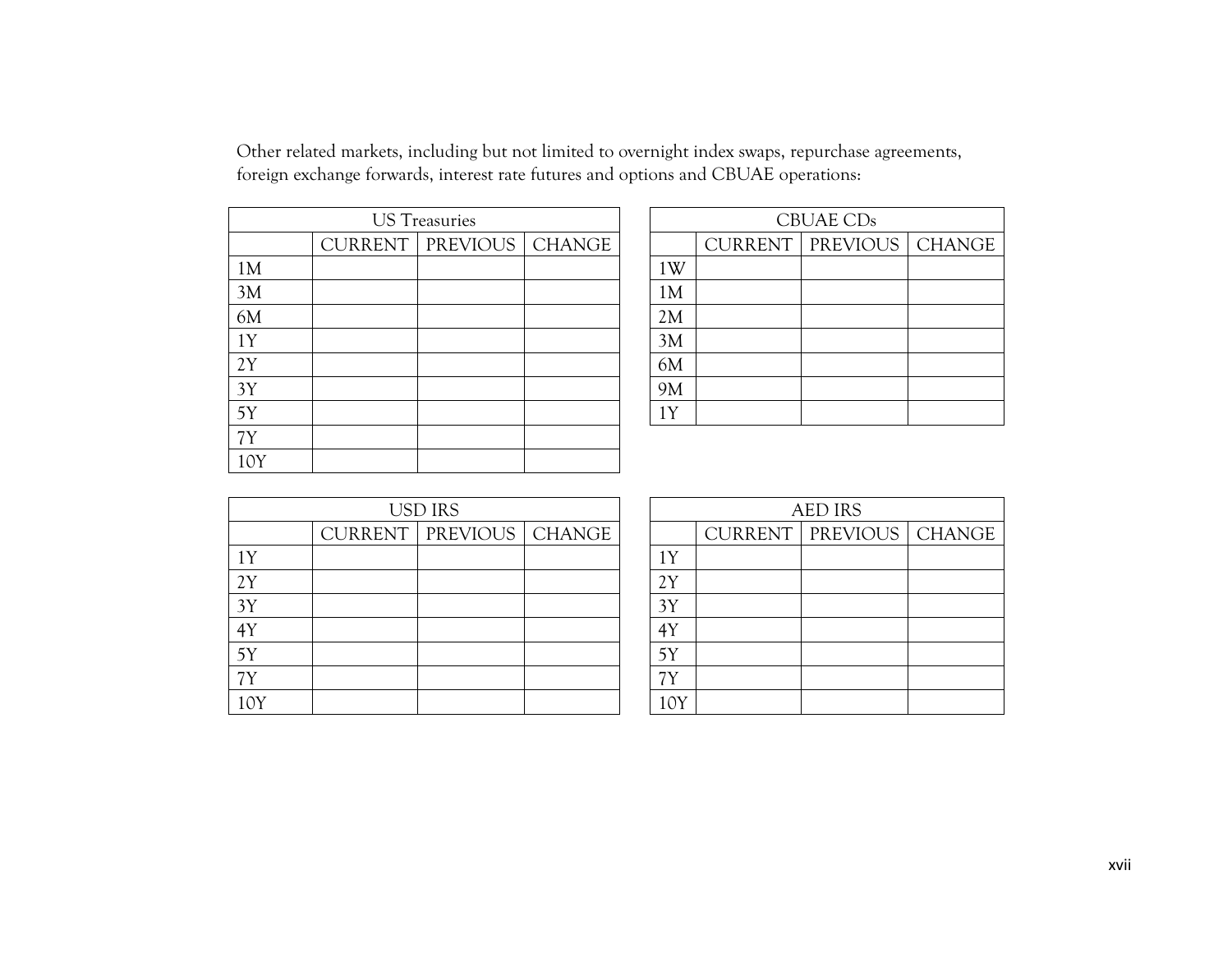|    |     | <b>EIBOR</b> |               |                         |     |  |       |
|----|-----|--------------|---------------|-------------------------|-----|--|-------|
|    | t-l | $t-2$        | <b>CHANGE</b> |                         | t-l |  | $t-2$ |
| ON |     |              |               | ОN                      |     |  |       |
| 1W |     |              |               | 1W                      |     |  |       |
| 1M |     |              |               | 1M                      |     |  |       |
| 3M |     |              |               | 3M                      |     |  |       |
| 6M |     |              |               | 6M                      |     |  |       |
| 1Y |     |              |               | $\overline{\mathbf{V}}$ |     |  |       |

Panel Banks' observations of third party transactions in the unsecured inter-bank deposit market:

| TRADE       |                       | VALUE | <b>MATURITY</b> |                 | <b>TENOR</b> |      |         |
|-------------|-----------------------|-------|-----------------|-----------------|--------------|------|---------|
| <b>DATE</b> | <b>COUNTERPARTIES</b> | DATE  | DATE            | AMOUNT (AED mn) | (DAYS)       | RATE | REMARKS |
|             |                       |       |                 |                 |              |      |         |
|             |                       |       |                 |                 |              |      |         |
|             |                       |       |                 |                 |              |      |         |
|             |                       |       |                 |                 |              |      |         |
|             |                       |       |                 |                 |              |      |         |
|             |                       |       |                 |                 |              |      |         |

Quotes by third parties offered to Panel Banks in the unsecured interbank deposit market:

| DATE | <b>TENOR</b> | BROKER | INSTRUMENT | <b>CURRENCY</b> | BID | OFFER | REMARKS |
|------|--------------|--------|------------|-----------------|-----|-------|---------|
|      |              |        |            |                 |     |       |         |
|      |              |        |            |                 |     |       |         |
|      |              |        |            |                 |     |       |         |
|      |              |        |            |                 |     |       |         |
|      |              |        |            |                 |     |       |         |

CHANGE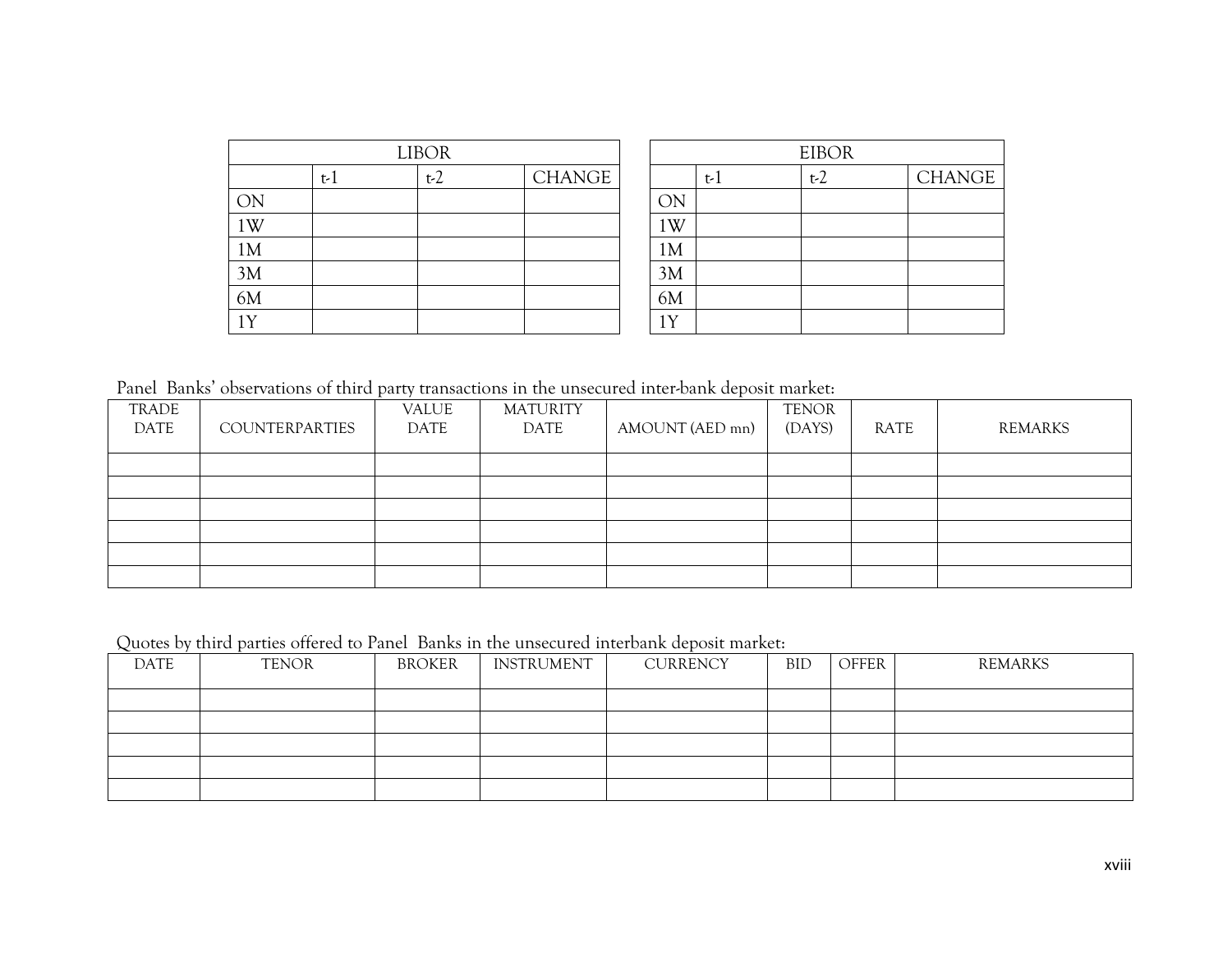### **EIBOR Submission:**

| <b>TENOR</b> | <b>FIXING</b> | RATIONALE FOR FIXING |
|--------------|---------------|----------------------|
| ON           |               |                      |
| 1W           |               |                      |
| 1M           |               |                      |
| 3M           |               |                      |
| 6M           |               |                      |
| 12M          |               |                      |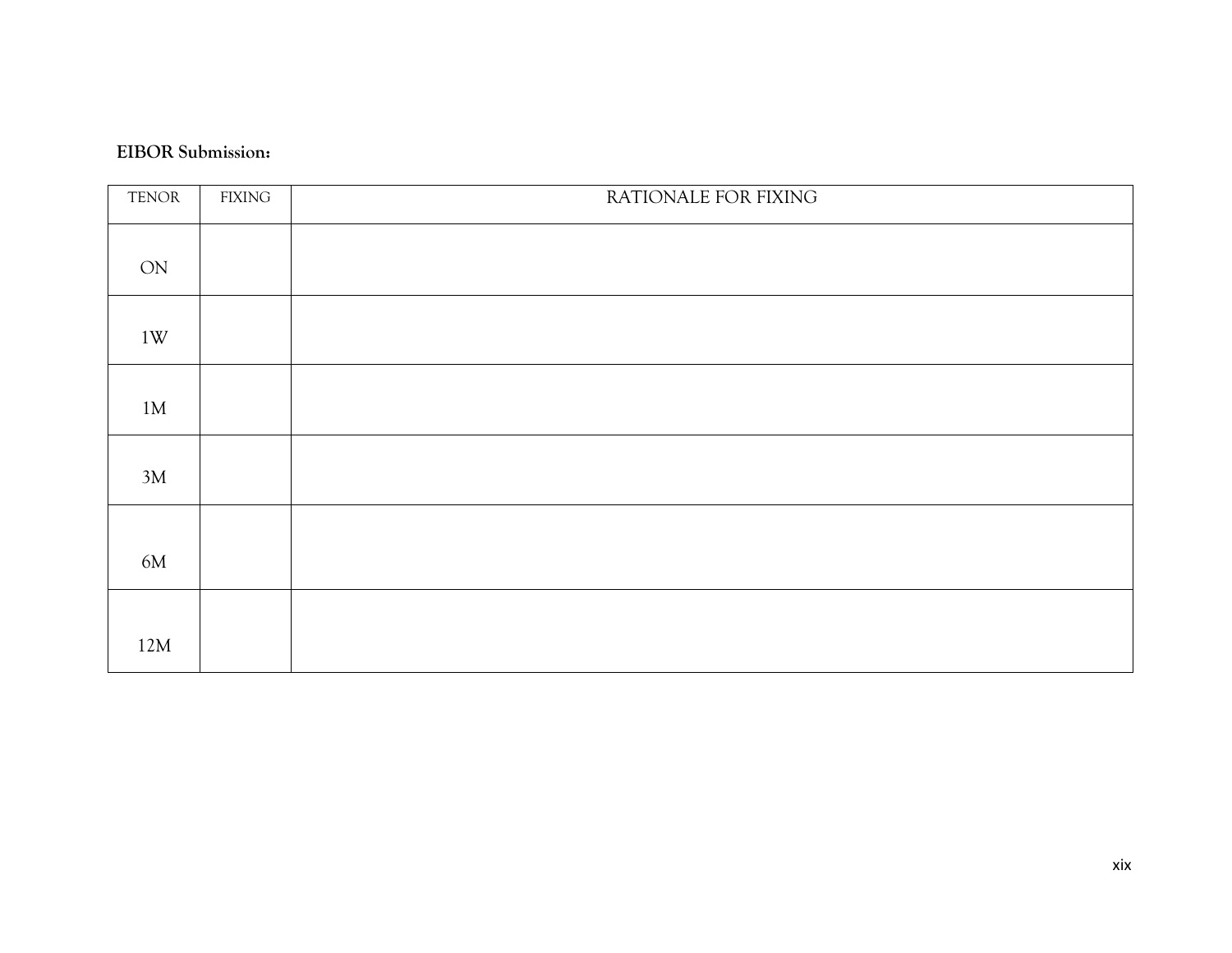



*DF – Determining Factor*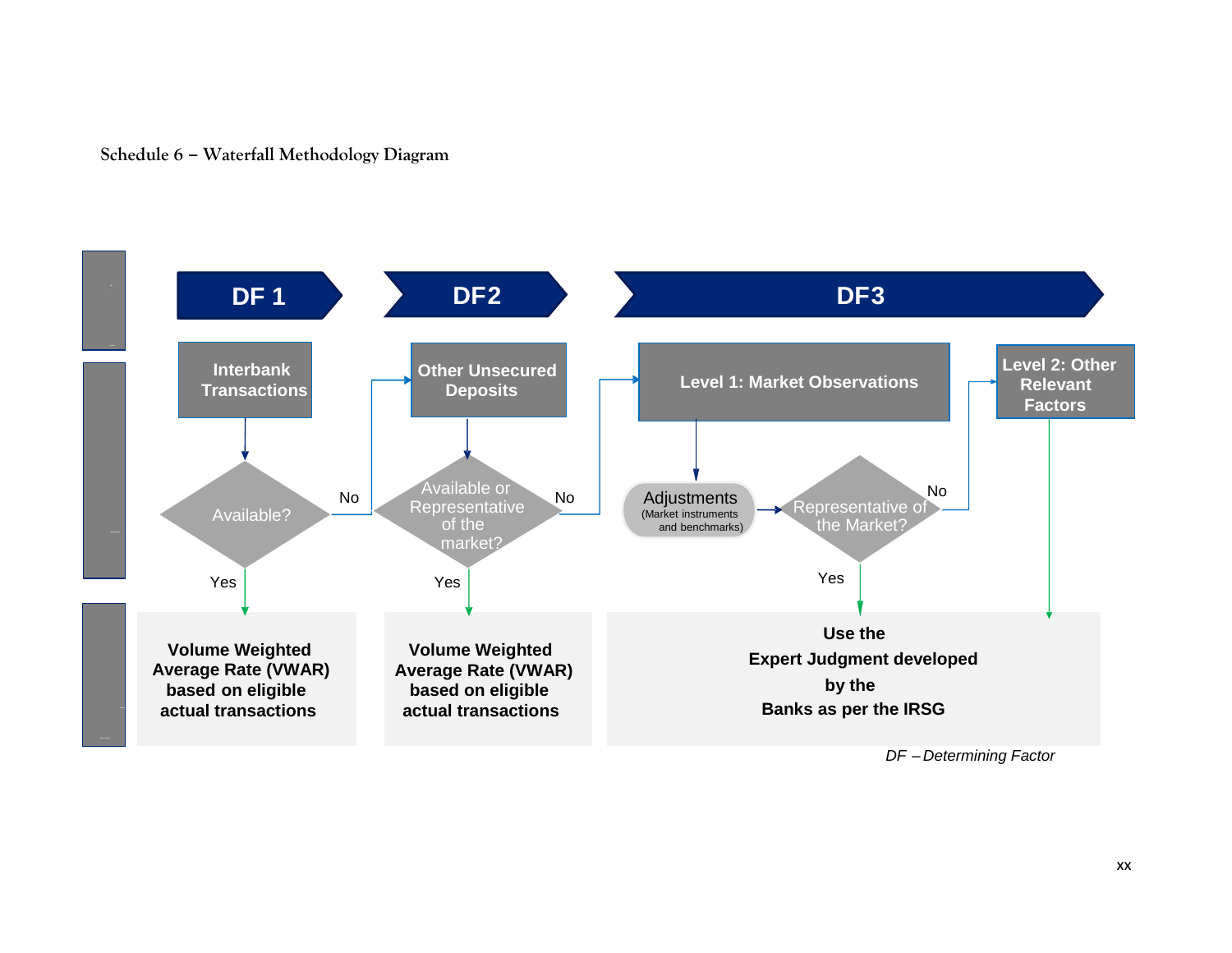



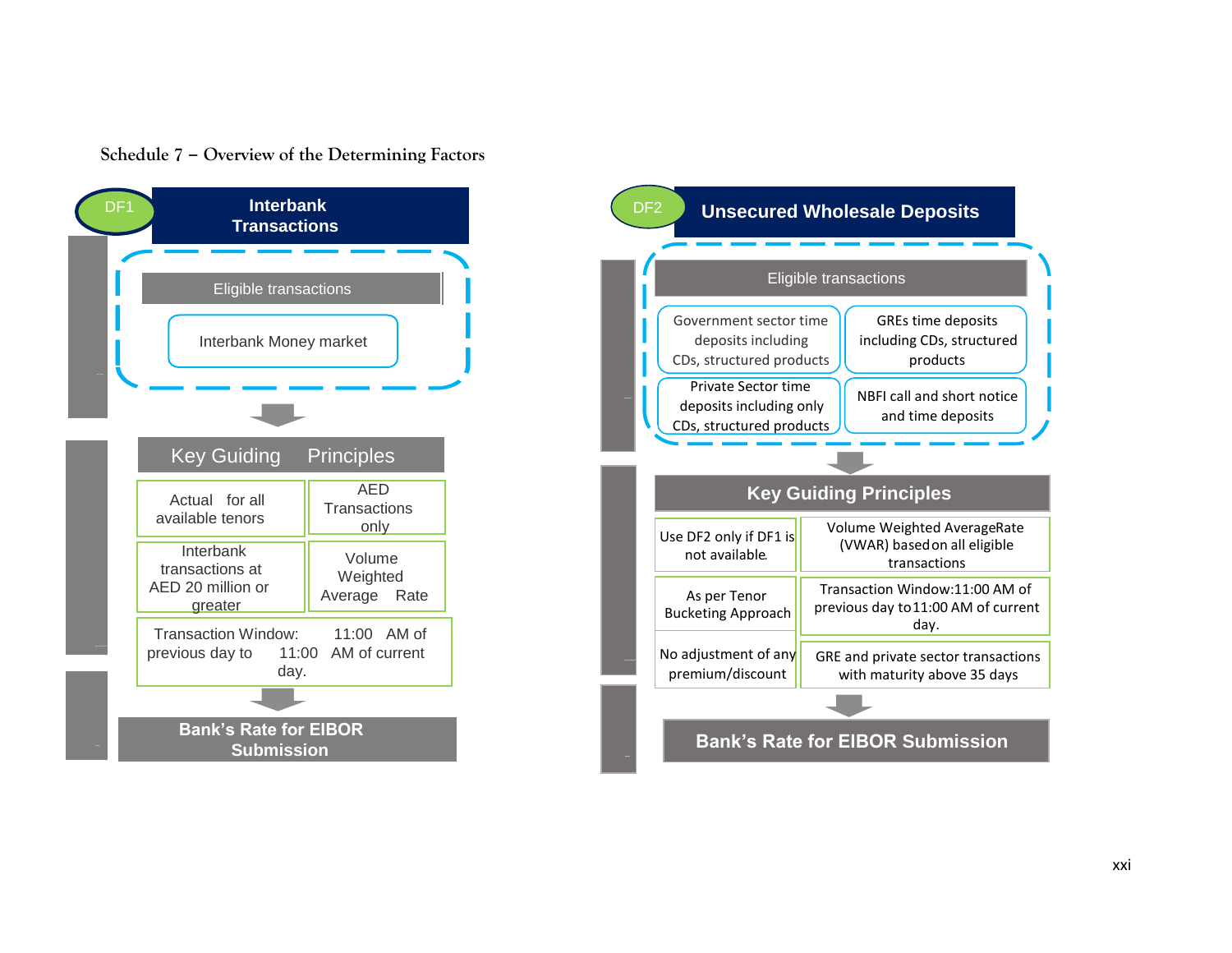



**Output** 

**Bank's Rate for EIBOR Submission**